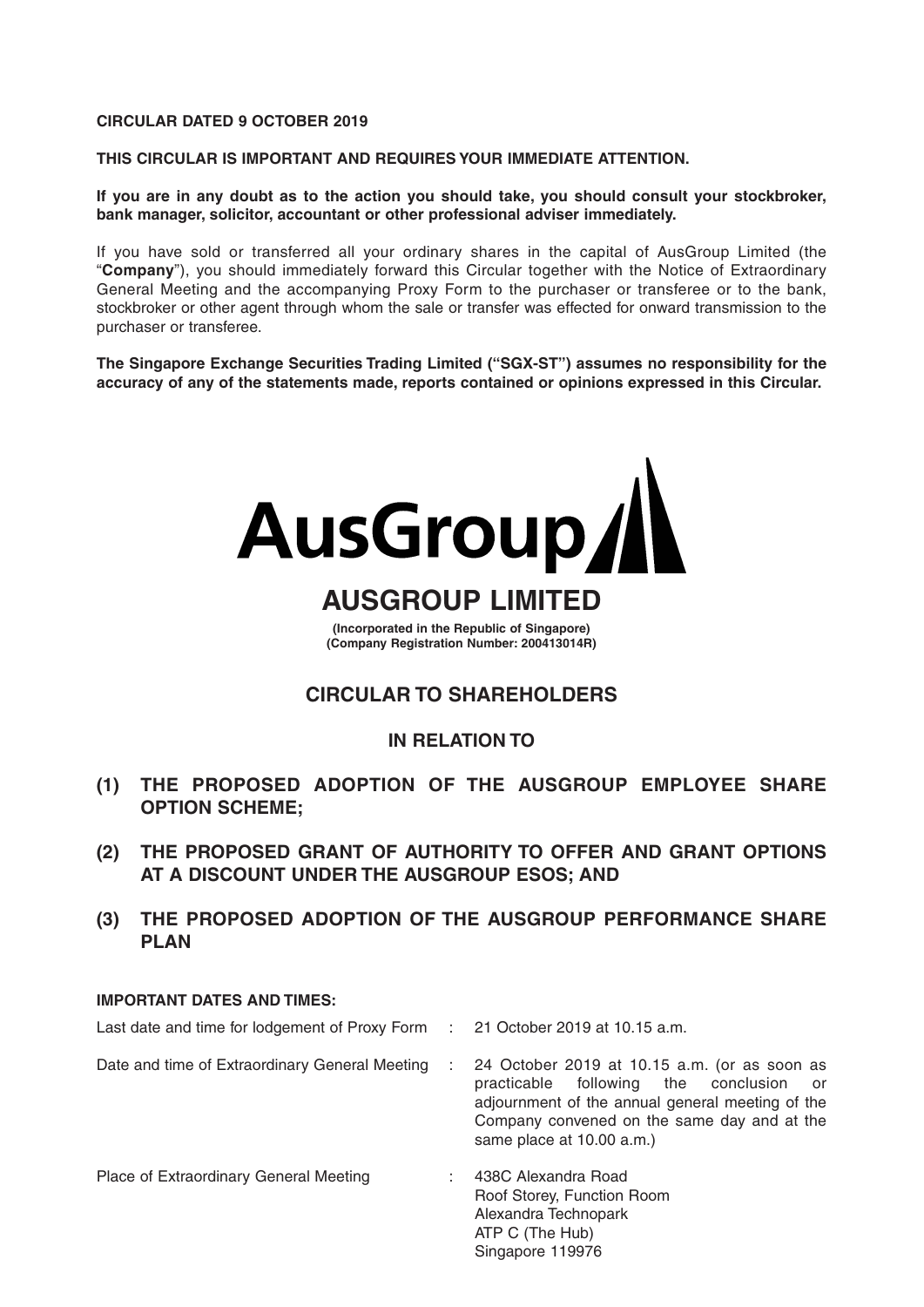# **TABLE OF CONTENTS**

#### Page

| 3                                                                     |                                                              |    |  |  |  |
|-----------------------------------------------------------------------|--------------------------------------------------------------|----|--|--|--|
|                                                                       | <b>LETTER TO SHAREHOLDERS</b>                                |    |  |  |  |
| $\mathbf{1}$ .                                                        |                                                              | 8  |  |  |  |
| 2.                                                                    | THE PROPOSED AUSGROUP EMPLOYEE SHARE OPTION SCHEME           | 9  |  |  |  |
| 3.                                                                    |                                                              | 14 |  |  |  |
| 4.                                                                    | THE PROPOSED ADOPTION OF THE AUSGROUP PERFORMANCE SHARE PLAN | 15 |  |  |  |
| 5                                                                     |                                                              | 25 |  |  |  |
| 6.                                                                    |                                                              | 26 |  |  |  |
| 7.                                                                    |                                                              | 27 |  |  |  |
| 8.                                                                    |                                                              | 27 |  |  |  |
| 9.                                                                    |                                                              | 27 |  |  |  |
| 10 <sub>1</sub>                                                       |                                                              | 28 |  |  |  |
| 11.                                                                   |                                                              | 28 |  |  |  |
| 12 <sub>1</sub>                                                       |                                                              | 29 |  |  |  |
| APPENDIX A - RULES OF THE AUSGROUP EMPLOYEE SHARE OPTION SCHEME<br>30 |                                                              |    |  |  |  |
| APPENDIX B - RULES OF THE AUSGROUP PERFORMANCE SHARE PLAN<br>48       |                                                              |    |  |  |  |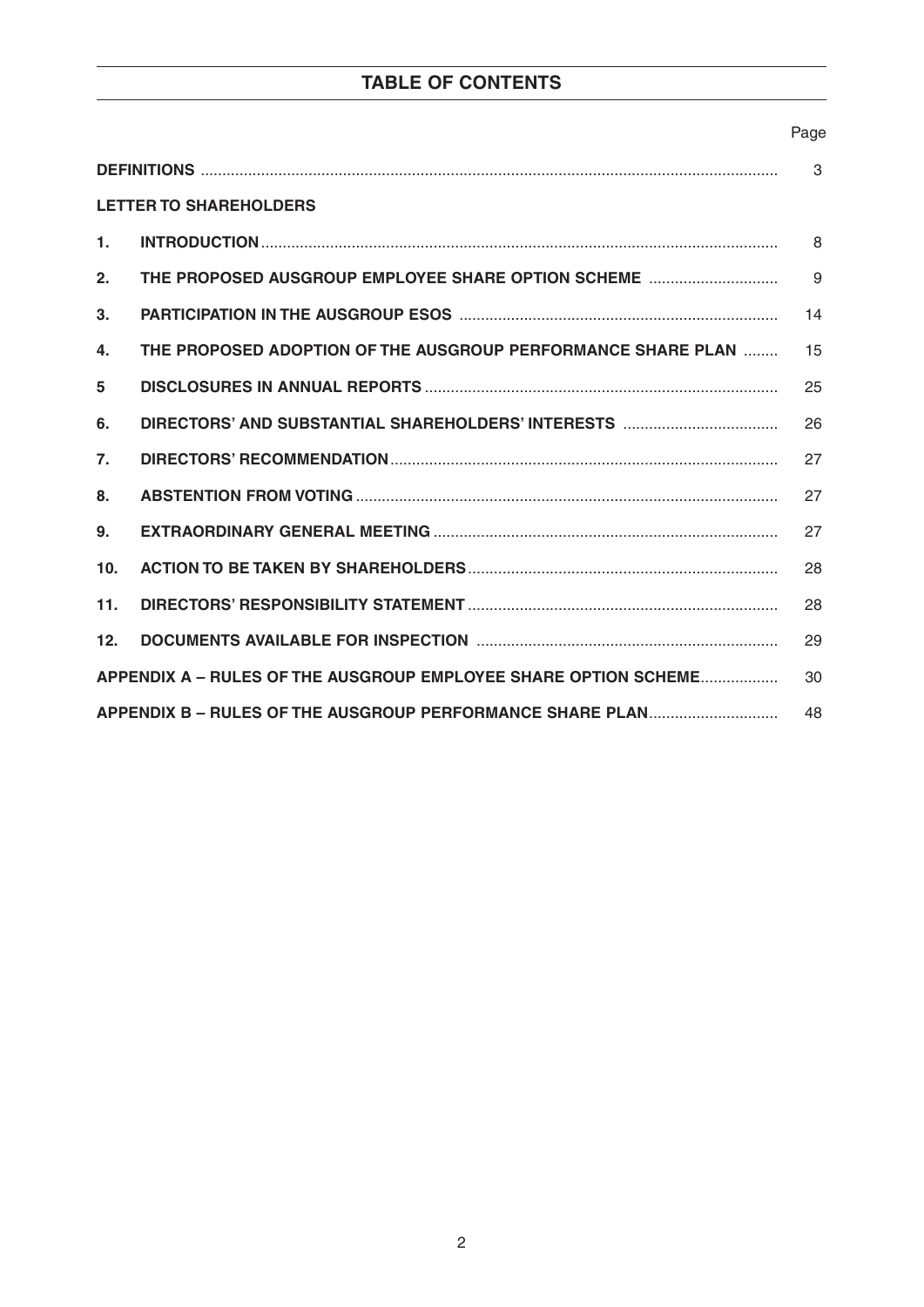In this Circular, the following definitions apply throughout unless the context otherwise requires:

| "Act" or "Companies Act"        |    | The Companies Act (Cap. 50) of Singapore, as amended or<br>modified from the time to time                                                                           |                         |                                                                                                                                                                                                                                                                                                                                                                 |
|---------------------------------|----|---------------------------------------------------------------------------------------------------------------------------------------------------------------------|-------------------------|-----------------------------------------------------------------------------------------------------------------------------------------------------------------------------------------------------------------------------------------------------------------------------------------------------------------------------------------------------------------|
| "Associate" or "Associates"     | ÷. | (a)<br>In relation to any Director, chief executive officer,<br>Substantial Shareholder or Controlling Shareholder (being<br>an individual) means:                  |                         |                                                                                                                                                                                                                                                                                                                                                                 |
|                                 |    | (i)<br>his immediate family;                                                                                                                                        |                         |                                                                                                                                                                                                                                                                                                                                                                 |
|                                 |    | (ii)<br>the trustees of any trust of which he or his<br>immediate family is a beneficiary or, in the case of<br>discretionary trust, is a discretionary object; and |                         |                                                                                                                                                                                                                                                                                                                                                                 |
|                                 |    |                                                                                                                                                                     | (iii)                   | any company in which he and his immediate family<br>together (directly or indirectly) have an interest of<br>30% or more;                                                                                                                                                                                                                                       |
|                                 |    | (b)                                                                                                                                                                 | more                    | in relation to a Substantial Shareholder or a Controlling<br>Shareholder (being a company) means any other<br>company which is its Subsidiary or holding company or is<br>a Subsidiary of such holding company or one in the equity<br>of which it and/or such other company or companies taken<br>together (directly or indirectly) have an interest of 30% or |
| "Auditors"                      |    | The auditors of the Company for the time being                                                                                                                      |                         |                                                                                                                                                                                                                                                                                                                                                                 |
| "AusGroup ESOS"                 |    | The Proposed AusGroup Employee Share Option Scheme                                                                                                                  |                         |                                                                                                                                                                                                                                                                                                                                                                 |
| "AusGroup PSP"                  |    | The Proposed AusGroup Performance Share Plan                                                                                                                        |                         |                                                                                                                                                                                                                                                                                                                                                                 |
| "Award" or "Awards"             |    | A contingent award of Shares granted under the AusGroup PSP                                                                                                         |                         |                                                                                                                                                                                                                                                                                                                                                                 |
| "Board" or "Board of Directors" | ÷  |                                                                                                                                                                     |                         | The board of directors of the Company for the time being                                                                                                                                                                                                                                                                                                        |
| "CDP" or "Depository"           |    |                                                                                                                                                                     |                         | The Central Depository (Pte) Limited                                                                                                                                                                                                                                                                                                                            |
| "Circular"                      |    |                                                                                                                                                                     |                         | This circular dated 9 October 2019 issued by the Company                                                                                                                                                                                                                                                                                                        |
| "Company"                       |    |                                                                                                                                                                     | <b>AusGroup Limited</b> |                                                                                                                                                                                                                                                                                                                                                                 |
| "Constitution"                  |    | The constitution of the Company, as amended or modified from<br>time to time                                                                                        |                         |                                                                                                                                                                                                                                                                                                                                                                 |
| "Controlling Shareholder"       | ÷  | A person who:-                                                                                                                                                      |                         |                                                                                                                                                                                                                                                                                                                                                                 |
|                                 |    | (a)                                                                                                                                                                 |                         | holds directly or indirectly 15% or more of all voting<br>shares (excluding Treasury Shares and subsidiary<br>holdings) in the Company, unless determined by SGX-ST<br>that such person is not a controlling shareholder; or                                                                                                                                    |
|                                 |    | (b)                                                                                                                                                                 |                         | in fact exercises control over the Company                                                                                                                                                                                                                                                                                                                      |
| "CPF"                           |    |                                                                                                                                                                     |                         | The Central Provident Fund                                                                                                                                                                                                                                                                                                                                      |
| "CPF Approved Nominees"         |    |                                                                                                                                                                     |                         | Agent banks included under the CPFIS                                                                                                                                                                                                                                                                                                                            |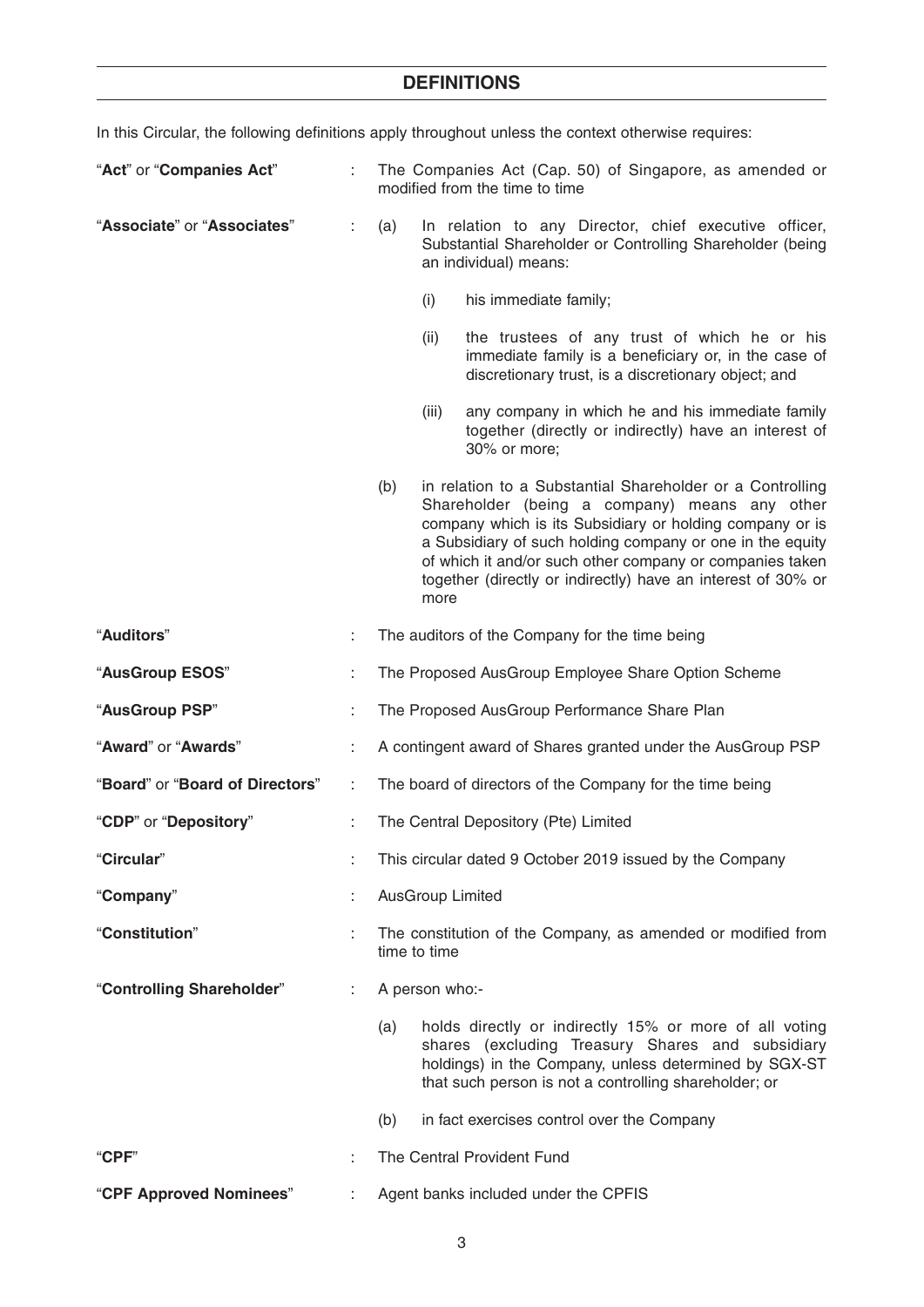| "CPFIS"                                     |     | Central Provident Fund Investment Scheme                                                                                                                                                                                                                                                 |
|---------------------------------------------|-----|------------------------------------------------------------------------------------------------------------------------------------------------------------------------------------------------------------------------------------------------------------------------------------------|
| "Directors"                                 |     | The directors of the Company for the time being                                                                                                                                                                                                                                          |
| "Date of Grant"                             |     | The date on which an Award is granted to a Participant pursuant<br>to the rules of the AusGroup PSP                                                                                                                                                                                      |
| "EGM" or "Extraordinary General<br>Meeting" | - 1 | The extraordinary general meeting to be convened and held on<br>24 October 2019 at 10.15 a.m. (or as soon as practicable<br>following the conclusion or adjournment of the annual general<br>meeting of the Company convened on the same day and at the<br>same place at to be held at:- |
|                                             |     | 438C Alexandra Road<br>Roof Storey, Function Room<br>Alexandra Technopark<br>ATP C (The Hub)<br>Singapore 119976                                                                                                                                                                         |
|                                             |     | on the same day and at the same place), notice of which is set<br>out in the Notice of EGM accompanying this Circular                                                                                                                                                                    |
| <b>"EPS"</b>                                |     | Earnings per Share                                                                                                                                                                                                                                                                       |
| "Executive Director"                        |     | A director from time to time of the Company, who performs an<br>executive function                                                                                                                                                                                                       |
| "Exercise Price"                            |     | The price at which a Participant shall subscribe for each Share<br>upon the exercise of an Option, as determined in accordance<br>with Rule 8, or such adjusted price as may be applicable<br>pursuant to Rule 12, as set out in the Rules of the AusGroup<br>ESOS at Appendix A         |
| "Financial Year"                            | ÷   | Each period of 12 months or more or less than 12 months, at<br>the end of which the balance of accounts of the Company are<br>prepared and audited, for the purpose of laying the same before<br>an annual general meeting of the Company                                                |
| "FRS"                                       |     | <b>Financial Reporting Standard</b>                                                                                                                                                                                                                                                      |
| "general meeting"                           |     | A general meeting of the Company                                                                                                                                                                                                                                                         |
| "Group"                                     |     | The Company and its subsidiaries                                                                                                                                                                                                                                                         |
| "Group Employee"                            |     | Any confirmed employee of the Group (including any Director)                                                                                                                                                                                                                             |
| "Latest Practicable Date"                   |     | 7 October 2019, being the latest practicable date prior to the<br>printing of this Circular                                                                                                                                                                                              |
| "Listing Manual"                            |     | The listing manual of the SGX-ST, as may be amended,<br>modified or supplemented from time to time                                                                                                                                                                                       |
| "Market Day"                                |     | A day on which the SGX-ST is open for trading in securities                                                                                                                                                                                                                              |
| "Market Price"                              |     | The average of the last dealt price for a Share determined by<br>reference to the daily Official List published by the SGX-ST for a<br>period of five (5) consecutive Market Days immediately prior to<br>the relevant Offering Date provided always that in the case of a               |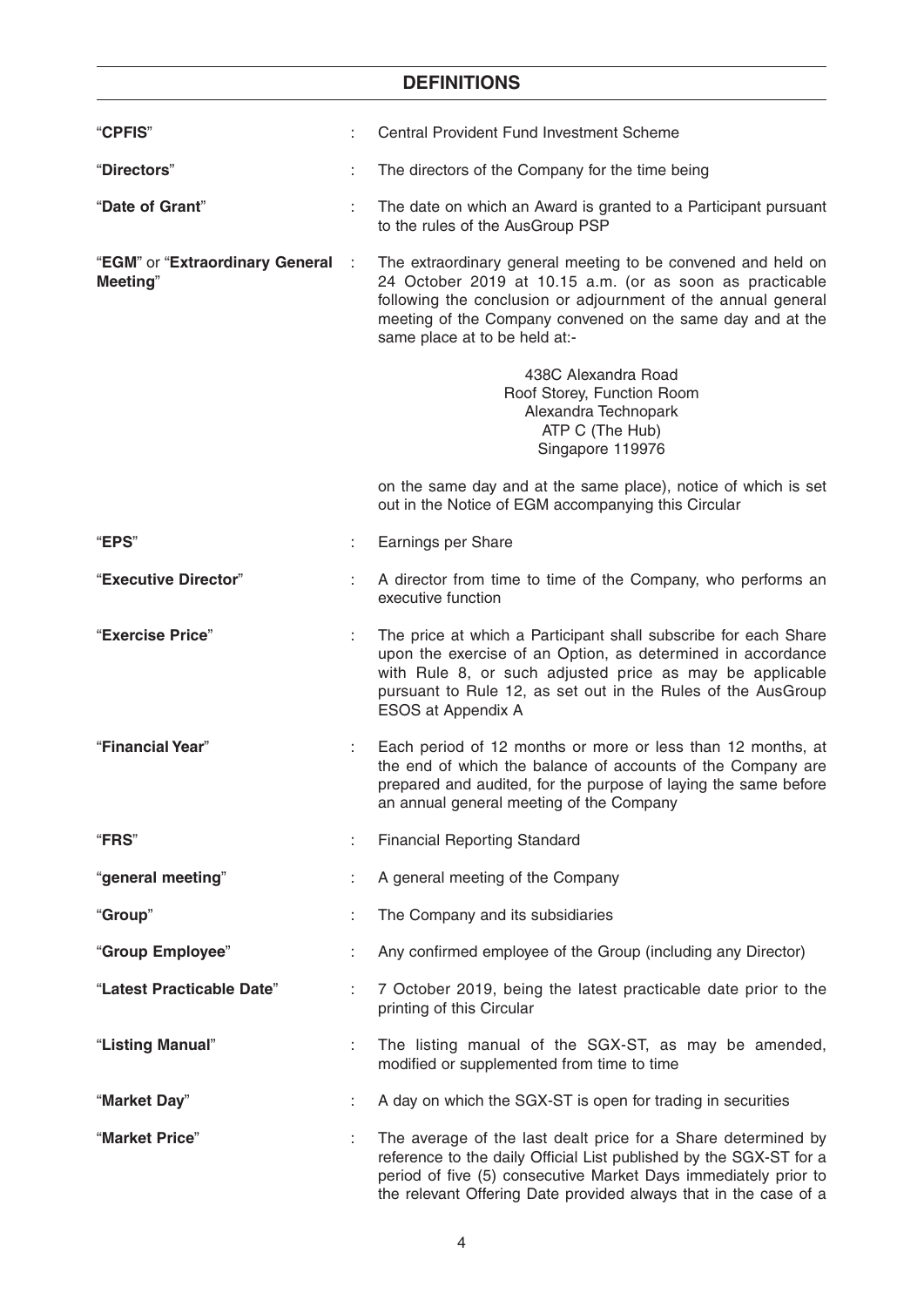|                                                    |    | Market Day on which the Shares are not traded on the SGX-ST,<br>the last dealt price for Shares on such Market Day shall be<br>deemed to be the last dealt price of the Shares on the<br>immediately preceding Market Day on which the Shares were<br>traded, rounded up to the nearest whole cent in the event of<br>fractional prices |
|----------------------------------------------------|----|-----------------------------------------------------------------------------------------------------------------------------------------------------------------------------------------------------------------------------------------------------------------------------------------------------------------------------------------|
| "Member" or "Shareholder"                          |    | The registered holders of the Shares, except that where the<br>registered holder is CDP, the term "Shareholders" or "Members"<br>shall, in the relation to such Shares, mean the Depositors in the<br>Depository Register and whose Securities Accounts maintained<br>with CDP are credited with those Shares                           |
| "New Shares"                                       |    | The new shares which may be allotted and issued from time to<br>time pursuant to the exercise of an Option under the AusGroup<br>ESOS or the vesting of an Award under the AusGroup PSP                                                                                                                                                 |
| "Non-Executive Director"                           |    | A director (other than an Executive Director) from time to time of<br>the Company                                                                                                                                                                                                                                                       |
| "Notice of EGM"                                    | ÷  | The notice of the EGM accompanying this Circular                                                                                                                                                                                                                                                                                        |
| "NTA"                                              | ÷  | Net tangible assets                                                                                                                                                                                                                                                                                                                     |
| "Offering Date"                                    | ÷  | The date on which an Option is granted pursuant to a Letter of<br>Offer                                                                                                                                                                                                                                                                 |
| "Option"                                           | ÷  | The right to acquire Shares granted or to be granted to a Group<br>Employee pursuant to the AusGroup ESOS and for the time<br>being subsisting                                                                                                                                                                                          |
| "Option Committee"                                 |    | The committee comprising all the members of the remuneration<br>& human capital committee of the Company from time to time,<br>as may be duly authorised and appointed by the Board to<br>administer the AusGroup ESOS                                                                                                                  |
| "Plan Committee"                                   |    | The committee comprising all the members of the remuneration<br>& human capital committee of the Company from time to time,<br>as may be duly authorised and appointed by the Board to<br>administer the AusGroup PSP                                                                                                                   |
| "Proposed Adoption of the<br><b>AusGroup ESOS"</b> |    | The proposed AusGroup ESOS, the terms of which are set out<br>in Appendix A to this Circular                                                                                                                                                                                                                                            |
| "Proposed Adoption of the<br><b>AusGroup PSP"</b>  | ÷  | The proposed AusGroup PSP, the terms of which are set out in<br><b>Appendix B to this Circular</b>                                                                                                                                                                                                                                      |
| "Participant"                                      | ÷  | An eligible person selected by the Option Committee or the Plan<br>Committee to participate in the AusGroup ESOS or the<br>AusGroup PSP in accordance with the rules thereof                                                                                                                                                            |
| "Share(s)"                                         | ÷. | Ordinary share(s) in the issued and paid-up capital of the<br>Company                                                                                                                                                                                                                                                                   |
| "Substantial Shareholders"                         |    | A person who has an interest in the voting Shares (excluding<br>Treasury Shares) in the Company, and the total votes attached<br>to that Share, or those Shares, represent not less than 5% of all<br>the voting Shares                                                                                                                 |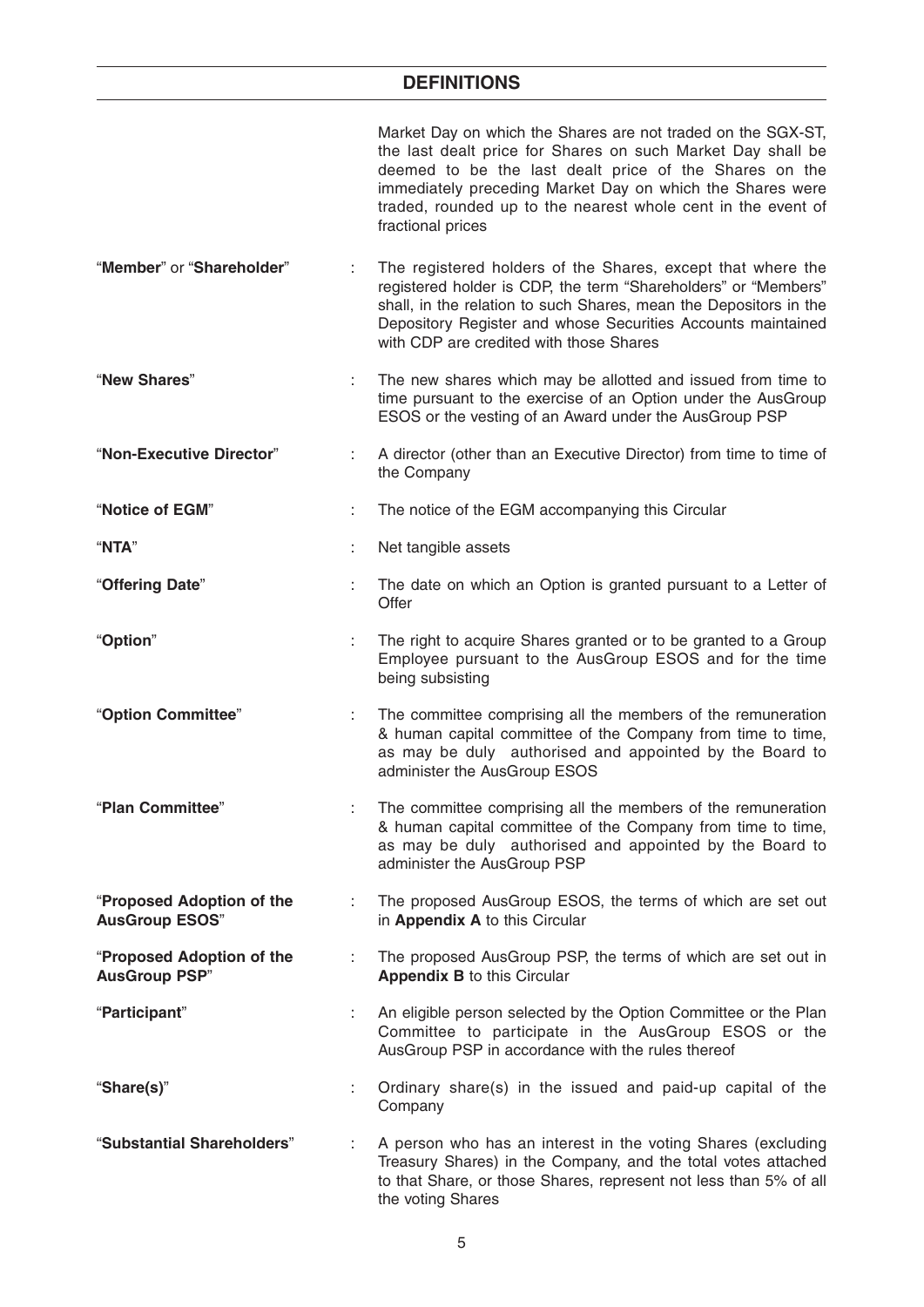| "Proxy Form"            |    | The proxy form in respect of the EGM as set out in this Circular                                                                                     |                                                                                                                                                                                                                                                                                                                                                                                                                                     |  |  |
|-------------------------|----|------------------------------------------------------------------------------------------------------------------------------------------------------|-------------------------------------------------------------------------------------------------------------------------------------------------------------------------------------------------------------------------------------------------------------------------------------------------------------------------------------------------------------------------------------------------------------------------------------|--|--|
| "relevant intermediary" |    | Means:-                                                                                                                                              |                                                                                                                                                                                                                                                                                                                                                                                                                                     |  |  |
|                         |    | (a)                                                                                                                                                  | a banking corporation licensed under the Banking Act<br>(Cap. 19) of Singapore or a wholly-owned subsidiary of<br>such a banking corporation, whose business includes the<br>provision of nominee services and who holds shares in<br>that capacity;                                                                                                                                                                                |  |  |
|                         |    | (b)                                                                                                                                                  | a person holding a capital markets licence to provide<br>custodial services for securities under the SFA and who<br>holds shares in that capacity; or                                                                                                                                                                                                                                                                               |  |  |
|                         |    | (c)                                                                                                                                                  | the Central Provident Fund Board established by the<br>Central Provident Fund Act (Cap. 36) of Singapore, in<br>respect of shares purchased under the subsidiary<br>legislation made under that Act providing for the making of<br>investments from the contributions and interest standing to<br>the credit of members of the CPF, if the Central Provident<br>Fund Board holds those shares in the capacity of an<br>intermediary |  |  |
| "SFA"                   | ÷  | in force                                                                                                                                             | The Securities and Futures Act (Cap. 289) of Singapore, or any<br>statutory modification or re-enactment thereof for the time being                                                                                                                                                                                                                                                                                                 |  |  |
| "Securities Account"    |    | Securities account maintained by a Depositor with CDP but does<br>not include a securities sub-account maintained with a<br>Depository Agent         |                                                                                                                                                                                                                                                                                                                                                                                                                                     |  |  |
| "SGX-ST"                | ÷  |                                                                                                                                                      | The Singapore Exchange Securities Trading Limited                                                                                                                                                                                                                                                                                                                                                                                   |  |  |
| "Shares"                |    |                                                                                                                                                      | Ordinary shares in the issued share capital of the Company                                                                                                                                                                                                                                                                                                                                                                          |  |  |
| "Treasury Shares"       |    |                                                                                                                                                      | shall have the meaning ascribed to it in Section 4 of the Act                                                                                                                                                                                                                                                                                                                                                                       |  |  |
| "Vesting Period"        | t, | In relation to an Award, a period or periods, the duration of<br>which is to be determined by the Committee at the date of the<br>grant of the Award |                                                                                                                                                                                                                                                                                                                                                                                                                                     |  |  |

The terms "**Depositor**", "**Depository Register**" and "**Depository Agent**" shall have the meanings ascribed to them respectively in Section 81SF of the SFA.

Except where specifically defined, the terms "**we**", "**us**" and "**our**" in this Circular refer to the Group.

The term "**subsidiary holdings**" shall have the meaning given to it in the Listing Manual.

Words importing the singular shall, where applicable, include the plural and vice versa. Words importing the masculine gender shall, where applicable, include the feminine and neuter genders and vice versa. References to persons shall, where applicable, include corporations.

The headings in this Circular are inserted for convenience only and shall be ignored in construing this Circular.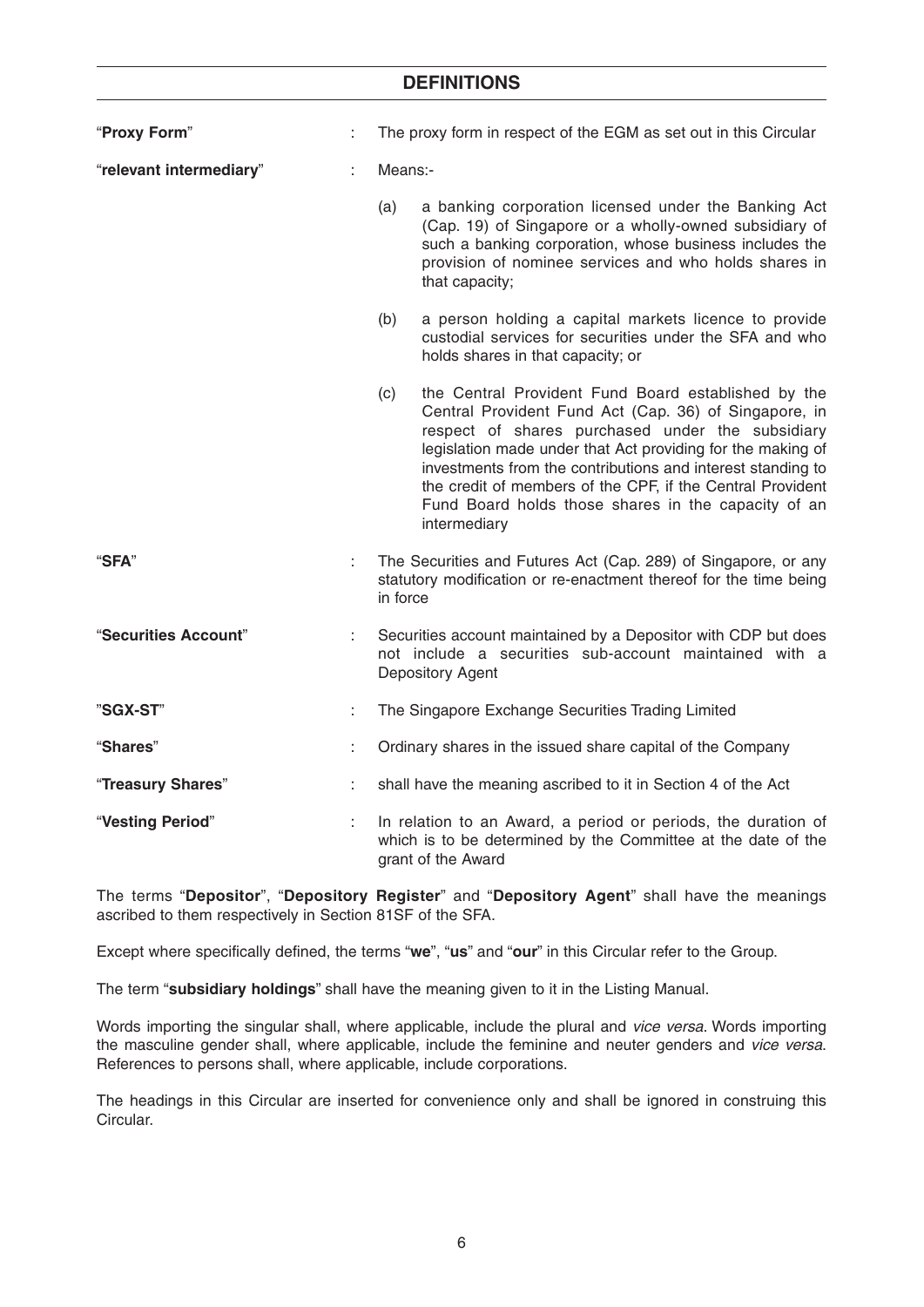Any reference in this Circular to any enactment is a reference to that enactment as for the time being amended or re-enacted. Any word defined under the Act or any statutory modification thereof and not otherwise defined in this Circular shall, where applicable, have the same meaning assigned to it under the Act or any statutory modification thereof, as the case may be.

Any reference to a time of day and date in this Circular is made by reference to Singapore time and date unless otherwise stated.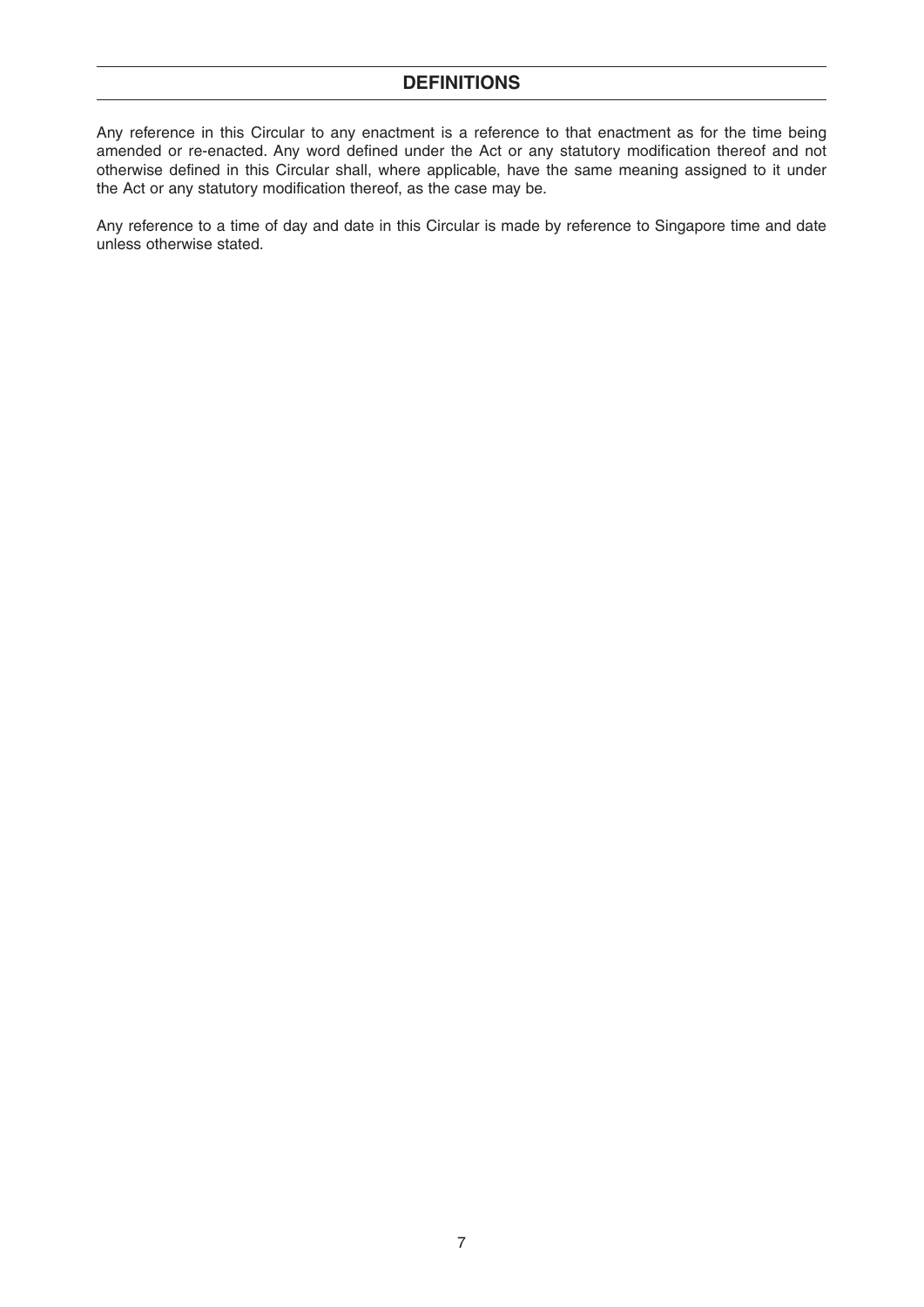# **AUSGROUP LIMITED**

(Incorporated in the Republic of Singapore) (Company Registration Number: 200413014R)

Mr Wu Yu Liang (Independent Director and Non-Executive Chairman) 438B Alexandra Road Mr Chew Heng Ching (Independent and Non-Executive Director)  $\#05-08/10$ Ms Ooi Chee Kar (Independent and Non-Executive Director) Alexandra Technopark Mr Shane Francis Kimpton (Managing Director and Chief Executive Officer) Singapore 119968 Mr Eng Chiaw Koon (Non-Independent and Non-Executive Director) Mr Poh Boon Kher, Melvin (Non-Independent and Non-Executive Director) Mr Wang Yu Huei (Non-Independent and Non-Executive Director) Mr Toh Bee Yong (Non-Independent and Non-Executive Director)

#### **Directors: Registered Office:**

#### **9 October 2019**

To : The Shareholders of AusGroup Limited

Dear Sir/Madam

**THE PROPOSED ADOPTION OF THE AUSGROUP EMPLOYEE SHARE OPTION SCHEME OF THE COMPANY, THE PROPOSED GRANT OF AUTHORITY TO OFFER AND GRANT OPTIONS AT A DISCOUNT UNDER THE AUSGROUP ESOS AND THE PROPOSED ADOPTION OF THE AUSGROUP PERFORMANCE SHARE PLAN**

#### **1. INTRODUCTION**

- 1.1 The Directors are convening the EGM to be held at 438C Alexandra Road, Roof Storey, Function Room, Alexandra Technopark, ATP C (The Hub), Singapore 119976 on 24 October 2019 at 10.15 a.m. (or as soon as practicable following the conclusion or adjournment of the annual general meeting of the Company), to seek the approval of Shareholders in relation to the following matters:-
	- (a) Proposed Adoption of the AusGroup ESOS;
	- (b) Proposed grant of authority to offer and grant Options at a discount under the AusGroup ESOS; and
	- (c) Proposed Adoption of the AusGroup PSP,

#### (together, the "**Proposals**").

- 1.2 The Proposed Adoption of the AusGroup ESOS, the proposed grant of authority to offer and grant Options at a discount under the AusGroup Employee Share Option Scheme, and the Proposed Adoption of the AusGroup PSP are set out as ordinary resolutions in the Notice of EGM accompanying this Circular.
- 1.3 The purpose of this Circular is to provide Shareholders with information relating to the Proposals, which will be tabled at the EGM for Shareholders' approval. This Circular has been prepared solely for the purpose set out herein and may not be relied upon by any persons (other than the Shareholders to whom this Circular is despatched to by the Company) or for any other purpose.
- 1.4 The SGX-ST assumes no responsibility for the accuracy or correctness of any statements made or opinions expressed, or reports contained in this Circular.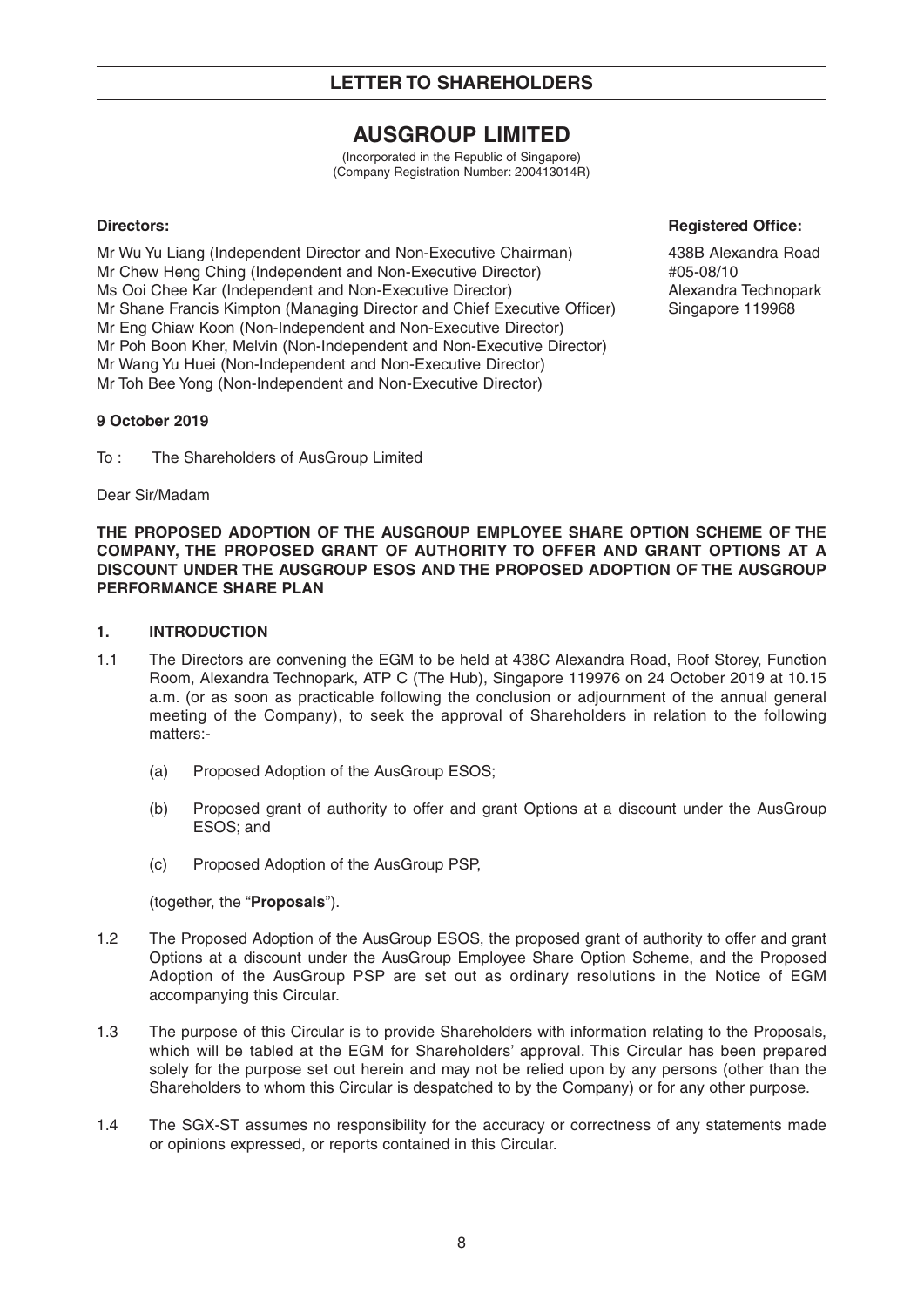### **LETTER TO SHAREHOLDERS**

1.5 The SGX-ST has on 2 October 2019 granted in-principle approval for the listing and quotation for the new Shares to be allotted and issued pursuant to the exercise of the Options under the proposed AusGroup ESOS and the vesting of the Awards pursuant to the AusGroup PSP, subject to independent Shareholders' approval being obtained for the proposed AusGroup ESOS and AusGroup PSP, and the Company's compliance with SGX-ST's listing requirements and guidelines. Such in-principle approval by the SGX-ST, and the admission to, and quotation of the New Shares on the Official List of SGX-ST is not to be taken as an indication of the merits of the proposed AusGroup ESOS and AusGroup PSP, the New Shares, the Company and/or its Subsidiaries.

#### **2. THE PROPOSED AUSGROUP EMPLOYEE SHARE OPTION SCHEME**

#### 2.1 **RATIONALE FOR THE EMPLOYEE SHARE OPTION SCHEME**

The Directors believe that the AusGroup ESOS will serve as a powerful incentive in retaining and motivating qualified key employees to optimise their performance standards and increase their efficiency. In addition, the AusGroup ESOS will provide the Company with the necessary flexibility and effectiveness to reward, retain and motivate employees to achieve superior performance. The AusGroup ESOS will also strengthen the Company's competitiveness in attracting and retaining talented employees.

The AusGroup ESOS will provide incentives to high performing employees to excel in their performance and encourage greater dedication and loyalty to the Company. Through the AusGroup ESOS, the Company will be able to continue motivating its employees to strive for the Group's long-term shareholder value. In addition, the AusGroup ESOS aims to continue to foster a greater ownership culture within the Group which more directly aligns the interest of employees with that of the Shareholders, and to improve performance and achieve sustainable growth for the Company in the changing business environment.

The AusGroup ESOS is extended to the Non-Executive Directors of the Group. Although the Non-Executive Directors are not involved in the day-to-day running of the Group, they play an invaluable role in the success by applying their experience, drawing on their knowledge and utilising their expertise for the benefit of the Group. It is therefore desirable that the Non-Executive Directors be allowed to participate in the AusGroup ESOS to give recognition to their services and contributions and to further align their interests with that of the Group.

The AusGroup ESOS uses methods that are fairly common among major local and multinational companies to incentivise and motivate its employees to create and enhance economic value for Shareholders. The Company believes that the AusGroup ESOS will be an effective tool in motivating its employees to strive to deliver long-term shareholder value.

#### 2.2 **SUMMARY OF RULES**

The following are summaries of the principal rules of the AusGroup ESOS. The detailed rules of the AusGroup ESOS are set out in **Appendix A** to this Circular.

#### 2.2.1 Eligibility

Group employees (including the Directors) who have attained the legal age of 21 years on or before the Offering Date and are not undischarged bankrupts may be eligible to participate in the AusGroup ESOS, at the absolute discretion of the Option Committee. For the avoidance of doubt, Controlling Shareholders and their Associates are not eligible to participate in the AusGroup ESOS.

#### 2.2.2 Options

Options represent the right of a Participant to subscribe for Shares in consideration for the Exercise Price upon the exercise of the Option.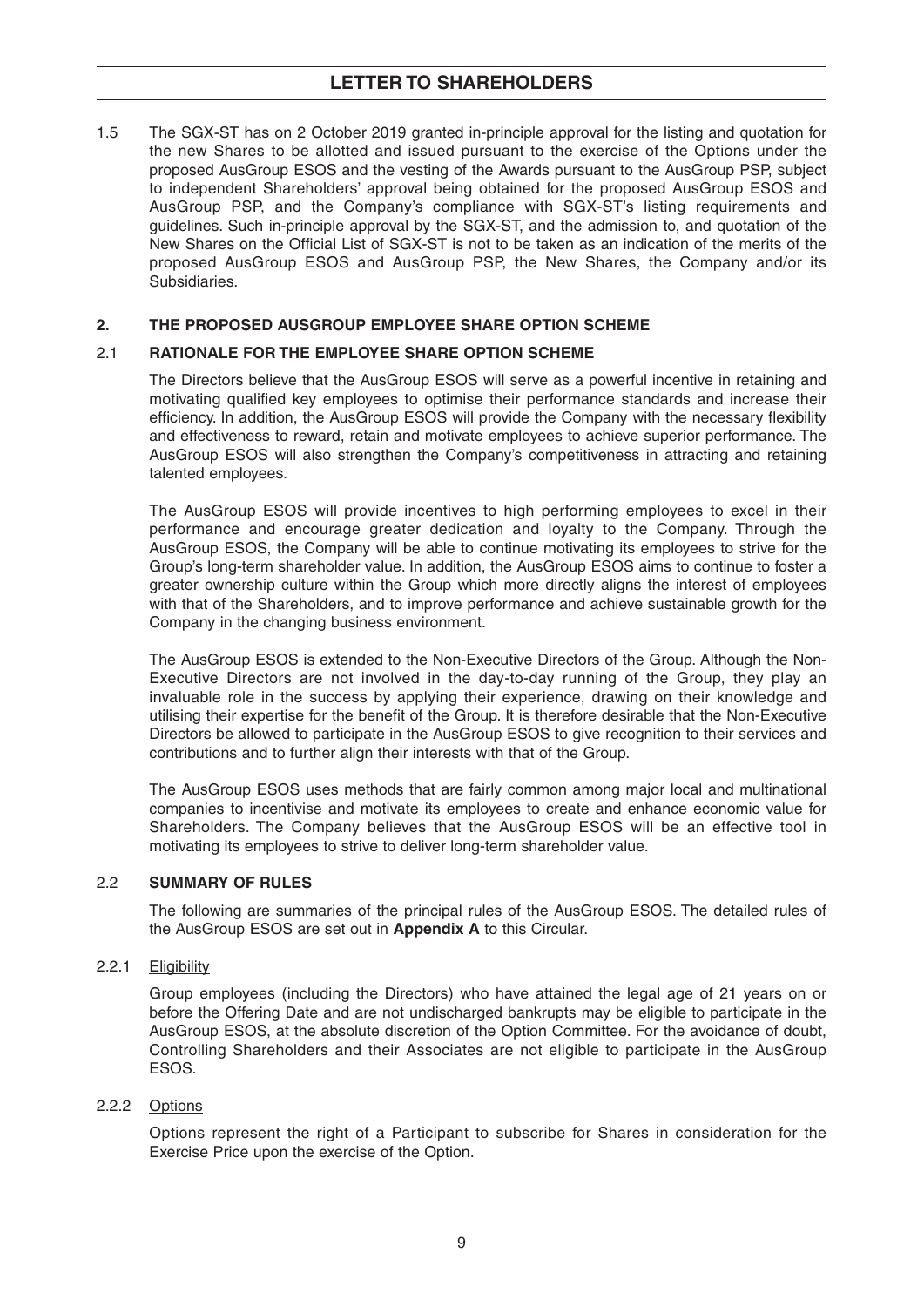#### 2.2.3 Participants

The selection of a Participant and the number of Shares which are the subject of each Option to be granted to a Participant in accordance with the AusGroup ESOS shall be determined at the absolute discretion of the Option Committee, which shall take into account, *inter alia*, the seniority of his position, performance, length of service and potential for future development of the employee.

#### 2.2.4 Exercise Price

Under the AusGroup ESOS, the Exercise Price of Options granted will be determined by the Option Committee, in its absolute discretion, on the Offering Date at:

- (a) a price equal to the Market Price; or
- (b) a price which is set at a discount to the Market Price, provided that the maximum discount shall not exceed 20% of the Market Price; and the Shareholders of the Company in general meeting shall have authorised, in a separate resolution, the making of offers and grants of Options under the AusGroup ESOS at a discount not exceeding the maximum discount as aforesaid.

In determining whether to give a discount and the quantum of such discount in respect of the Exercise Price, the Option Committee may take into account factors such as the performance of the Group, the individual performance of the participant, his contribution to the success and development of the Group, and the prevailing market and economic conditions.

#### 2.2.5 Grant of Options at a Discounted Price

Under the AusGroup ESOS, the Exercise Price of the Options granted will be determined by the Option Committee. The Option Committee has the discretion to grant Options at a discounted Exercise Price. In the event that the Options are granted at a discount, the discount shall not exceed 20% of the Market Price provided that the prior approval of the Shareholders of the Company in general meeting shall have approved the discount for the duration of the AusGroup ESOS. For the avoidance of doubt, the prior approval shall be required to be obtained only once and, shall unless revoked, authorise the making of offers and grants of Options under the AusGroup ESOS at such discount for the duration of the AusGroup ESOS.

The ability to offer Options at a discount to the Market Price of the Shares will give the Company flexibility in structuring the Options granted, and ensures that the Company maintains the competitiveness of its compensation strategy. Being able to grant Options at a discount allows the Company to acknowledge a Participant's contributions where such means is more meaningful than paying a cash bonus, as these Options operate as a form of cashless reward from the Company with a greater potential for capital appreciation than Options granted at the Market Price. Further, because Options granted with a discount under the AusGroup ESOS are subject to a longer vesting period of two years compared to one year for the Options granted at the Market Price, holders of such Options will be encouraged to have a long term view of the Company, thereby promoting staff and employee retention and reinforcing their commitment to the Company.

The Company believes that the maximum 20% discount to the Market Price of the Shares is sufficient to allow for flexibility in the AusGroup ESOS while minimising the potential dilutive effect to the Shareholders arising from the AusGroup ESOS.

#### 2.2.6 Exercise Period

(a) Options granted to a Participant (except Non-Executive Directors)

An Option granted with the Exercise Price set at the Market Price shall be exercisable at any time by the Participant after the first anniversary of the Offering Date, provided that the Option shall be exercised before the tenth anniversary of the relevant Offering Date or such earlier date as may be determined by the Option Committee, failing which the unexercised Option shall immediately lapse and become null and void.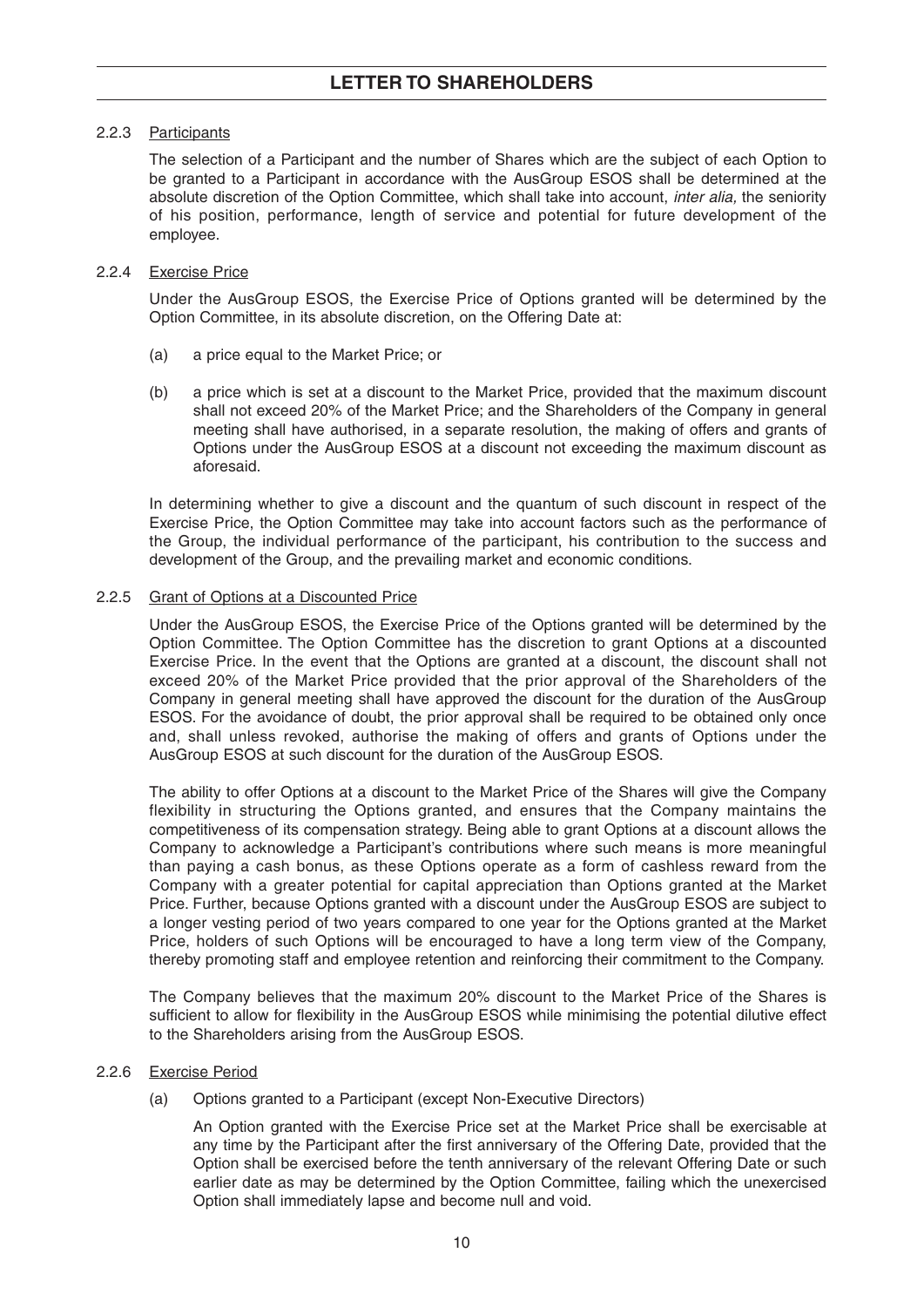### **LETTER TO SHAREHOLDERS**

An Option granted with the Exercise Price set at a discount to the Market Price shall be exercisable at any time by the Participant after the second anniversary of the Offering Date, provided that the Option shall be exercised before the tenth anniversary of the relevant Offering Date or such earlier date as may be determined by the Option Committee, failing which the unexercised Option shall immediately lapse and become null and void.

#### (b) Options granted to Non-Executive Directors

An Option granted with the Exercise Price set at the Market Price shall be exercisable at any time by the Non-Executive Director after the first anniversary of the Offering Date, provided that the Option shall be exercised before the fifth anniversary of the relevant Offering Date or such earlier date as may be determined by the Option Committee, failing which the unexercised Option shall immediately lapse and become null and void.

An Option granted with the Exercise Price set at a discount to the Market Price shall be exercisable at any time by the Non-Executive Director after the second anniversary of the Offering Date, provided that the Option shall be exercised before the fifth anniversary of the relevant Offering Date or such earlier date as may be determined by the Option Committee, failing which the unexercised Option shall immediately lapse and become null and void.

#### 2.2.7 Size and Duration of the AusGroup ESOS

The total number of Shares which may be delivered pursuant to the exercise of Options granted under the AusGroup ESOS on any date, when added to the number of Shares issued and issuable in respect of such other Shares issued and/or issuable under such other share-based incentive schemes of the Company, including but not limited to the AusGroup ESOS, shall not exceed 15% of the total number of issued Shares (excluding Treasury Shares and subsidiary holdings) of the Company on the day preceding that date.

The AusGroup ESOS shall continue in force at the discretion of the Option Committee, subject to a maximum period of 10 years commencing on the date on which the AusGroup ESOS is adopted by the Company in general meeting, provided always that the AusGroup ESOS may continue beyond the above stipulated period with the approval of Shareholders in general meeting and of any relevant authorities which may then be required.

#### 2.2.8 Operation of the AusGroup ESOS

Subject to the prevailing legislation and rules of the Listing Manual, the Company will have the flexibility to deliver Shares to Participants in relation to the exercise of an Option by way of:

- (a) an issue of new Shares; and/or
- (b) the delivery of existing Shares (including Treasury Shares).

In determining whether to issue new Shares or to deliver existing Shares to Participants upon exercise of their Options, the Company will take into account factors such as (but not limited to) the number of Shares to be delivered, the prevailing market price of the Shares and the cost to the Company of either issuing new Shares or delivering existing Shares (including Treasury Shares).

New Shares allotted and issued, and existing Shares procured by the Company for transfer on the exercise of an Option shall be eligible for all entitlements, including dividends or other distributions declared or recommended in respect of the then existing Shares, the record date for which is on or after the relevant vesting date, and shall in all other respects rank pari passu with other existing Shares then in issue.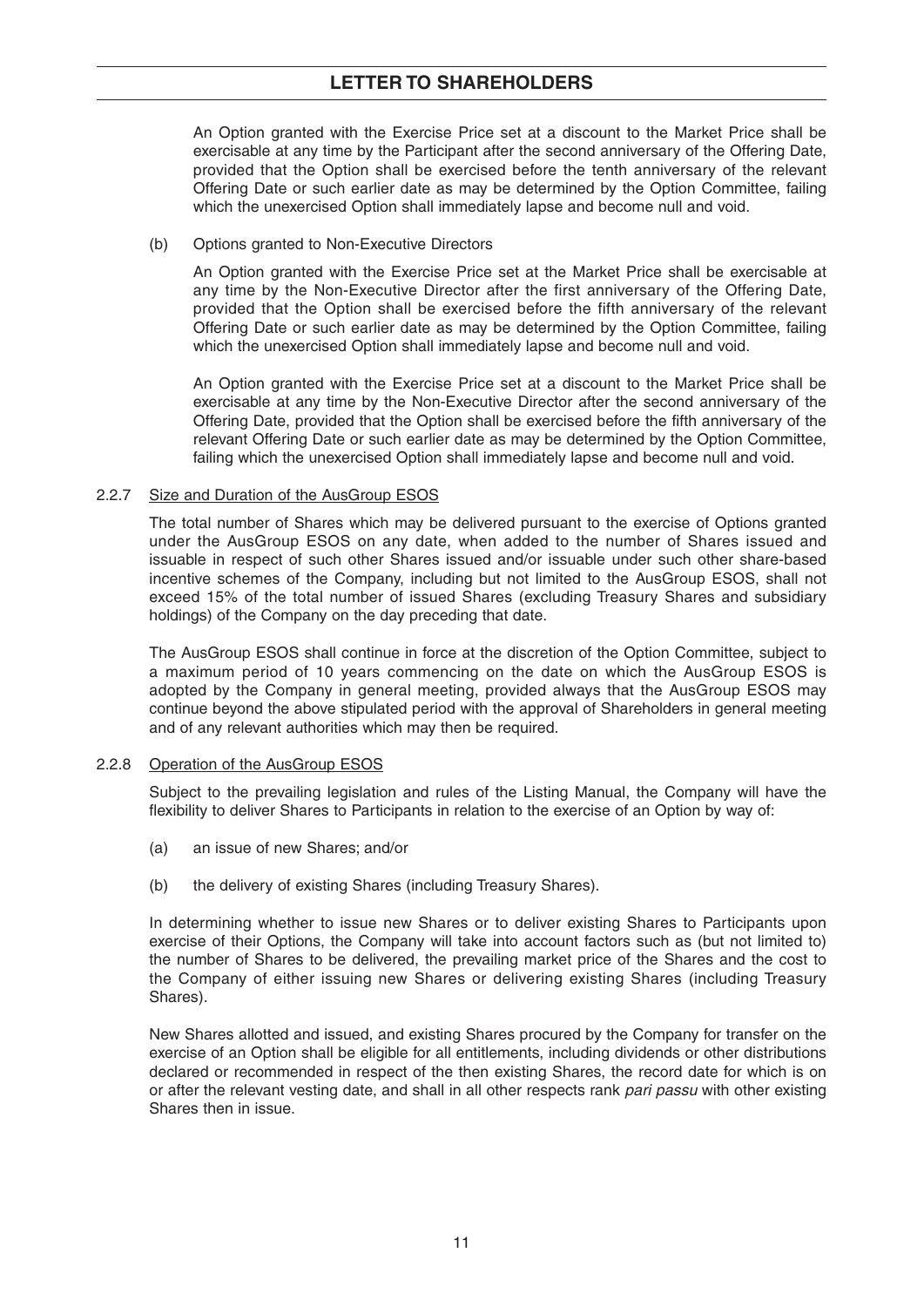### **LETTER TO SHAREHOLDERS**

#### 2.2.9 Adjustment Events under the AusGroup ESOS

If a variation in the issued ordinary share capital of the Company (whether by way of a capitalisation of profits or reserves or rights issue, reduction, subdivision, consolidation, distribution or otherwise) shall take place:-

- (a) the Exercise Price in respect of the Shares comprised in the Option to the extent unexercised;
- (b) the class and/or number of Shares comprised in the Option to the extent unexercised and the rights attached thereto; and/or
- (c) the class and/or number of Shares in respect of which additional options may be granted to Participants,

shall be adjusted by the Option Committee in such manner as the Option Committee may determine to be appropriate including retrospective adjustments where such variation occurs after the date of exercise of an Option and any adjustment must be confirmed in writing by the auditors of the Company for the time being (acting as experts and not as arbitrators) to be in their opinion, fair and reasonable.

The following (whether singly or in combination) shall not be regarded as events requiring adjustments:-

- (i) the issue of securities as consideration for an acquisition of any assets by the Company or in connection with a private placement of securities; or
- (ii) any increase in the number of issued Shares as a consequence of the exercise of options or other convertibles issued from time to time by the Company entitling holders thereof to acquire new Shares in the capital of the Company (including the issue and allotment of Shares pursuant to the AusGroup ESOS or any other share-based incentive schemes implemented by the Company); or
- (iii) any reduction in the number of issued Shares as a result of the cancellation of issued Shares purchased by the Company by way of market purchase(s) of such Shares undertaken by the Company on the SGX-ST during the period while a share purchase mandate granted by Shareholders (or any renewal thereof) is in force.

Notwithstanding the foregoing, no adjustments shall be made if as a result, a Participant would receive a benefit that a Shareholder does not receive.

#### 2.2.10 Modification or Alterations to the AusGroup ESOS

The rules of the AusGroup ESOS may be modified or amended by resolution of the Option Committee from time to time subject to any necessary approvals of the SGX-ST (and any other stock exchange on which the Shares may be listed or quoted) and such other regulatory authorities as may be necessary except that:-

- (a) any proposed modification or amendment, which would be to the advantage of the Participants under the AusGroup ESOS (as confirmed by the auditors of the Company for the time being, acting as experts and not arbitrators) shall be subject to the prior approval of the Shareholders in general meeting;
- (b) no modification or amendment shall be made which would adversely affect the rights attached to Options granted prior to such modification or alteration except with the prior consent in writing of such number of Participants under the AusGroup ESOS who, if they exercised their Options in full, would thereby become entitled to not less than threequarters (3/4) in number of all Shares which would be available under the AusGroup ESOS; and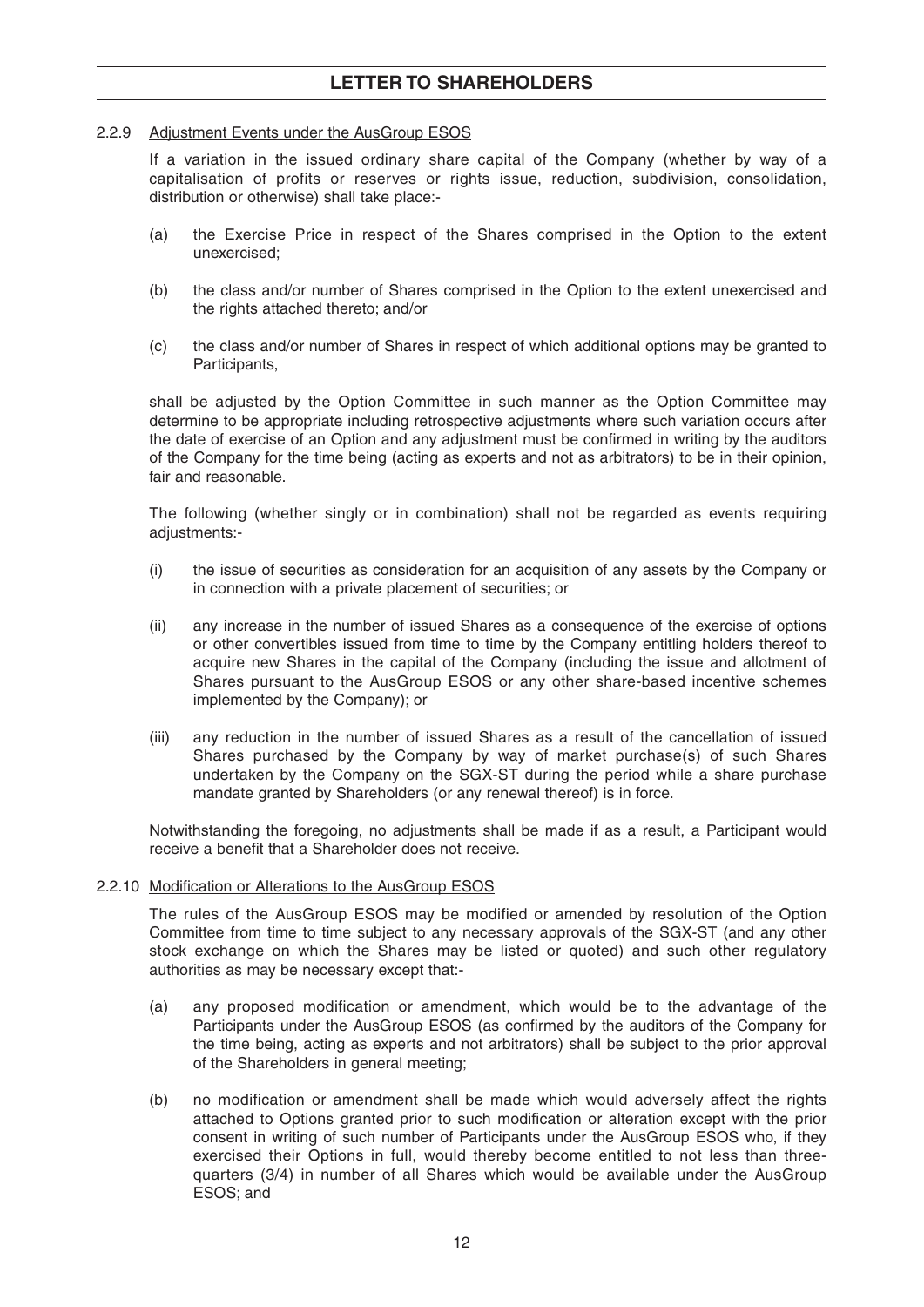(c) no modification or amendment shall be made without due compliance with the Listing Manual and such other regulatory authorities as may be necessary.

Notwithstanding anything to the contrary contained in the paragraph above, the Option Committee may at any time by resolution and without any other formality (save for the prior approval of the SGX-ST when necessary) modify or amend the rules of the AusGroup ESOS in any way to the extent necessary to cause the AusGroup ESOS to comply with any statutory provision or the provision or the regulations of any regulatory or other relevant authority or body (including the SGX-ST).

#### 2.2.11 Administration of the AusGroup ESOS

The AusGroup ESOS shall be administered by the Option Committee, which shall administer the AusGroup ESOS in its absolute discretion with such powers and duties as are conferred on it by the Board from time to time provided that no member of the Option Committee shall participant in any deliberation or decision in respect of Options granted or to be granted to him.

The Option Committee shall have the power, from time to time, to make and vary such rules and regulations or impose terms and conditions necessary, desirable or expedient for the implementation and administration of the AusGroup ESOS as it may think fit.

Any decision of the Option Committee made pursuant to any provision of the AusGroup ESOS (other than a matter to be certified or confirmed by the auditors of the Company for the time being, acting as experts and not as arbitrators), shall be final and binding (including any decisions pertaining to quantum of discount applicable to an Option or to disputes as to interpretation of the AusGroup ESOS or any regulation, rule or procedure thereunder or as to any rights under the AusGroup ESOS).

#### 2.2.12 Taxes, Costs and Expenses relating to the AusGroup ESOS

All taxes (including income tax, if applicable) arising from the grant and/or disposal of Shares pursuant to the exercise of Options granted to any Participant under the AusGroup ESOS shall be borne by that Participant.

Each Participant shall be responsible for all fees of CDP relating to or in connection with the issue and allotment or transfer of any Shares pursuant to the exercise of any Options in CDP's name, the deposit of share certificate(s) with CDP, the Participant's securities account with CDP, or the sub-account with a CDP Depository Agent or CPF investment account with a CPF agent bank.

Save for the above, all other fees, costs and expenses incurred by the Company in relation to the AusGroup ESOS shall be borne by the Company.

#### 2.3 **FINANCIAL EFFECTS OF THE AUSGROUP ESOS**

The following set out the financial effects of the AusGroup ESOS:-

#### 2.3.1 Share Capital

The AusGroup ESOS will result in an increase in the Company's issued Shares only where new Shares are issued to Participants. The number of new Shares issued will depend on, inter alia, the number of Shares comprised in the Options granted under the AusGroup ESOS. In any case, the AusGroup ESOS provides that the total number of new Shares to be issued will be subject to the maximum limit of 15% of the total number of issued Shares (excluding Treasury Shares and subsidiary holdings) preceding the date of exercise of the Option. If, instead of issuing new Shares to Participants, existing Shares are purchased for delivery to Participants or the Company pays the equivalent cash value or no Options are exercised, the AusGroup ESOS will have no impact on the Company's issued ordinary share capital.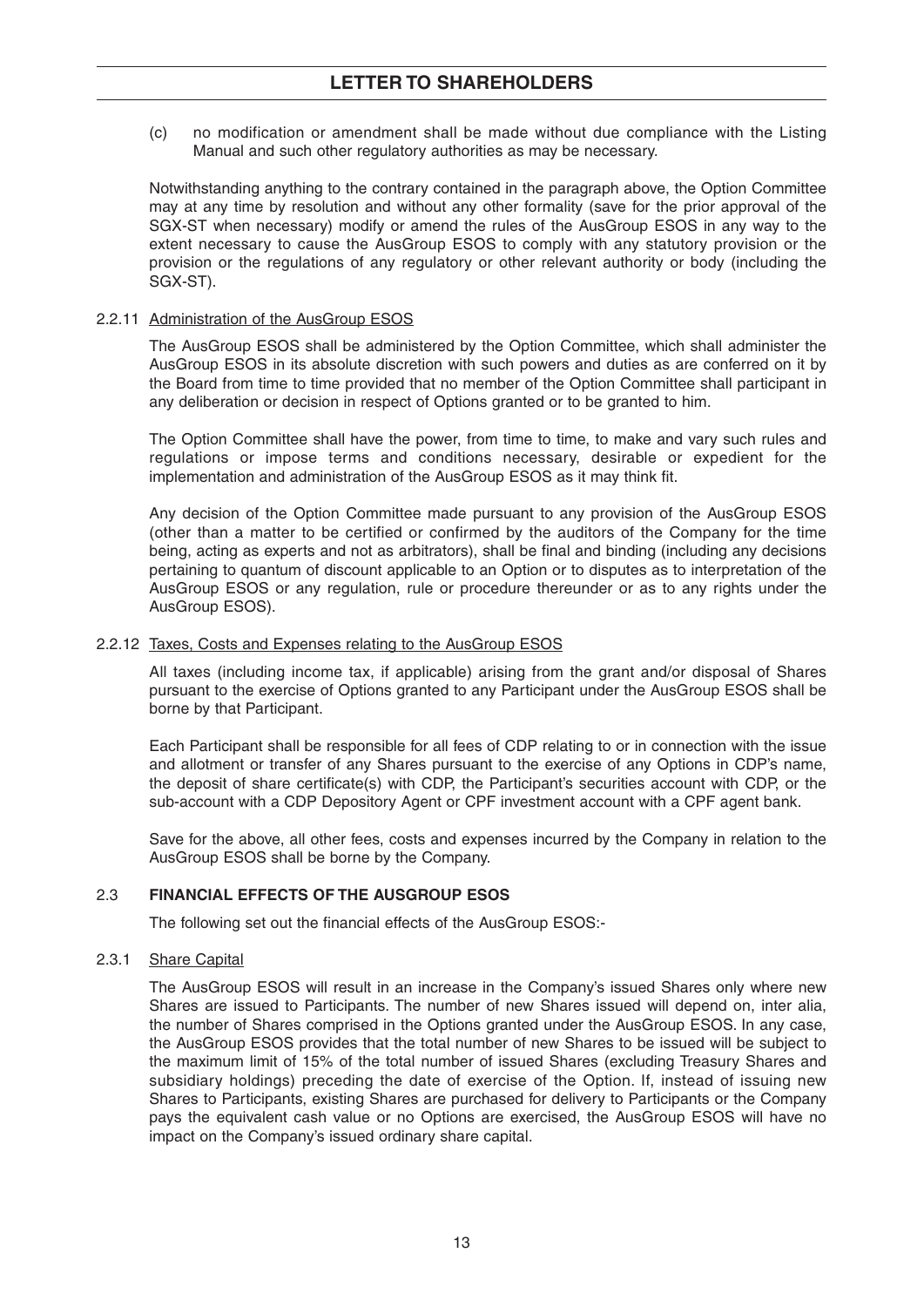#### 2.3.2 NTA

The issue of new Shares upon the exercise of Options is likely to result in an increase of the Company's consolidated NTA by the aggregate Exercise Price of the new Shares issued. On a per Share basis, the effect on the NTA of the Company is accretive if the Exercise Price is above the NTA per Share but dilutive otherwise.

#### 2.3.3 EPS

The AusGroup ESOS will have a dilutive impact on the Company's consolidated EPS following the increase in the number of issued Shares of the Company to the extent that new Shares are allotted and issued pursuant thereto.

However, the impact arising from the AusGroup ESOS on the Company's consolidated EPS is not expected to be material in any given financial year.

#### 2.3.4 Potential Cost of Options

Any Options granted under the AusGroup ESOS would have a fair value. In the event that such Options are granted at prices below the fair value of the Options, there will be a cost to the Company. The amounts of such costs may be more significant in the case of Options granted with Exercise Prices set at a discount to the Market Price of the Shares. In addition to the impact on the Company's consolidated EPS and consolidated NTA as described above, the cost to the Company of granting Options under the AusGroup ESOS would be as follows:-

- (a) the exercise of an Option at the Exercise Price, if exercised at a price lower than Market Price, would translate into a reduction of the proceeds from the exercise of such Option, as compared to the proceeds that the Company would have received from such exercise had the exercise been made at the prevailing Market Price of the Shares. Such reduction of the exercise proceeds would represent the monetary cost to the Company; and
- (b) the grant of Options under the AusGroup ESOS will have an impact on the Company's reported profit under the FRS as share-based payment requires the recognition of an expense in respect of Options granted under the AusGroup ESOS. The expense will be based on the fair value of the Options at the Date of Grant (as determined by an option pricing model) and will be recognised over the vesting period provided that the only condition to vest the Option is service period.

It should be noted that the financial effects discussed in Section 2.3.4(a) above will materialise only upon the exercise of the relevant Options. The cost of granting Options discussed in paragraph 2.3.4(b) above will be recognised in the financial statements even if the Options are not exercised in 2.3.4(b). Measured against the cost of granting the Options as described above, the desirable effect of the AusGroup ESOS in attracting, recruiting and motivating Participants could in the long term yield greater returns for the Company and Shareholders.

#### **3. PARTICIPATION IN THE AUSGROUP ESOS**

#### 3.1 **NON-PARTICIPATION IN THE AUSGROUP ESOS BY THE CONTROLLING SHAREHOLDERS AND THEIR ASSOCIATES**

Controlling Shareholders and their Associates are not eligible to participate in the AusGroup ESOS.

#### 3.2 **PARTICIPATION IN THE AUSGROUP ESOS BY THE NON-EXECUTIVE DIRECTORS**

#### 3.2.1 Participation by Non-Executive Directors

While the proposed AusGroup ESOS is primarily intended to cater to employees of the Group, it should also be recognised that there are other persons who make and can make significant contributions to the Group even though they are not employed within the Group. These may include the Non-Executive Directors who are from different professions and commercial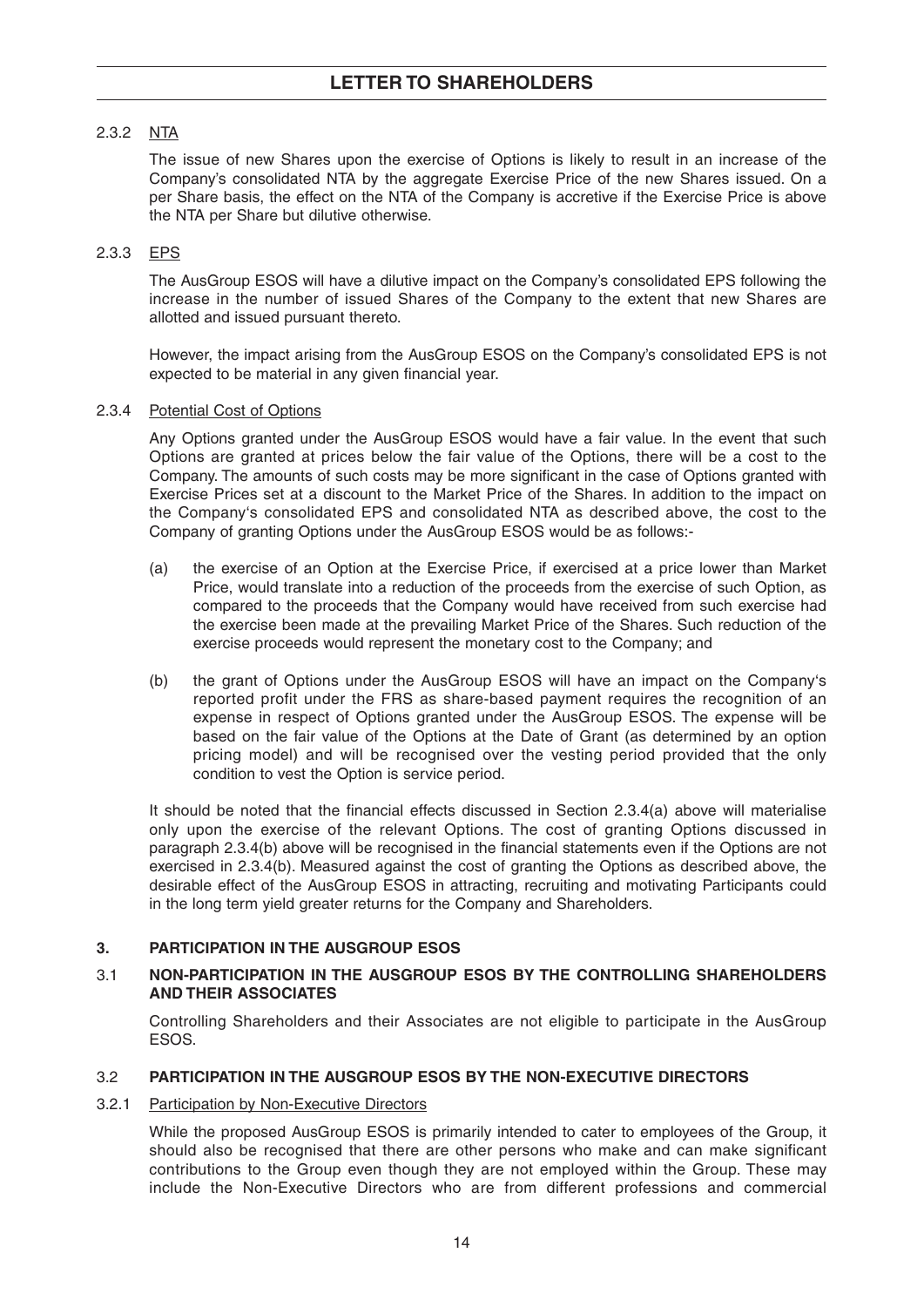### **LETTER TO SHAREHOLDERS**

backgrounds, bringing to the Group their wealth of knowledge, business expertise and contacts within the business community. They play an important role in helping the Group shape its business and growth strategies by allowing the Group to draw on their diverse backgrounds and experiences. It is crucial for the Group to attract and retain these Non-Executive Directors by allowing them to participate in the proposed AusGroup ESOS. This allows the Company to give recognition to their services and contributions and to further align their interests with that of the Group.

The Directors are of the view that including the Non-Executive Directors in the proposed AusGroup ESOS will allow the Company to show its appreciation for the Non-Executive Directors of the Group and to further motivate them to contribute towards the success of the Group.

The Option Committee when deciding on the selection of the Non-Executive Directors to participate in the proposed AusGroup ESOS and the number of Shares comprised in each Option, will take into consideration non-financial performance criteria such as the nature and extent of their input, assistance and expertise rendered to the boards on which they sit and impact thereof on the growth, success and development of the Company and the Group as well as their years of service and extent of involvement and commitment to the boards on which they sit.

#### 3.2.2 Independent status of Independent Non-Executive Directors

Notwithstanding the eligibility of Independent Non-Executive Directors to participate in the AusGroup ESOS, the Directors are of the view that the participation of the Independent Non-Executive Directors will not compromise their independent status for the following reasons:-

- (a) the primary purpose of the AusGroup ESOS is to function as an additional tool for the Company to motivate the eligible employees through the tailoring of attractive remuneration packages for the particular Participant's circumstances;
- (b) it is envisaged that the number of Shares to be delivered to the participating Non-Executive Directors (if any), will not be significant and will only be made in exceptional circumstances having regard to the criteria as set out above.

Based on the foregoing reasons, the Directors are of the view that the participation by Independent Non-Executive Directors will not compromise their independent status.

#### **4. THE PROPOSED ADOPTION OF THE AUSGROUP PERFORMANCE SHARE PLAN**

#### 4.1 **BACKGROUND AND RATIONALE OF THE AUSGROUP PSP**

#### 4.1.1 Rationale of the AusGroup PSP

The Company has undertaken a review of employee remuneration and benefits and wishes to introduce a new compensation scheme that will promote higher performance goals, recognise exceptional achievement and retain talents within the Group. The AusGroup PSP is an integral and important component of the Group's new compensation scheme and is designed to reward and retain the Group's employees whose services and contributions are vital to the well-being and success of the Group. The AusGroup PSP contemplates the award of fully-paid Shares to Participants after certain pre-determined benchmarks have been met. The Company believes that the AusGroup PSP will be more effective and rewarding than pure cash bonuses in motivating employees to work towards pre-determined goals of the Company.

With that in mind, the AusGroup PSP is based on the principle of pay-for performance and is designed to enable the Company to reward, retain and motivate employees to achieve superior performance. Under the AusGroup PSP, the Plan Committee will be able to determine performance targets or goals for employees to fulfil, upon which they may be awarded shares under the AusGroup PSP, subject always to the rules of the AusGroup PSP. As employees work towards attaining such performance criteria, which can be tied to the financial performance or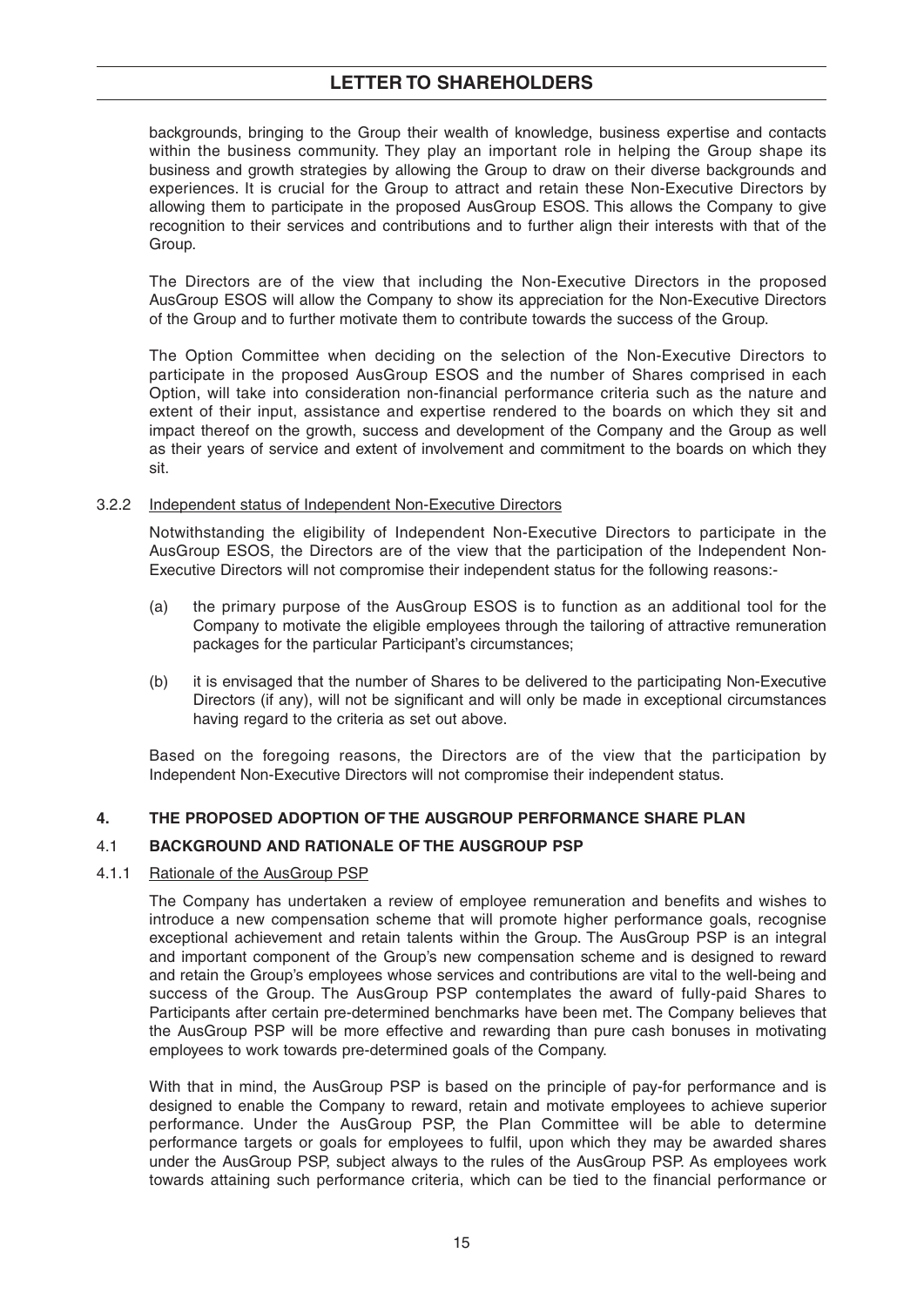### **LETTER TO SHAREHOLDERS**

results of the Group, an anticipated award of shares can provide additional motivation for such employees to hit or exceed such performance targets, seeing as such employees' interests will be aligned with the positive performance of the Group.

In a majority of cases, in setting performance targets or goals for employees under the AusGroup PSP, the Plan Committee intends to consider the previous and current performance of each employee, and seek to set performance targets which are incremental and are an improvement from the previous or current performance of the employee, in order to drive the improvement in performance for the Company. In setting such performance targets, the Plan Committee will also take into consideration relevant factors such as the employee's years of service with the Company, market conditions, scope of work of the employee and when such employee's work performance may be more appropriately determined on a project basis, any qualitative criteria which may constitute appropriate performance targets.

The purpose of adopting the AusGroup PSP is to give the Company greater flexibility to align the interests of employees with the interests of Shareholders. The AusGroup PSP will:-

- (a) provide an opportunity for Participants to participate in the equity of the Company, thereby inculcating a stronger sense of identification with the long-term prosperity of the Group and promoting organisational commitment, dedication and loyalty of Participants towards the Group;
- (b) motivate Participants to strive towards performance excellence and to maintain a high level of contribution to the Group;
- (c) give recognition to contributions made or to be made by Participants by introducing a variable component into their remuneration package; and
- (d) make employee remuneration sufficiently competitive to recruit new Participants and/or to retain existing Participants whose contributions are important to the long-term growth and profitability of the Group.

#### 4.1.2 Difference between AusGroup PSP and AusGroup ESOS

While both the AusGroup ESOS and AusGroup PSP aim to incentivise and retain employees, the AusGroup ESOS does not achieve this in the same way the AusGroup PSP does because under the AusGroup PSP, Participants are awarded Shares only when pre-determined benchmarks and performance targets have been met.

In contrast, the assessment criteria in relation to the grant of Options pursuant to the AusGroup ESOS are more general. Under the AusGroup ESOS, factors such as the employee's seniority, performance, length of service and potential for future development are relevant. These do not relate to specific performance targets that have to be met.

In addition, the Company operates primarily in Australia, where it is industry practice for companies to have performance share plans. In this regard, the AusGroup PSP is necessary in order for the Company to remain competitive by offering similar schemes. Furthermore, given that most of the Company's employees are Australian, it would be administratively easier to award Shares under the AusGroup PSP.

In light of the above, the Company is of the opinion that the AusGroup PSP would be complementary to the AusGroup ESOS as it provides the Company with a comprehensive and flexible set of tools to incentivise, motivate, reward and retain its employees.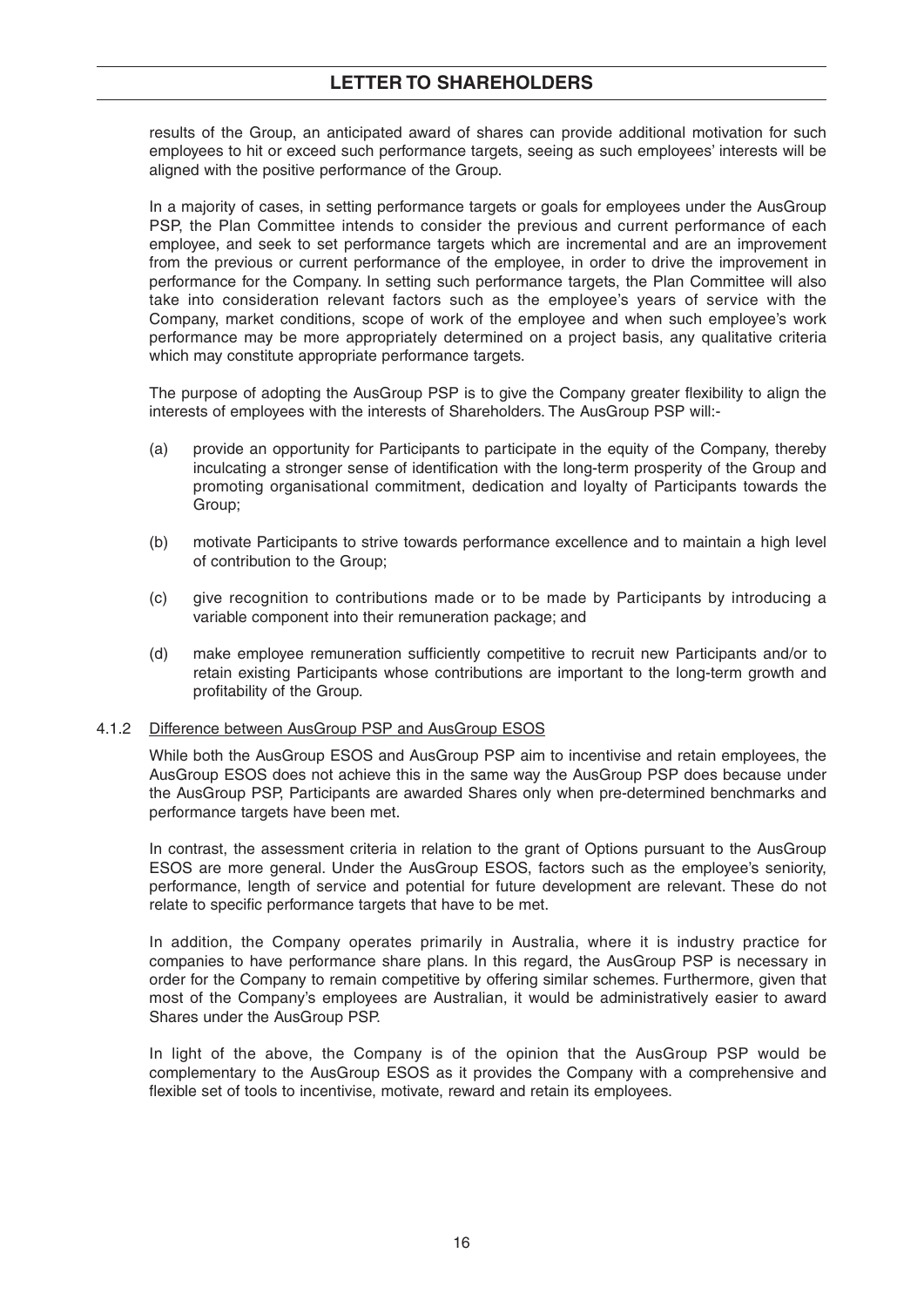#### 4.1.3 Rationale of participation by Non-Executive Directors

While the AusGroup PSP caters principally to Group Employees and Executive Directors, it is recognised that the Group's Non-Executive Directors (including the Group's Independent Directors) also make significant contributions to the Group through their close working relationship with the Group, even though they are not employed within the Group.

Non-Executive Directors are persons from different professions and working backgrounds, bringing to the Company their wealth of knowledge, business expertise and contracts in the business community. They play an important role in helping the Company shape its business strategy by allowing the Company to draw on the backgrounds and diverse working experience of these individuals. It is crucial for the Company to attract, retain and incentivise the Non-Executive Directors and align their interests with that of the Group.

Our Directors are of the view that including the Non-Executive Directors in the AusGroup PSP will show the Company's appreciation for, and further motivate them in their contribution towards the success of the Group. However, as their services and contributions cannot be measured in the same way as the Group Employees and Executive Directors, for the purpose of assessing the contributions of the Non-Executive Directors, the Plan Committee will propose a performance framework comprising mainly non-financial performance measurement criteria such as the extent of involvement and responsibilities shouldered by the Non-Executive Directors within the Board.

#### 4.1.4 Independent status of Independent Non-Executive Directors

It is not the intention of the Board that Independent Non-Executive Directors be overcompensated under the AusGroup PSP to the extent that their independence will be compromised. It is the intention of the Board and the Plan Committee that any award of shares under the AusGroup PSP to any Independent Non-Executive Directors be measured and balanced against considerations if such award could interfere or be reasonably perceived to interfere with the exercise of the Independent Non-Executive Director's independent business judgment. Taking the foregoing into consideration, the Board is of the view that the AusGroup PSP will not compromise the objectivity and independence of Independent Non-Executive Directors.

In addition, the Plan Committee will also consider the scope of advice given, and any measurable advancement of the Company's business which the Company is able to make from or with the assistance, advice or recommendations of the Non-Executive Directors. The Plan Committee may also decide that no Awards shall be made in any financial year or no grant and/or Award may be made at all.

#### 4.2 **OVERVIEW OF THE AUSGROUP PSP**

The AusGroup PSP is designed to reward its Participants via the issue and/or transfer of fullypaid Shares according to the extent to which they achieve performance targets over set performance periods. Performance targets will be in the form of key performance indicators prescribed by the Plan Committee and may include, for example, the successful completion of a project or the successful achievement of certain quantifiable performance conditions or targets, such as sales targets, productivity targets or years of service.

The rules of the AusGroup PSP are in compliance with the Listing Manual relating to share schemes.

#### 4.3 **AWARDS UNDER AUSGROUP PSP**

- 4.3.1 The Awards granted under the AusGroup PSP allow a Participant to receive fully-paid Shares free of consideration upon the Participant achieving the performance target(s) prescribed by the Plan Committee at its absolute discretion.
- 4.3.2 The selection of a Participant and the number of Shares which are the subject of each Award granted to a Participant in accordance with the AusGroup PSP shall be determined at the absolute discretion of the Plan Committee. The Plan Committee plans to exercise this discretion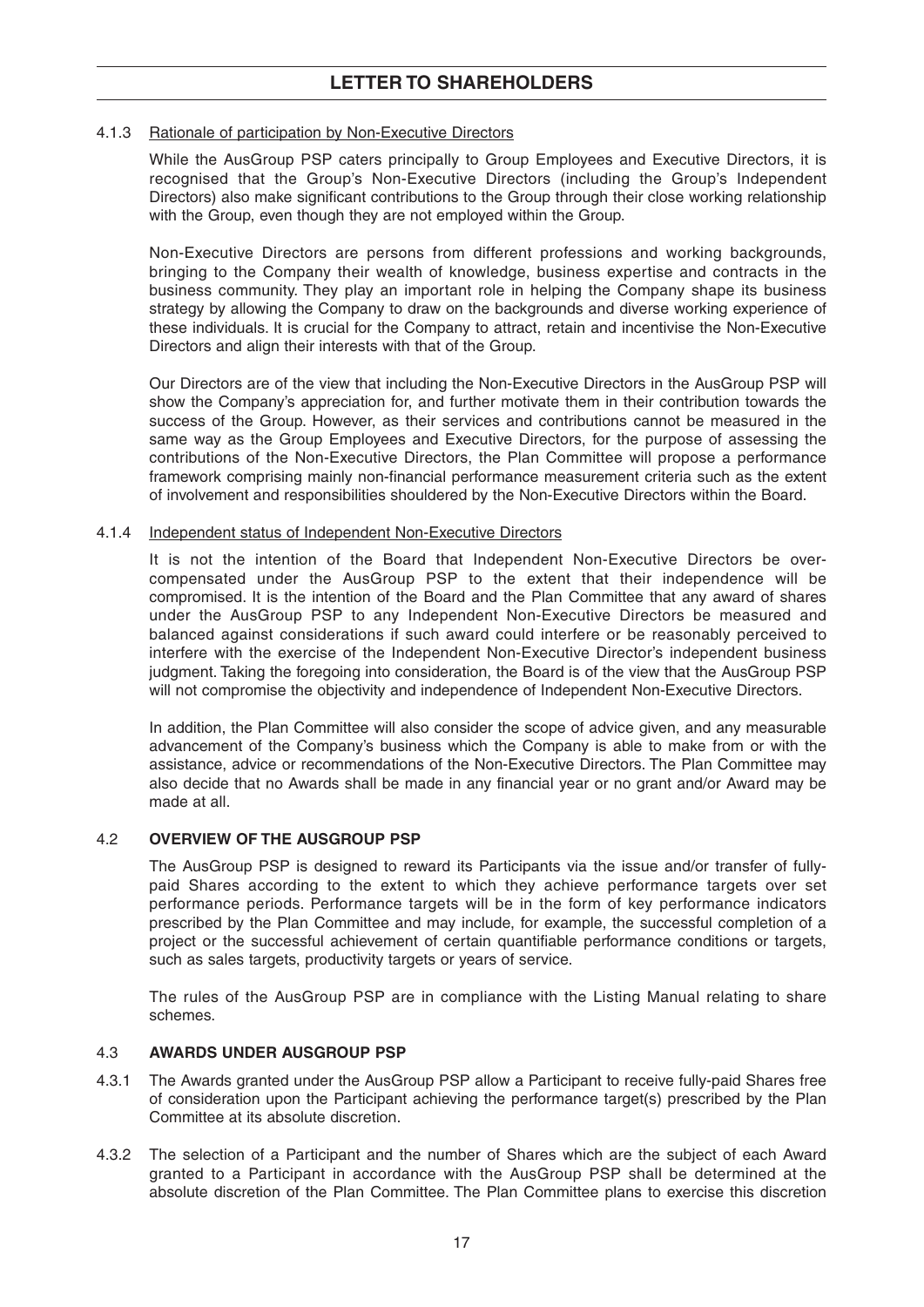### **LETTER TO SHAREHOLDERS**

judiciously, taking into account criteria such as his rank, job performance, years of service and potential for further development, his contribution to the success and development of the Company and the extent of effort required to achieve the performance target within the performance period.

- 4.3.3 The Plan Committee shall decide, in relation to each Award to be granted:-
	- (a) the Participant;
	- (b) the performance period and the performance target(s);
	- (c) the Date of Grant;
	- (d) the number of Shares which are the subject of the Award; and
	- (e) the Vesting Period(s).
- 4.3.4 Special provisions apply for the vesting and lapsing of Awards, including the following:-
	- (a) the termination of the employment of the Participant;
	- (b) the ill health, injury, disability or death of a Participant;
	- (c) the bankruptcy of a Participant;
	- (d) the misconduct of a Participant; and
	- (e) a take-over, winding up or reconstruction of the Company.
- 4.3.5 Subject to the prevailing legislation and the Listing Manual, the Company will deliver Shares to the Participants upon vesting of their Awards by way of an issue of New Shares and/or the transfer of Treasury Shares (if any).
- 4.3.6 In determining whether to issue New Shares or transfer existing Treasury Shares, the Company shall have the right to take into account factors such as (but not limited to) the number of Shares to be delivered, the prevailing market price of the Shares and the cost to the Company of either issuing New Shares or transferring Treasury Shares.
- 4.3.7 New Shares allotted and issued on the release of an Award shall be eligible for all entitlements, including dividends or other distributions declared or recommended in respect of the then existing Shares, the Record Date for which is on or after the relevant vesting date, and shall in all other respects rank pari passu with other existing Shares then in issue.

"**Record Date**" means the date fixed by the Company for the purposes of determining entitlements to dividends or other distributions or rights of holders of Shares.

4.3.8 The Plan Committee shall have the discretion to determine whether the performance target(s) have been satisfied (whether fully or partially) or exceeded, and in making any such determination, the Plan Committee shall have the right to make reference to the financial results of the Company, or to take into account such factors as the Plan Committee may determine to be relevant, such as changes in accounting methods, taxes and extraordinary events, and further, the right to amend the performance target(s) if the Plan Committee decides that a changed performance target would be a fairer measure of performance.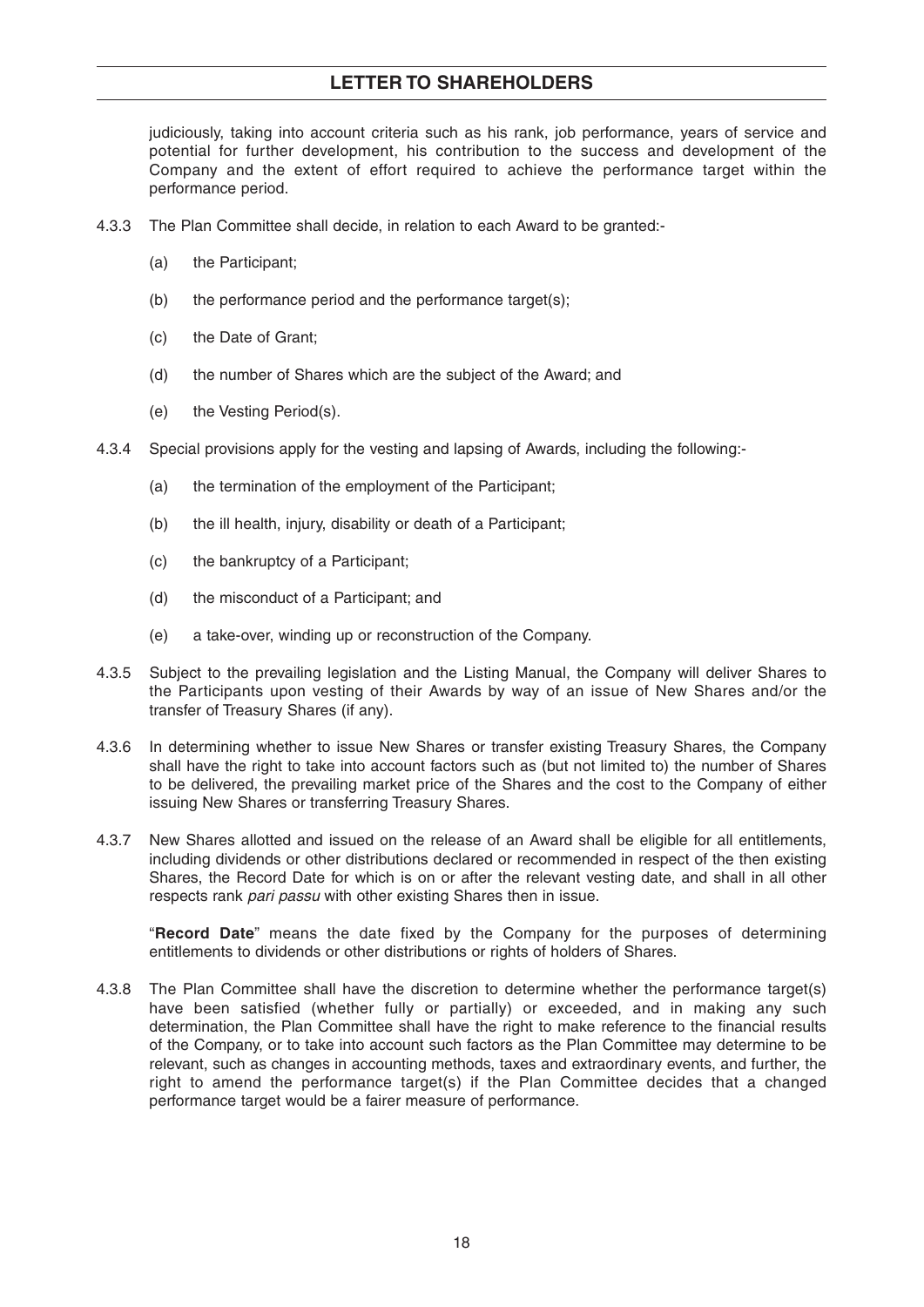#### 4.4 **SUMMARY OF AUSGROUP PSP**

The rules of the AusGroup PSP are set out in Appendix B to this Circular. The following is a summary of the rules of the AusGroup PSP:-

#### 4.4.1 Eligibility

The following persons are eligible to participate in the AusGroup PSP at the absolute discretion of the Plan Committee:-

- (a) confirmed Group Employees; and
- (b) the Executive Directors and Non-Executive Directors (including the Independent Directors),

who, in the opinion of the Plan Committee, have contributed or will contribute to the success and the development of the Group. All participants shall have attained the age of 21 years and above and shall not be an undischarged bankrupt and have not entered into compositions with their respective creditors at the relevant time. Like the AusGroup ESOS, Controlling Shareholders and their Associates are not eligible to participate in the AusGroup PSP.

There shall be no restriction on the eligibility of any Participant in the AusGroup PSP to participate in any other share incentive schemes or share plans implemented or to be implemented by the Company or any other company within the Group.

#### 4.4.2 Operation of the AusGroup PSP

Subject to the prevailing legislation and the Listing Manual, the Company shall have the flexibility to deliver Shares to Participants upon vesting of their Awards by way of:-

- (a) an issue of New Shares; or
- (b) a transfer of Treasury Shares (if any).

In determining whether to issue New Shares or transfer existing Treasury Shares (if any) for delivery to Participants upon vesting of their Awards, the Company will take into account factors such as (but not limited to) the number of Shares to be delivered, the prevailing market price of the Shares and the financial effect on the Company of either issuing New Shares or transferring existing Treasury Shares.

#### 4.4.3 Administration of the AusGroup PSP

The AusGroup PSP shall be administered by the Plan Committee in its absolute discretion, with such powers and duties as are conferred on it by the Board of Directors. A member of the Plan Committee shall not be involved in the deliberations of the Plan Committee in respect of the grant of the Awards to him. The Plan Committee shall refer any matter not falling within the scope of its terms of reference to the Board of Directors. Shareholders who are eligible to participate in the AusGroup PSP shall abstain from voting on any resolution relating to the AusGroup PSP.

The Plan Committee shall have the power, from time to time, to make and vary such arrangements, guidelines and/or regulations (not being inconsistent with the AusGroup PSP) for the implementation and administration of the AusGroup PSP, to give effect to the provisions of the AusGroup PSP and/or to enhance the benefit of the Awards and the released Awards to the Participants, as it may, at its absolute discretion, think fit.

Any decision of the Plan Committee, made pursuant to any provision of the AusGroup PSP (other than a matter to be certified by the Auditors), shall be final and binding (including any decisions pertaining to disputes as to the interpretation of the AusGroup PSP or any rule, regulation, or procedure thereunder or as to any rights under the AusGroup PSP). The Plan Committee shall not be required to furnish any reasons for any decision or determination made by it.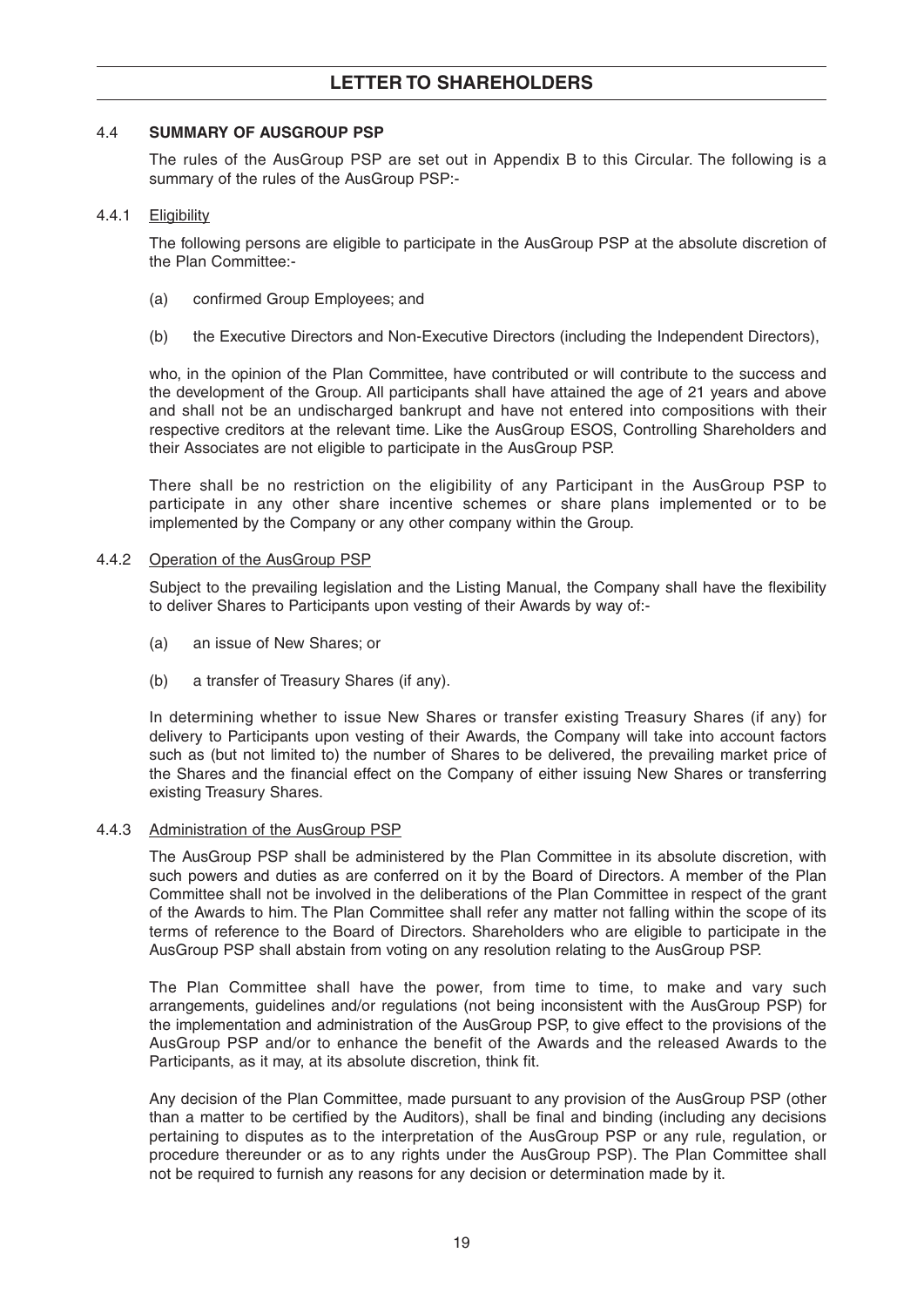#### 4.4.4 Grant of Awards

Awards represent the right conferred by the Company on a Participant to be issued or transferred Shares in the Company, free of charge, in accordance with the AusGroup PSP.

The Plan Committee may grant Awards at any time, provided that in the event that an announcement on any matter involving unpublished price sensitive information is made, Awards may only be granted after the second Market Day following the aforesaid announcement. Where the grant of Awards to any Participant is subject to approval of specific resolution at a general meeting, the Plan Committee shall grant such approved Awards within 30 days from the conclusion of the general meeting that approved the resolution.

The Plan Committee shall decide, in relation to each Award:-

- (a) the Participant;
- (b) the Date of Grant;
- (c) the performance period and the performance target(s);
- (d) the number of Shares which are the subject of the Award;
- (e) the Vesting Period(s);
- (f) the extent to which Shares which are the subject of that Award shall be released at the end of each prescribed Vesting Period (if any); and
- (g) such other conditions that the Plan Committee may determine in relation of the Award.

The Plan Committee may amend or waive the Vesting Period(s), the performance period and/or the performance target(s) in respect of any Award:-

- (a) if anything happens which causes the Plan Committee to conclude that:-
	- (i) an amended Vesting Period, performance target or performance period would be a fairer measure of performance and would be no less difficult to satisfy;
	- (ii) the Vesting Period, performance target or performance period should be waived; or
- (b) in the event of a general offer (whether conditional or unconditional) being made for all or any part of the Shares of the Company, or a scheme of arrangement or compromise between the Company and its Shareholders being sanctioned by the court under the Act, or a proposal to liquidate or sell all or substantially all of the assets of the Company,

and the Plan Committee shall notify the Participants of such amendment or waiver (but accidental omission to give notice to any Participant(s) shall not invalidate any such amendment or waiver).

Participants are not required to pay for the grant of Awards.

An Award is personal to the Participant to whom it is granted and it may not be transferred, charged, assigned, pledged or otherwise disposed of, in whole or in part, except with the prior approval of the Plan Committee and if a Participant shall do, suffer or permit any such act or thing as a result of which he would or might be deprived of any such rights under an Award, that Award shall immediately lapse. However the Shares granted to a Participant pursuant to a grant of the award may be transferred, charged, assigned, pledged or otherwise disposed of, in whole or in part.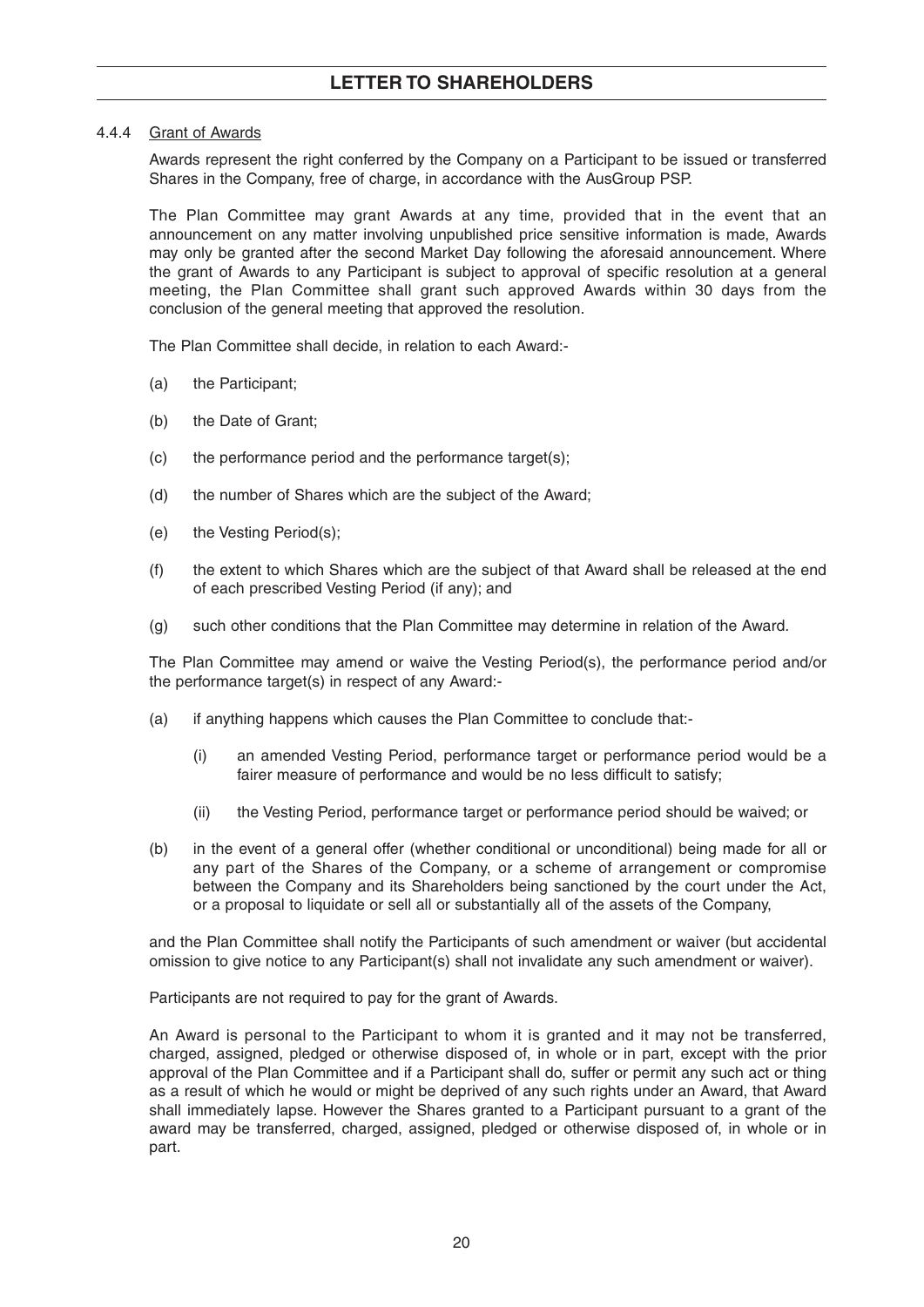#### 4.4.5 Acceptance of Awards

The grant of an Award to a Participant shall be accepted by the Participant within 15 Market Days from the Date of Grant. The Participant may accept or refuse the whole but not part of the offer.

The Plan Committee shall within 15 Market Days of receipt of the acceptance form acknowledge receipt thereof. If the grant of the Award is not accepted by the Participant within 15 Market Days from the Date of Grant, such offer shall upon the expiry of the aforementioned period automatically lapse and shall be null and void.

#### 4.4.6 Release of Awards

Subject as provided in the AusGroup PSP, an Award shall be released, in accordance with any conditions that the Plan Committee may, at its absolute discretion, specify in the letter of offer.

Shares which are the subject of a released Award shall be vested to a Participant on the vesting date, which shall be a Market Day falling as soon as practicable after the review by the Plan Committee and the Company shall procure the allotment of such New Shares and/or transfer of Treasury Shares to each Participant of the number of Shares so determined in accordance with the Award.

New Shares which are allotted and/or Treasury Shares which are transferred on the release of an Award to a Participant shall be registered in the name of, or transferred to, CDP to the credit of the Securities Account of that Participant maintained with CDP or the securities sub-account of that Participant maintained with a Depository Agent.

New Shares allotted and issued and/or Treasury Shares (if any) held by the Company for transfer, upon the release of an Award, shall:-

- (a) be subject to all the provisions of the Constitution of the Company; and
- (b) rank for any dividend, right, allotment or other distribution the Record Date of which is on or after the relevant vesting date and (subject as aforesaid) will rank *pari passu* in all respects with the Shares then existing.

#### 4.4.7 Events prior to vesting date

An Award to the extent not yet released shall forthwith become void and cease to have effect on the occurrence of any of the following events (and in such an event, the Participant shall have no claim whatsoever against the Company, its Directors or employees):-

- (a) misconduct or breach of term of employment contract on the part of the Participant as determined by the Plan Committee at its absolute discretion;
- (b) the Participant, being a Director, ceasing to be a director of the Company for any reason whatsoever;
- (c) the Participant, being an Employee, for any reason whatsoever ceasing to be in the employment of the Company and/or any subsidiary or in the event the company by which the Group Employee is employed ceases to be a company in the Group; and/or
- (d) the Participants commits any breach of any of the terms of his Awards.

The Awards shall be deemed not to have become void nor cease to have effect in accordance with the AusGroup PSP if a Participant ceases to be employed before the release by reason of:-

- (a) death of the Participant;
- (b) redundancy of the Participant;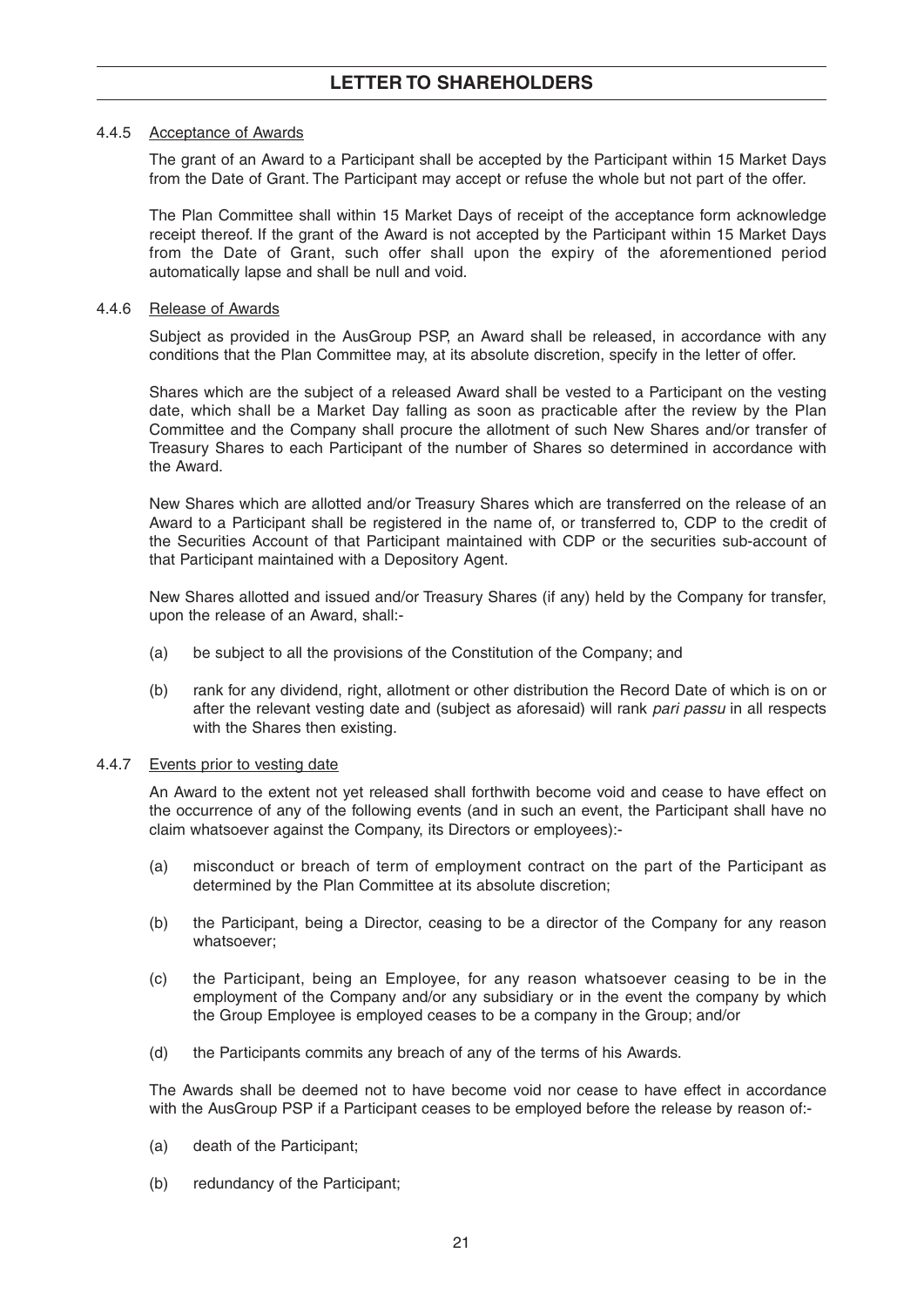- (c) ill-health, injury, disability or accident (in each case evidenced to the satisfaction of the Plan Committee); or
- (d) any other ground where the release of the Award has been approved by the Plan Committee in writing,

the Plan Committee may waive the Vesting Period for all or any of the Awards not yet released to the Participant or his duly appointed representative(s) under any of the above stated circumstances.

In the event of a take-over offer (whether conditional or unconditional) being made for all or any part of the Shares, all Awards to the extent not yet released shall be released to and shares issued to all Participants and the Vesting Period waived so that they be entitled to exercise their rights under the take-over offer, on the date on which such take-over offer becomes or is declared unconditional, as the case may be.

If before the vesting date, any of the following occurs:-

- (a) a Participant does or suffers any act or thing whereby he would or might be deprived of the legal or beneficial ownership of the Award;
- (b) a Participant commits an act of bankruptcy or is subject to a petition for bankruptcy;
- (c) a scheme of arrangement or compromise between the Company and Shareholders being sanctioned by the court under the Act;
- (d) an order for the compulsory winding-up of the Company is made; or
- (e) a resolution for a voluntary winding-up (other than for amalgamation or reconstruction) of the Company being made,

the Plan Committee may consider, at its discretion, whether or not to release any Award. If the Plan Committee decides to release any Award, then in determining the number of Shares to be vested in respect of such Award, the Plan Committee will have regard to the proportion of the performance period(s) which has elapsed and the extent to which the performance targets have been satisfied. Where such Awards are released, the Plan Committee will, as soon as practicable after Awards have been released, procure the allotment of such New Shares and/or transfer of Treasury Shares (if any) to each Participant of the number of Shares so determined in accordance with such Award, such allotment and/or transfer to be made in accordance with the AusGroup PSP.

#### 4.4.8 Size and Duration

The aggregate number of Shares available under the AusGroup PSP, when added to all Shares, options or awards granted under any other share option scheme, share award scheme or other share-based incentive schemes of the Company, including but not limited to the AusGroup ESOS and AusGroup PSP, shall not exceed 15% of the total number of issued Shares (excluding Treasury Shares and subsidiary holdings) of the Company from time to time.

The AusGroup PSP shall continue to be in force at the discretion of the Plan Committee, subject to a maximum period of 10 years commencing on the date on which the AusGroup PSP is adopted by the Company in a general meeting, provided always that the AusGroup PSP may continue beyond the stipulated period with the approval of Shareholders by an ordinary resolution in general meeting and of any relevant authorities which may then be required.

The termination of the AusGroup PSP shall not affect Awards which have been granted and accepted as provided in the AusGroup PSP whether such Awards have been released (whether fully or partially) or not.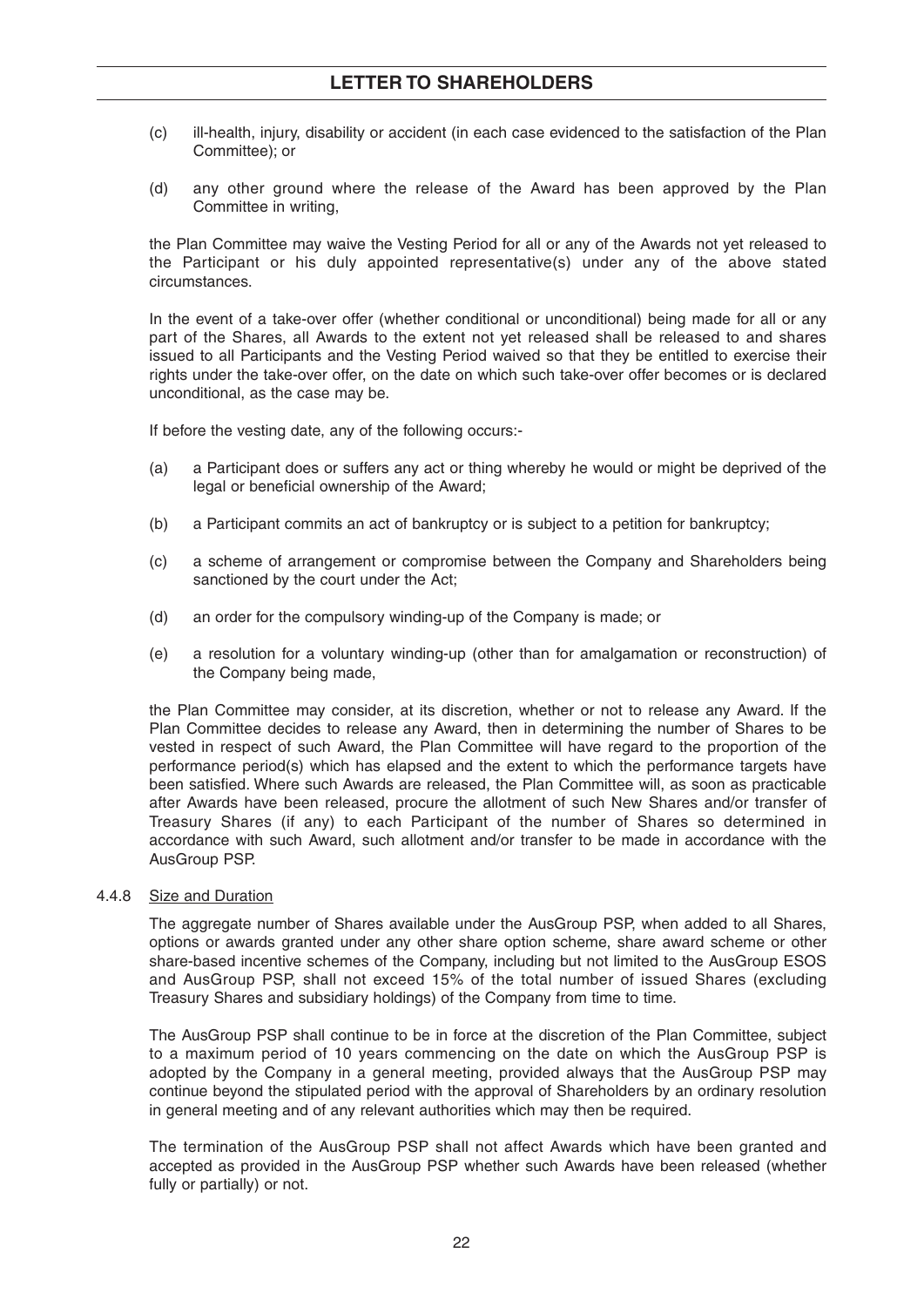#### 4.4.9 Adjustment Events

If a variation in the issued ordinary share capital of the Company (whether by way of a capitalisation of profits or reserves or rights issue, capital reduction, subdivision, consolidation, or distribution or otherwise howsoever) shall take place, then:-

- (a) the class and/or the number of Shares which are the subject of an Award to the extent not yet vested and the rights attached thereto; and/or
- (b) the class and/or the maximum number of Shares over which future Awards may be granted under the AusGroup PSP,

may at the option of the Plan Committee be adjusted and in such manner as the Plan Committee may determine to be appropriate.

No adjustment shall be made if, as a result the Participant receives a benefit that a Shareholder does not receive and any adjustment (except in relation to a capitalisation issue) must be confirmed in writing by the Auditors (acting only as experts and not as arbitrators) to be in their opinion, fair and reasonable.

Unless the Plan Committee considers an adjustment to be appropriate, the issue of securities as consideration for a private placement of Shares or as consideration for or in connection with an acquisition of any assets or upon the exercise of any options or conversion of any loan stock or any other securities convertible into Shares or subscription rights of any warrants or the cancellation of issued Shares purchased or acquired by the Company by way of a market purchase of such Shares undertaken by the Company on the Main Board of the SGX-ST during the period when a share buyback mandate granted by Shareholders (including any renewal of such mandate) is in force will not be regarded as circumstances requiring adjustment.

When any adjustment has to be made pursuant to the AusGroup PSP, the Company shall notify the Participant (or his duly appointed personal representative where applicable) in writing and deliver to him (or his duly appointed personal representative where applicable) a statement setting forth the class and number of Shares and/or existing Shares (including Treasury Shares, if any) thereafter to be issued or transferred respectively on the vesting of an Award and the date on which any adjustment shall take effect.

The Plan Committee may, in any circumstances where it considers that no adjustment should be made or that it should take effect on a different date or that an adjustment should be made notwithstanding that no adjustment is required under the said provisions (as the case may be), request the Auditors to consider whether for any reasons whatsoever the adjustment or the absence of an adjustment is appropriate or inappropriate as the case may be, and, or nullified or an adjustment made (instead of no adjustment made) in such manner and on such date as shall be considered by the Auditors (acting only as experts and not as arbitrators) to be in their opinion appropriate.

#### 4.4.10 Modification to the AusGroup PSP

Any or all of the provisions of the AusGroup PSP may be modified and/or altered at any time and from time to time by a resolution of the Board on the recommendation of the Plan Committee, save that:-

(a) any modification or alteration which materially and adversely alters the rights attaching to any Award granted prior to such modification or alteration may only be made with the consent in writing of such number of Participants who, if the Awards were released to them upon the expiry of all the Vesting Periods applicable to the Awards, would together hold not less than three-quarters (3/4) in aggregate such number of Shares which would fall to be vested upon the release of all outstanding Awards held by all Participants who respond to the Company's request for such consent within 21 days of the Company's dispatch of the request; and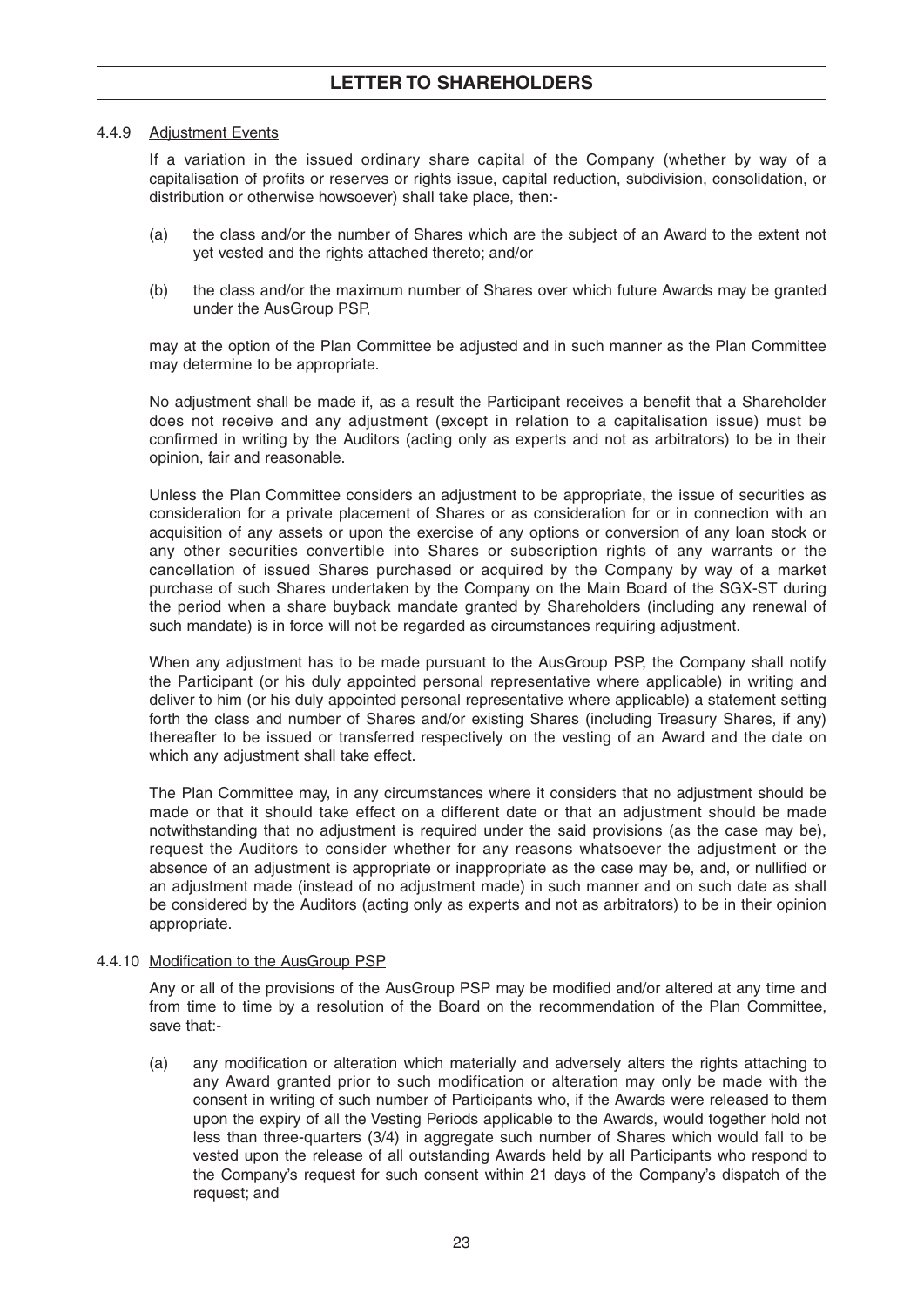(b) any modification or alteration which would be to the advantage of the Participants under the AusGroup PSP shall be subject to the prior approval of Shareholders in general meeting.

The opinion of the Plan Committee as to whether any modification or alteration would materially and adversely alter the rights attaching to any Award or be to the advantage of the Participants shall be final and conclusive.

The Plan Committee may at any time by a resolution (and without other formality or approval of the Participants, save for the prior approval of the SGX-ST) amend or alter the AusGroup PSP in any way to the extent necessary to cause the AusGroup PSP to comply with any statutory provision of the provision of the regulations of any regulatory or other relevant authority or body (including the SGX-ST).

Written notice of any modification or alteration made in accordance with the above shall be given to all Participants but accidental omission to give notice to any Participant(s) shall not invalidate any such modifications or alterations.

#### 4.5 **FINANCIAL EFFECTS OF THE AUSGROUP PSP**

#### 4.5.1 Share Capital

The AusGroup PSP will result in an increase in the Company's issued share capital only if New Shares are issued to Participants. The number of New Shares issued will depend on, *inter alia*, the size of the Awards granted under the AusGroup PSP. However, if Treasury Shares are transferred to Participants in lieu of issuing New Shares to Participants, the AusGroup PSP will have no impact on the Company's issued share capital.

#### 4.5.2 NTA

The AusGroup PSP will result in a charge to the Company's and Group's income statements which are equal to the fair value of the Awards over the period from the Date of Grant to the vesting date. In addition, when New Shares are issued under the AusGroup PSP, there would be no effect on the NTA of the Group and the Company. If Treasury Shares are transferred to Participants, the NTA of the Group and the Company would decrease by the cost of Shares purchased.

Although the AusGroup PSP will result in a charge to the income statements of the Company and the Group, it should be noted that Awards are granted only on a selective basis and will be granted to Participants whom the Company believes would have contributed or will contribute to its success including financial performance. In particular, the grant of Awards and delivery of Shares to Participants of the AusGroup PSP are contingent upon the Participants meeting prescribed performance targets. Therefore, Participants would have contributed to or will contribute to value add to the Company and the Group as determined by the Plan Committee before the Awards are granted and Shares delivered.

#### 4.5.3 EPS

The AusGroup PSP will result in a charge to earnings equivalent to the fair value of the Awards at the Date of Grant over the period from the Date of Grant to the vesting date. Although the AusGroup PSP will have a dilutive impact on the EPS of the Company and the Group, the delivery of Shares to Participants in respect of Awards granted under the AusGroup PSP is contingent upon the Participants meeting prescribed performance targets, which will take into consideration the Participants' years of service and their contributions towards the financial performance of the Group.

#### 4.5.4 Dilutive Impact

It is expected that any dilutive impact of the AusGroup PSP on the NTA per share and EPS would not be significant.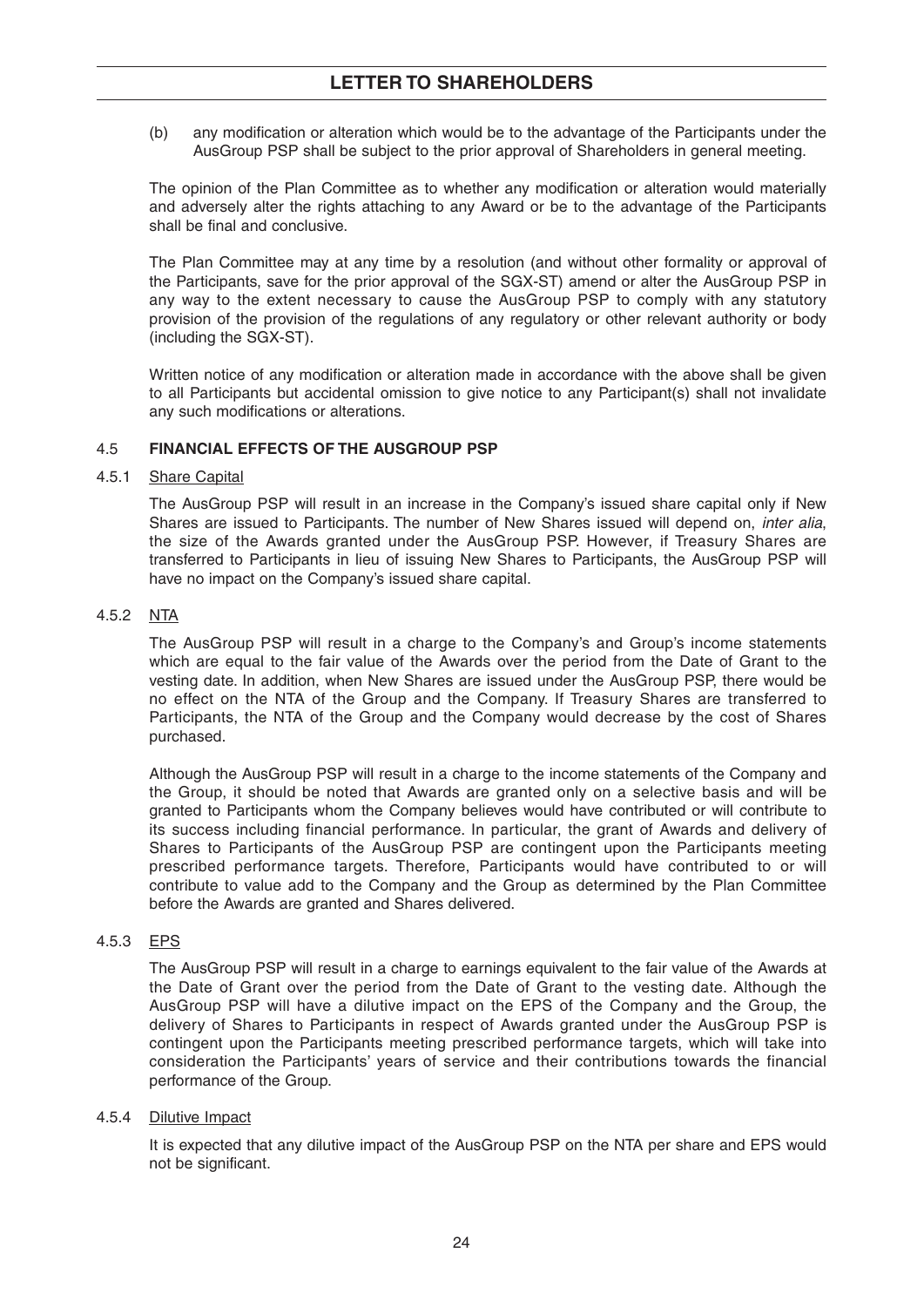### **LETTER TO SHAREHOLDERS**

#### 4.5.5 Potential Cost of Awards

The AusGroup PSP is considered a share-based payment that falls under the scope of the Singapore Financial Reporting Standards (International) 2 ("**SFRS(I) 2**"). The Awards, if settled by way of the issue of New Shares or through the use of Treasury Shares (i.e. purchase of existing Shares), would be accounted for as equity-settled share-based transactions, as described in the following paragraphs.

The fair value of employee services received in exchange for the grant of the Awards will be recognised as a charge to the income statement over the period between the Date of Grant and the vesting date of an Award. The total amount of the charge over the Vesting Period is determined by reference to the fair value of each Award granted at the Date of Grant and the number of Shares vested at the vesting date, with a corresponding credit to reserve account. The amount of the charge to the income statement also depends on whether or not the performance target attached to an Award is measured by reference to the market price of the Shares. This is known as a market condition. At each reporting date, the number of Awards that are expected to be vested are estimated. The impact on the revision of original estimates is recognised as an expense in the income statement and as a corresponding adjustment to the reserve account over the remaining Vesting Period, unless the revision to original estimates is due to market conditions. No adjustment is made if the revision or actual outcome differs from the original estimate due to market conditions. No expense is recognised for Awards that do not ultimately vest, except for Awards where vesting is conditional upon a market condition, which are treated as vested irrespective of whether or not the market condition is satisfied, provided that all other performance and/or service conditions are satisfied.

After the vesting date, no adjustment to the charge to the income statement is made.

#### 4.5.6 Taxes

All taxes (including income tax) arising from the grant or vesting of any Award under the AusGroup PSP shall be borne by the Participant.

#### **5. DISCLOSURES IN ANNUAL REPORTS**

In accordance with the Listing Manual, the following disclosures (as applicable) will be made by the Company in its annual report for so long as the AusGroup ESOS and/or AusGroup PSP remains in operation:-

- (a) the names and members of the Option Committee administering the AusGroup ESOS and/or AusGroup PSP;
- (b) in respect of the following Participants:-
	- (i) Directors of the Company; and
	- (ii) Participants (other than those in paragraph (i) above) who have received Shares pursuant to the grant of Options granted under the AusGroup ESOS and/or who have received Shares pursuant to the vesting of Awards granted under the AusGroup PSP which, in aggregate represent 5% or more of the aggregate number of Options under both the AusGroup ESOS and AusGroup PSP,

the following information:-

- (A) the name of the Participant;
- (B) the following particulars relating to Options granted under the AusGroup ESOS and/or Awards granted under the AusGroup PSP (as the case may be):-
	- (1) the number of Options granted during the financial year under review (including terms);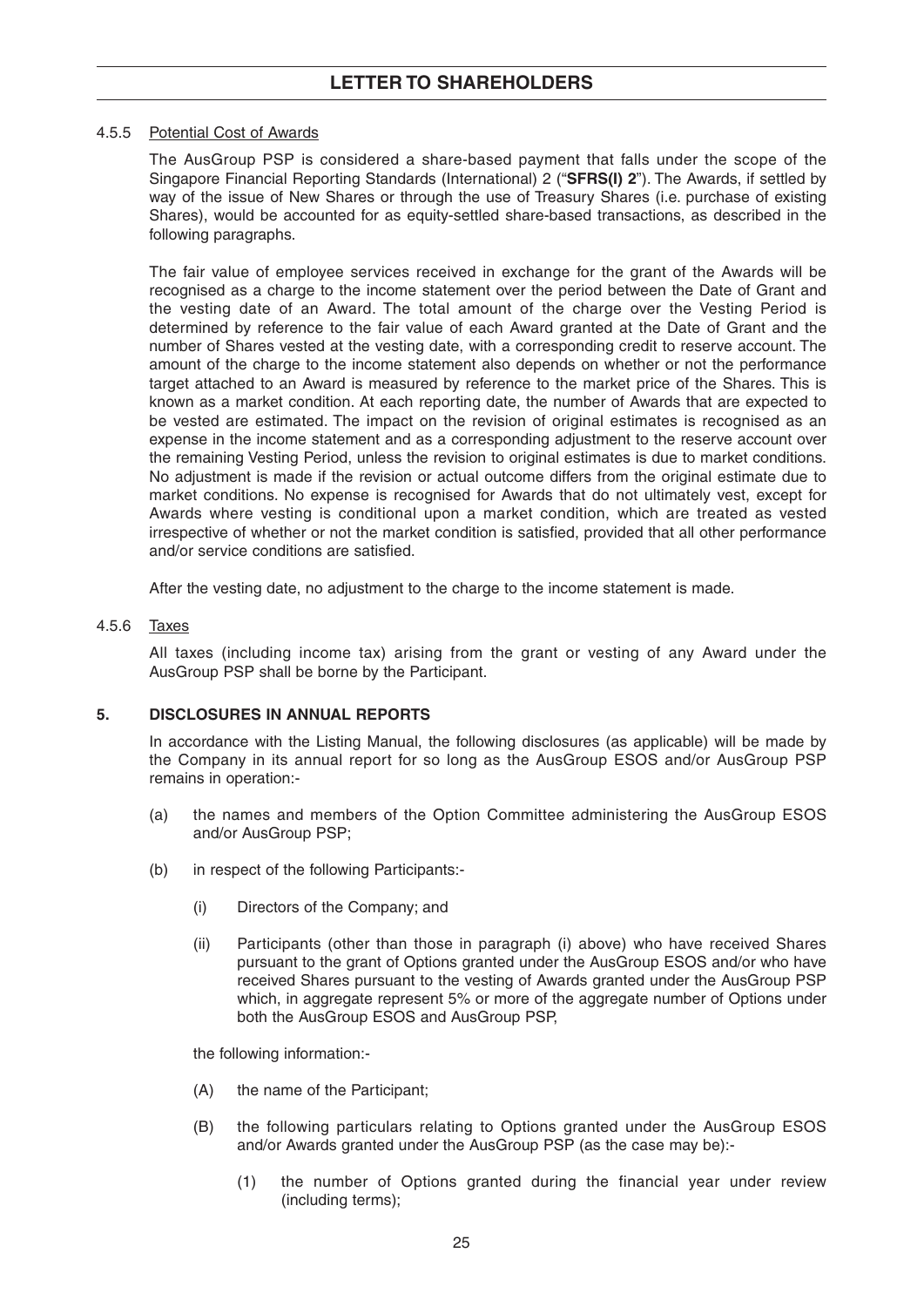### **LETTER TO SHAREHOLDERS**

- (2) the aggregate number of Shares comprised in Options or Awards (as the case may be) granted since the commencement of the AusGroup ESOS and/or AusGroup PSP up to the end of the Financial Year in review;
- (3) (for the AusGroup ESOS) the aggregate number of Options exercised since the commencement of the AusGroup ESOS up to the end of the Financial Year under review;
- (4) (for the AusGroup ESOS) the aggregate number of Options outstanding as at the end of the Financial Year under review;
- (5) (for the AusGroup PSP) the aggregate number of Shares issued to such under the AusGroup PSP during the Financial Year under review;
- (6) (for the AusGroup PSP) the aggregate number of Shares comprised in the Awards which have not been released as at the end of the Financial Year under review;
- (c) Where applicable, the number and proportion of Options granted at a discount during the Financial Year in review in respect of every 10% range, up to the maximum quantum of discount granted; and
- (d) such other information as may be required by the Listing Manual or the Companies Act.

If any of the above is not applicable, an appropriate negative statement shall be included therein.

#### **6. DIRECTORS' AND SUBSTANTIAL SHAREHOLDERS' INTERESTS**

The interests of Directors and Substantial Shareholders in the Shares of the Company, as at the Latest Practicable Date, are as follows:-

|                                                           | <b>Direct Interest</b><br>Number of |                   | <b>Deemed interest</b><br>Number of |                   |
|-----------------------------------------------------------|-------------------------------------|-------------------|-------------------------------------|-------------------|
|                                                           | <b>Shares</b>                       | $\frac{9}{6}$ (1) | <b>Shares</b>                       | $\frac{9}{6}$ (1) |
| <b>Directors</b>                                          |                                     |                   |                                     |                   |
| Wu Yu Liang                                               | 0                                   | 0.00              | 0                                   | 0.00              |
| Chew Heng Ching                                           | 0                                   | 0.00              | 0                                   | 0.00              |
| Ooi Chee Kar                                              | 0                                   | 0.00              | 0                                   | 0.00              |
| Shane Francis Kimpton                                     | 0                                   | 0.00              | 0                                   | 0.00              |
| Eng Chiaw Koon                                            | 0                                   | 0.00              | 0                                   | 0.00              |
| Poh Boon Kher, Melvin                                     | 299,799,712                         | 9.84              | 0                                   | 0.00              |
| Wang Yu Huei                                              | 0                                   | 0.00              | 818,326,974                         | 26.84             |
| Toh Bee Yong                                              | 356,093,525                         | 11.68             | 0                                   | 0.00              |
| <b>Substantial Shareholders</b><br>(other than Directors) |                                     |                   |                                     |                   |
| <b>Ezion Holdings Limted</b>                              | 409,232,604                         | 13.43             |                                     |                   |

#### **Notes:-**

(1) Based on 3,048,230,431 issued Shares as at the Latest Practicable Date.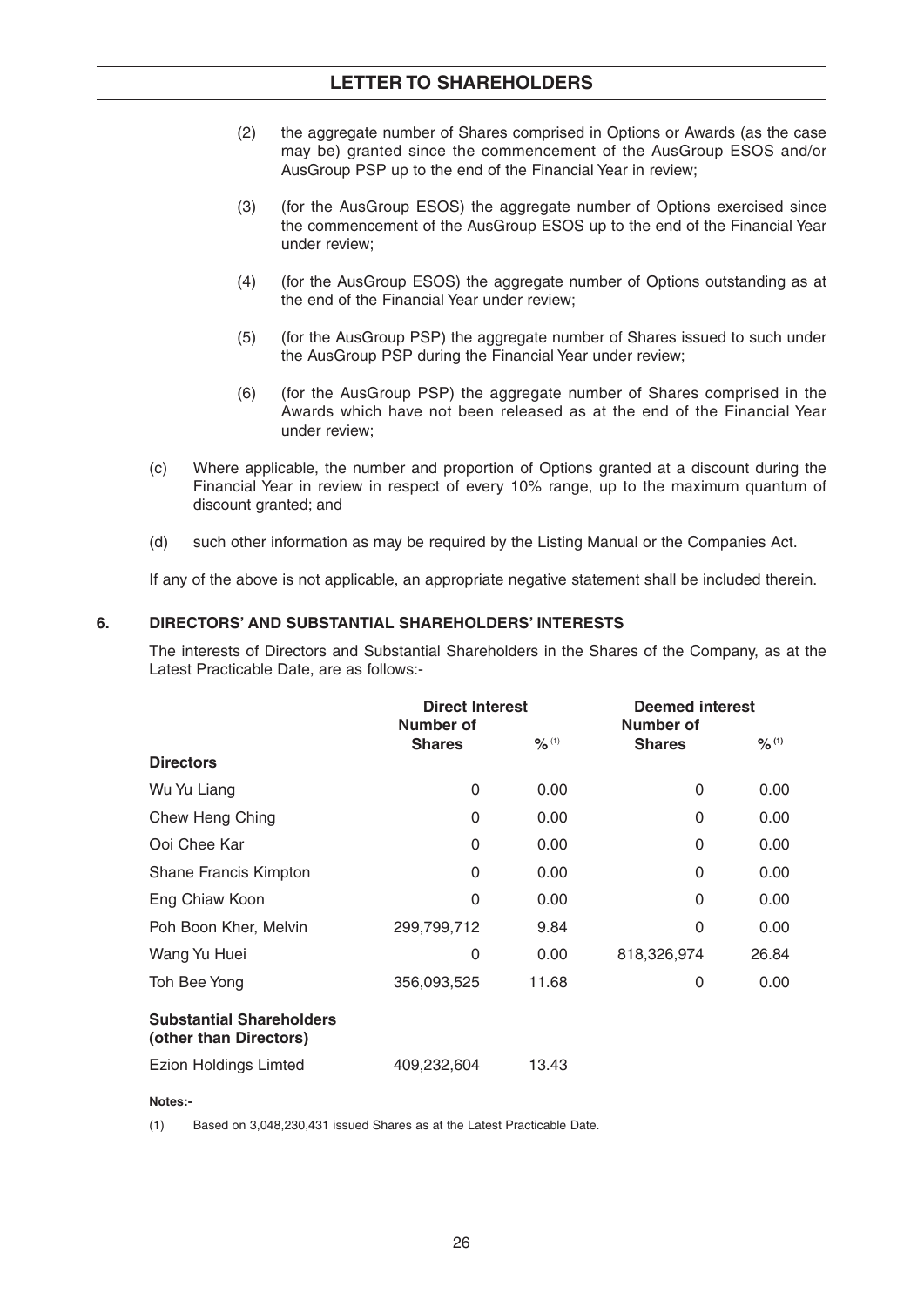#### **7. DIRECTORS' RECOMMENDATION**

7.1 Save for Wang Yu Huei, all the other Directors are eligible to participate in, and are therefore, interested in the Proposed AusGroup ESOS Adoption. Accordingly, Wu Yu Liang, Chew Heng Ching, Ooi Chee Kar, Shane Francis Kimpton, Eng Chiaw Koon, Poh Boon Kher, Melvin and Toh Bee Yong have refrained from making any recommendation as to how Shareholders should vote in respect of the ordinary resolution for the Proposed Adoption of the AusGroup ESOS as set out in the Notice of EGM.

Wang Yu Huei, having reviewed and considered the rationale and benefit of the proposed adoption of the AusGroup ESOS, is of the view that the proposed adoption of the AusGroup ESOS is in the best interests of the Company. He accordingly recommends that Independent Shareholders vote in favour of the ordinary resolutions relating to the AusGroup ESOS as set out in the Notice of EGM, at the EGM.

7.2 Save for Wang Yu Huei, all the other Directors are eligible to participate in, and are therefore, interested in the Proposed AusGroup PSP Adoption. Accordingly, Wu Yu Liang, Chew Heng Ching, Ooi Chee Kar, Shane Francis Kimpton, Eng Chiaw Koon, Poh Boon Kher, Melvin and Toh Bee Yong have refrained from making any recommendation as to how Shareholders should vote in respect of the ordinary resolution for the Proposed Adoption of the AusGroup PSP as set out in the Notice of EGM.

Wang Yu Huei, having reviewed and considered the rationale and benefit of the proposed adoption of the AusGroup PSP, is of the view that the proposed adoption of the AusGroup PSP is in the best interests of the Company. He accordingly recommends that Independent Shareholders vote in favour of the ordinary resolutions relating to the proposed adoption of the AusGroup PSP as set out in the Notice of EGM, at the EGM.

#### **8. ABSTENTION FROM VOTING**

Save for Wang Yu Huei, all the other Directors are entitled to participate in the AusGroup ESOS and AusGroup PSP. Accordingly, Wu Yu Liang, Chew Heng Ching, Ooi Chee Kar, Shane Francis Kimpton, Eng Chiaw Koon, Poh Boon Kher, Melvin and Toh Bee Yong shall abstain from voting in respect of their holdings of Shares (if any) at the EGM in respect of the ordinary resolutions for the Proposed AusGroup PSP and Proposed AusGroup ESOS and shall not accept appointments as proxies for voting at the EGM in respect of the ordinary resolutions for the Proposed AusGroup PSP and Proposed AusGroup ESOS unless specific instructions have been given in the proxy instrument on how the Shareholders wish their votes to be cast for the ordinary resolutions for the Proposed AusGroup PSP and Proposed AusGroup ESOS.

Any Shareholder entitled to participate in the proposed AusGroup ESOS and AusGroup PSP shall abstain from voting at the EGM in respect of the ordinary resolutions for the Proposed AusGroup ESOS and AusGroup PSP and shall not accept appointments as proxies for voting at the EGM in respect of the ordinary resolutions for the Proposed AusGroup ESOS and Proposed AusGroup PSP unless specific instructions have been given in the proxy instrument on how the Shareholders wish their votes to be cast for the ordinary resolutions for the Proposed AusGroup PSP and the Proposed AusGroup PSP.

#### **9. EXTRAORDINARY GENERAL MEETING**

The EGM will be held at 438C Alexandra Road, Roof Storey, Function Room, Alexandra Technopark, ATP C (The Hub), Singapore 119976 on 24 October 2019 at 10.15 a.m. (or as soon as practicable following the conclusion or adjournment of the annual general meeting of the Company convened on the same day and at the same place) for the purpose of considering and, if thought fit, passing, with or without any modification(s), the ordinary resolutions as set out in the Notice of EGM.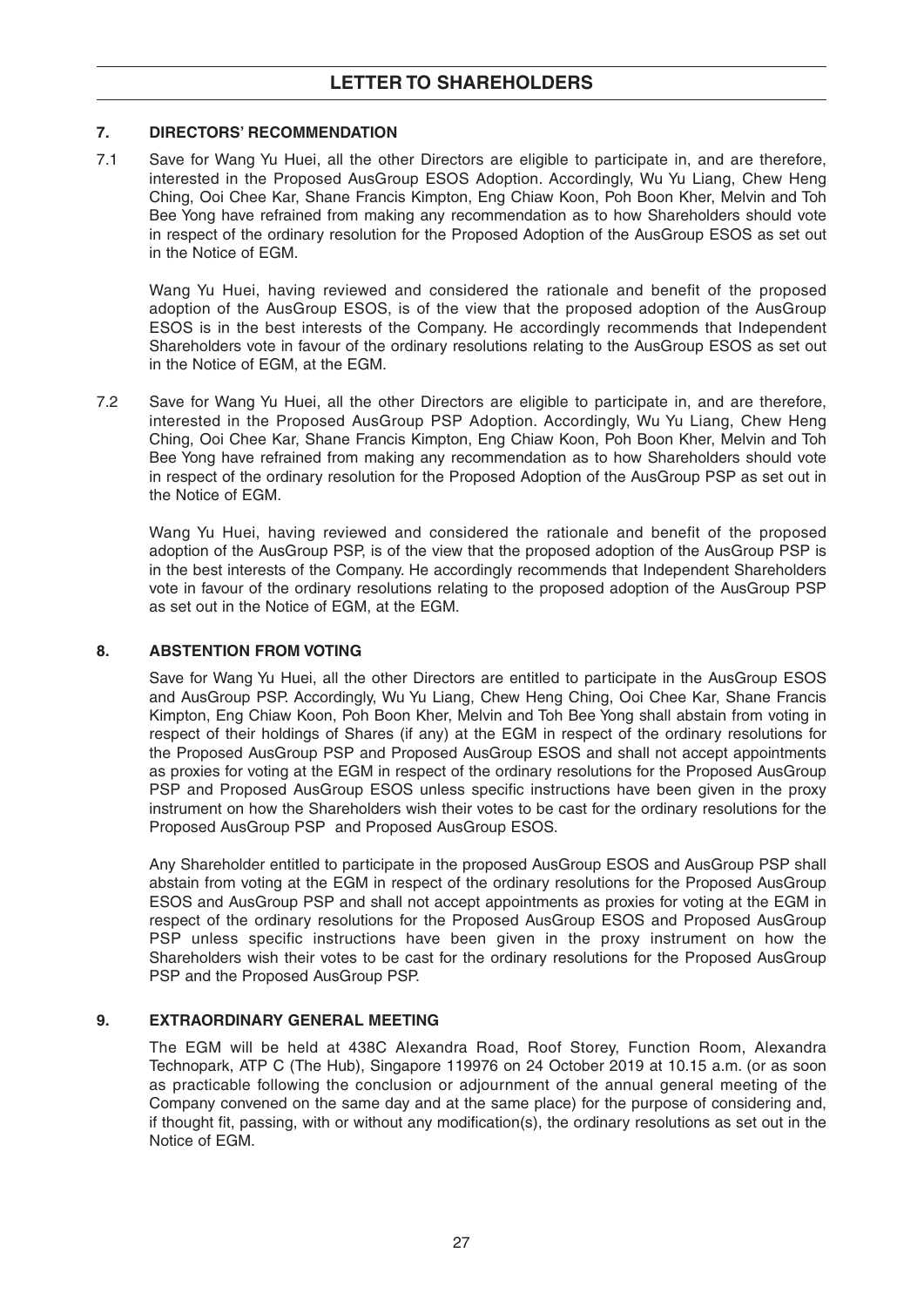#### **10. ACTION TO BE TAKEN BY SHAREHOLDERS**

The EGM, notice of which is set out in the Notice of EGM, will be held at 438C Alexandra Road, Roof Storey, Function Room, Alexandra Technopark, ATP C (The Hub), Singapore 119976 on 24 October 2019 at 10.15 a.m. (or as soon as practicable following the conclusion or adjournment of the annual general meeting of the Company convened on the same day and at the same place for the purpose of considering and, if thought fit, passing, with or without any modification(s), the ordinary resolutions as set out in the notice of EGM.

If a Shareholder who is unable to attend the EGM wishes to appoint a proxy to attend and vote at the EGM on his behalf, he should complete, sign and return the Proxy Form attached to this Circular in accordance with the instructions printed thereon as soon as possible and, in any event, so as to so as to reach the office of the Company's Registered Office, 438B Alexandra Road, #05-08/10 Alexandra Technopark, Singapore 119968, not later than 72 hours before the time appointed for the EGM.

Completion and return of a Proxy Form by a Shareholder does not preclude him from attending and voting in person at the EGM if he so wishes. An appointment of a proxy or proxies shall be deemed to be revoked if a Shareholder attends the EGM in person and, in such event, the Company reserves the right to refuse to admit any person or persons appointed under the Proxy Form to the EGM.

A Depositor shall not be regarded as a Shareholder entitled to attend the EGM and to speak and vote thereat unless his name appears on the Depository Register 72 hours before the EGM.

CPFIS investors may wish to check with their CPF Approved Nominees on the procedure and deadline for the submission of their written instructions to their CPF Approved Nominees to vote on their behalf.

#### **11. DIRECTORS' RESPONSIBILITY STATEMENT**

The Directors collectively and individually accept full responsibility for the accuracy of the information given in this Circular and confirm after making all reasonable enquiries that, to the best of their knowledge and belief, this Circular constitutes full and true disclosure of all material facts about the Proposed Adoption of the AusGroup ESOS, the proposed grant of authority to offer and grant options at a discount under the AusGroup ESOS and the Proposed Adoption of the AusGroup PSP, the Company and its subsidiaries and the Directors are not aware of any facts the omission of which would make any statement in this Circular misleading.

Where information in this Circular has been extracted from published or otherwise publicly available sources or obtained from a named source, the sole responsibility of the Directors has been to ensure that such information has been accurately and correctly extracted from those sources and/or reproduced in this Circular in its proper form and context.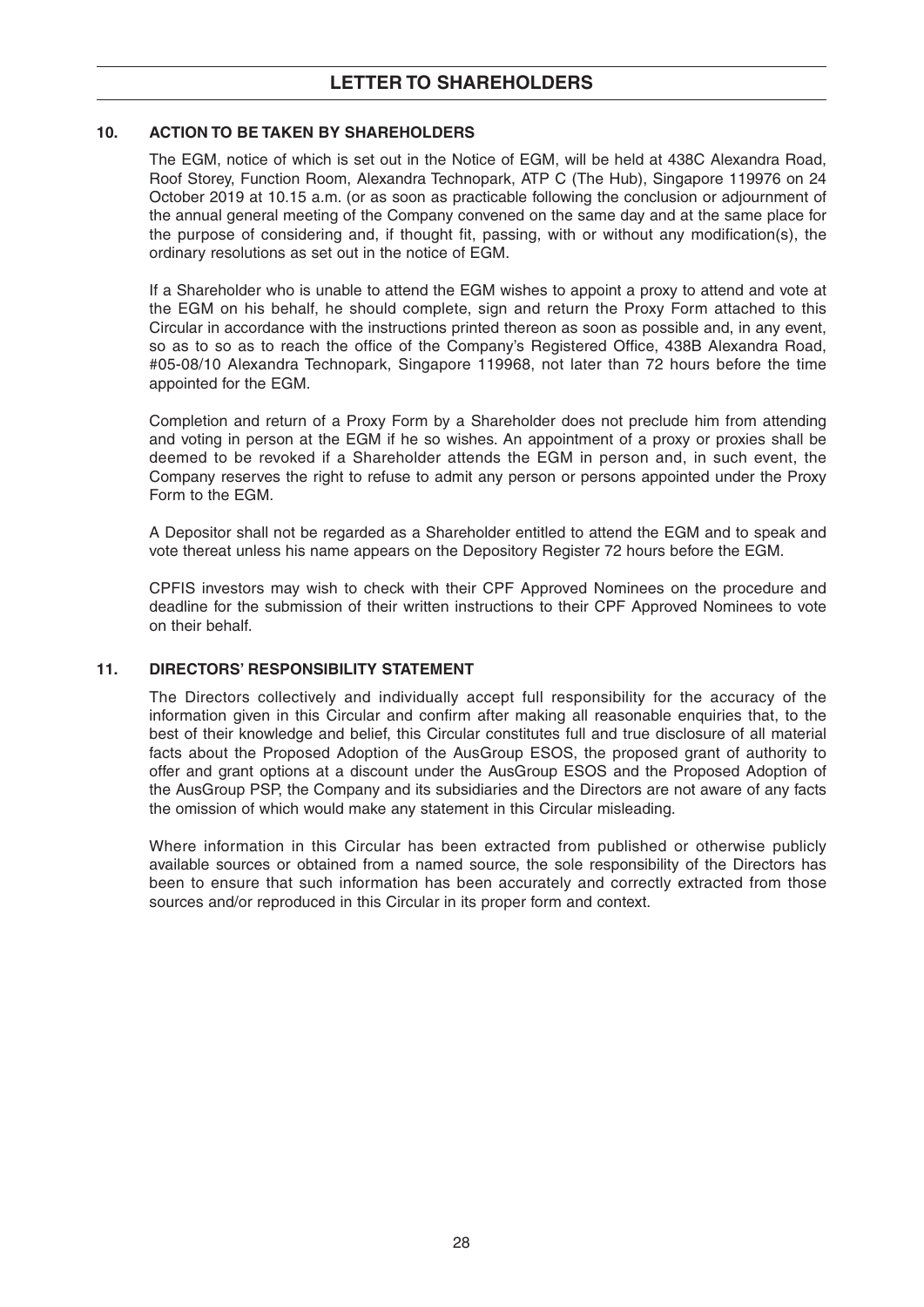## **LETTER TO SHAREHOLDERS**

#### **12. DOCUMENTS AVAILABLE FOR INSPECTION**

Copies of the following documents are available for inspection during normal business hours at the Company's registered office at 438B Alexandra Road, #05-08/10 Alexandra Technopark, Singapore 119968, for a period commencing from the date of this Circular up to and including the date of the EGM:-

- (a) the proposed rules of the AusGroup ESOS
- (b) the proposed rules of the AusGroup PSP.

Yours faithfully For and on behalf of the Board of Directors **AUSGROUP LIMITED**

Wu Yu Liang Board Chairman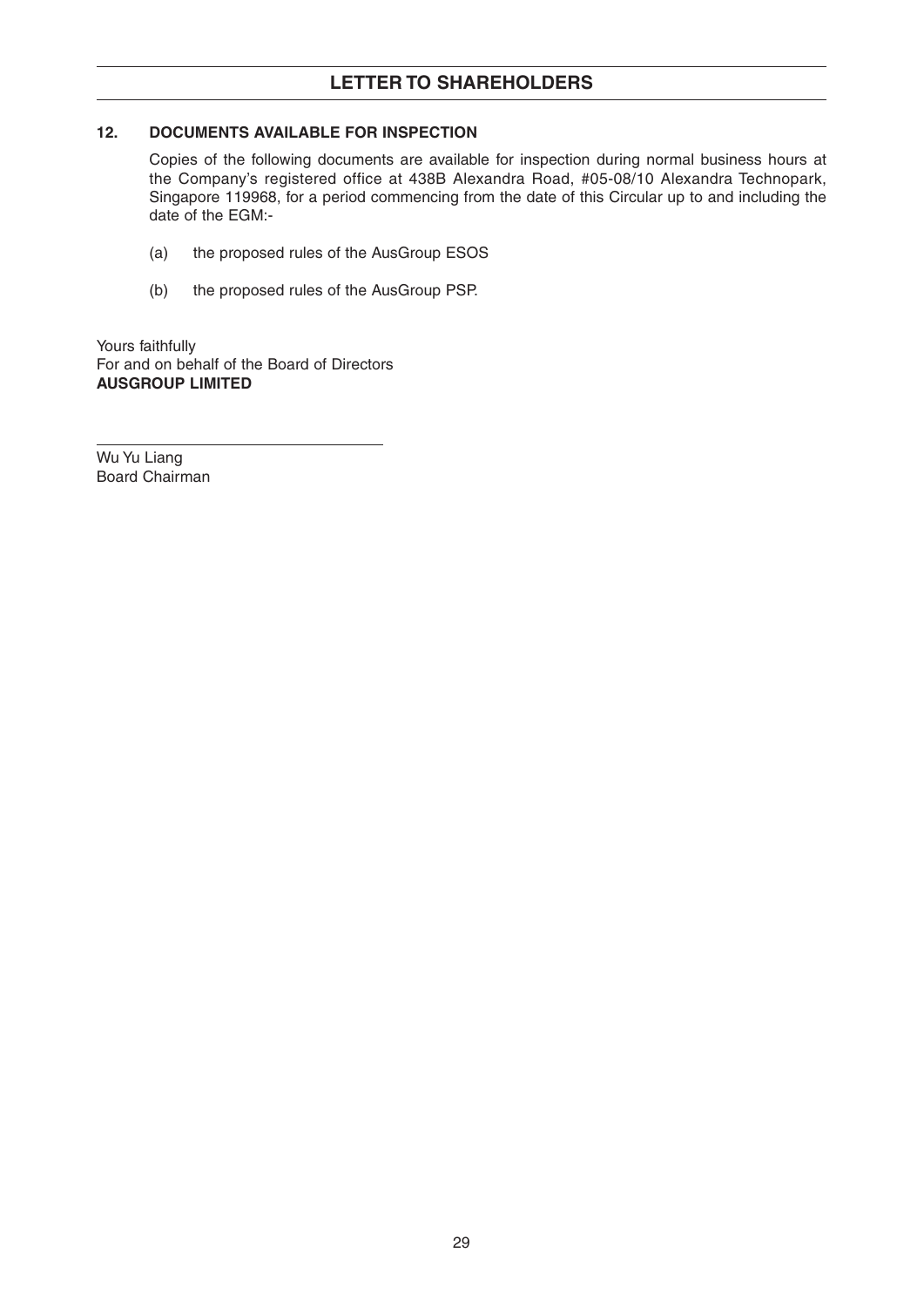#### **1. NAME OF THE SCHEME**

This Scheme shall be called the "AusGroup Employee Share Option Scheme" (the "**AusGroup ESOS**").

#### **2. DEFINITIONS**

2.1 In the AusGroup ESOS, except where the context otherwise requires, the following words and expressions shall have the following meanings:

| "Act" or "Companies Act"           |    | The Companies Act (Cap. 50) of Singapore, as amended from<br>time to time                                                                                                                                                                                                                                                                                                      |  |  |
|------------------------------------|----|--------------------------------------------------------------------------------------------------------------------------------------------------------------------------------------------------------------------------------------------------------------------------------------------------------------------------------------------------------------------------------|--|--|
| "Acceptance Period"                |    | The period within which an Option may be accepted, as<br>described in Rule 7.2                                                                                                                                                                                                                                                                                                 |  |  |
| "Associate" or "Associates" :      |    | In relation to any Director, chief executive officer,<br>(a)<br>Substantial Shareholder or Controlling Shareholder (being<br>an individual) means:                                                                                                                                                                                                                             |  |  |
|                                    |    | (i)<br>his immediate family;                                                                                                                                                                                                                                                                                                                                                   |  |  |
|                                    |    | (ii)<br>the trustees of any trust of which he or his<br>immediate family is a beneficiary or, in the case of<br>discretionary trust, is a discretionary object; and                                                                                                                                                                                                            |  |  |
|                                    |    | any company in which he and his immediate family<br>(iii)<br>together (directly or indirectly) have an interest of<br>30% or more;                                                                                                                                                                                                                                             |  |  |
|                                    |    | in relation to a Substantial Shareholder or a Controlling<br>(b)<br>Shareholder (being a company) means any other<br>company which is its Subsidiary or holding company or is<br>a Subsidiary of such holding company or one in the equity<br>of which it and/or such other company or companies taken<br>together (directly or indirectly) have an interest of 30% or<br>more |  |  |
| "Associated Company"               |    | A company in which at least 20% but no more than 50% of its<br>shares are held by the Company                                                                                                                                                                                                                                                                                  |  |  |
| "Auditors"                         | ÷. | The auditors of the Company for the time being                                                                                                                                                                                                                                                                                                                                 |  |  |
| "Board" or "Board of<br>Directors" | ÷  | The board of directors of the Company for the time being                                                                                                                                                                                                                                                                                                                       |  |  |
| "CDP" or "Depository"              | ÷. | The Central Depository (Pte) Limited                                                                                                                                                                                                                                                                                                                                           |  |  |
| "Company"                          | ÷  | <b>AusGroup Limited</b>                                                                                                                                                                                                                                                                                                                                                        |  |  |
| "Constitution"                     | t  | The constitution of the Company, as amended or modified from<br>time to time                                                                                                                                                                                                                                                                                                   |  |  |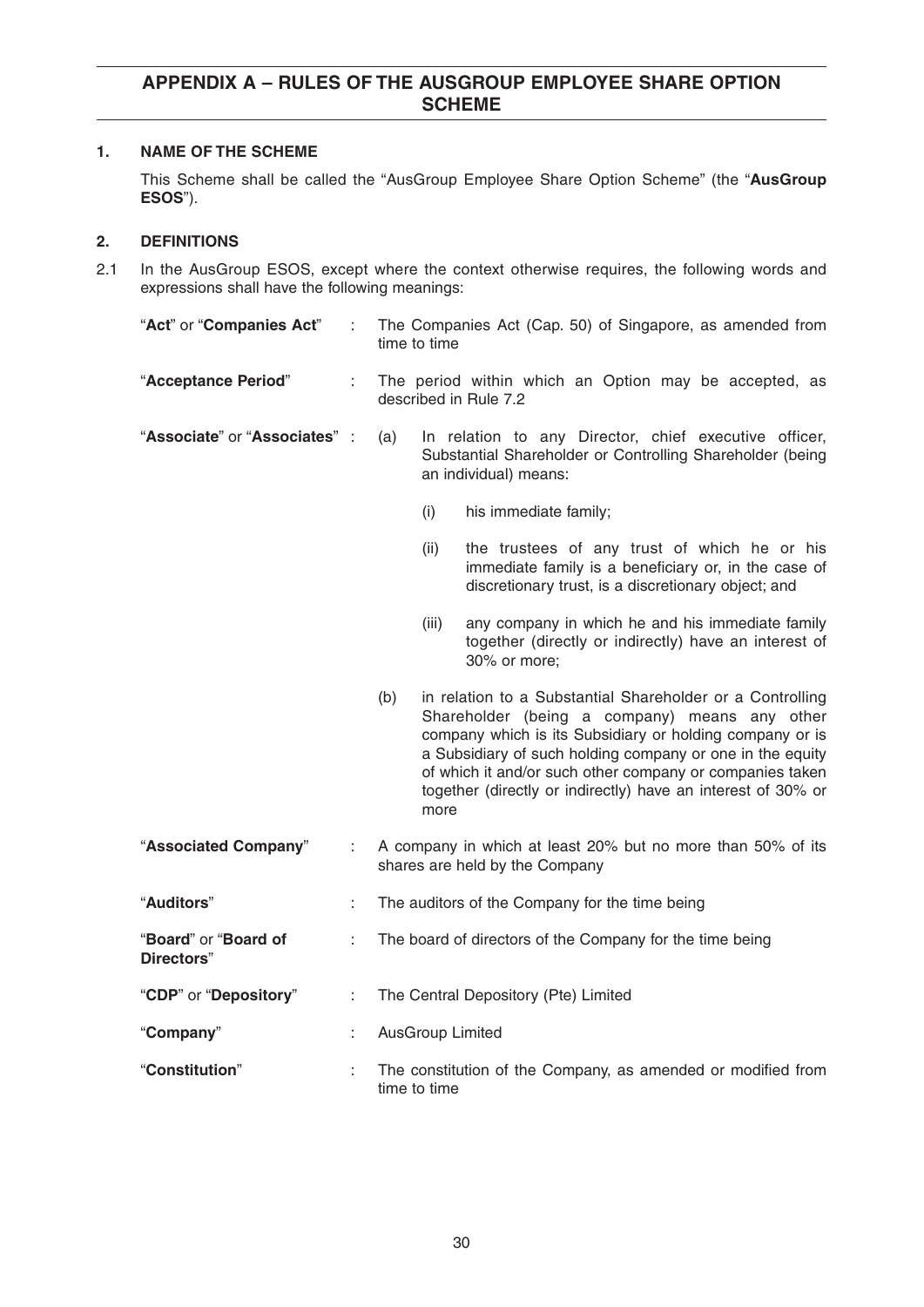| "Controlling Shareholder" : |   | A person who:-                                                                                                                                                                                                                                                                                                                                                                                                                                                                                                                                                                                                        |  |
|-----------------------------|---|-----------------------------------------------------------------------------------------------------------------------------------------------------------------------------------------------------------------------------------------------------------------------------------------------------------------------------------------------------------------------------------------------------------------------------------------------------------------------------------------------------------------------------------------------------------------------------------------------------------------------|--|
|                             |   | holds directly or indirectly 15% or more of all voting<br>(a)<br>shares (excluding Treasury Shares and subsidiary<br>holdings) in the Company, unless determined by SGX-ST<br>that such person is not a controlling shareholder; or                                                                                                                                                                                                                                                                                                                                                                                   |  |
|                             |   | (b)<br>in fact exercises control over the Company                                                                                                                                                                                                                                                                                                                                                                                                                                                                                                                                                                     |  |
| "Directors"                 |   | The directors of the Company for the time being (including non-<br>executive directors and independent directors) of the Group for<br>the time being and/or its subsidiaries as the case may be                                                                                                                                                                                                                                                                                                                                                                                                                       |  |
| "Executive Director"        | ÷ | A director of the Company who performs an executive function                                                                                                                                                                                                                                                                                                                                                                                                                                                                                                                                                          |  |
| "Exercise Price"            |   | The price at which a Participant shall subscribe for each Share<br>upon the exercise of an Option, as determined in accordance<br>with Rule 8, or such adjusted price as may be applicable<br>pursuant to Rule 12                                                                                                                                                                                                                                                                                                                                                                                                     |  |
| <b>"FRS"</b>                | t | <b>Financial Reporting Standard</b>                                                                                                                                                                                                                                                                                                                                                                                                                                                                                                                                                                                   |  |
| "Grantee"                   |   | The person to whom an offer of an Option is made                                                                                                                                                                                                                                                                                                                                                                                                                                                                                                                                                                      |  |
| "Group"                     |   | The Company and its subsidiaries                                                                                                                                                                                                                                                                                                                                                                                                                                                                                                                                                                                      |  |
| "Group Employee"            |   | Any confirmed employee of the Group (including any Director)<br>selected by the Option Committee to participate in the AusGroup<br>ESOS in accordance with the rules herein.                                                                                                                                                                                                                                                                                                                                                                                                                                          |  |
| "Letter of Offer"           | ÷ | Shall have the meaning ascribed to it in Rule 6.3                                                                                                                                                                                                                                                                                                                                                                                                                                                                                                                                                                     |  |
| "Market Day"                |   | A day on which the SGX-ST is open for trading in securities.                                                                                                                                                                                                                                                                                                                                                                                                                                                                                                                                                          |  |
| "Market Price"              |   | The average of the last dealt price for a Share determined by<br>reference to the daily Official List published by the SGX-ST for a<br>period of five (5) consecutive Market Days immediately prior to<br>the relevant Offering Date provided always that in the case of a<br>Market Day on which the Shares are not traded on the SGX-ST,<br>the last dealt price for Shares on such Market Day shall be<br>deemed to be the last dealt price of the Shares on the<br>immediately preceding Market Day on which the Shares were<br>traded, rounded up to the nearest whole cent in the event of<br>fractional prices |  |
| "Non-Executive Director"    |   | A director of the Company other than one who performs an<br>executive function                                                                                                                                                                                                                                                                                                                                                                                                                                                                                                                                        |  |
| "Offering Date"             |   | The date on which an Option is granted pursuant to a Letter of<br>Offer                                                                                                                                                                                                                                                                                                                                                                                                                                                                                                                                               |  |
| "Option"                    |   | The right to acquire Shares granted or to be granted to a Group<br>Employee pursuant to the AusGroup ESOS and for the time<br>being subsisting                                                                                                                                                                                                                                                                                                                                                                                                                                                                        |  |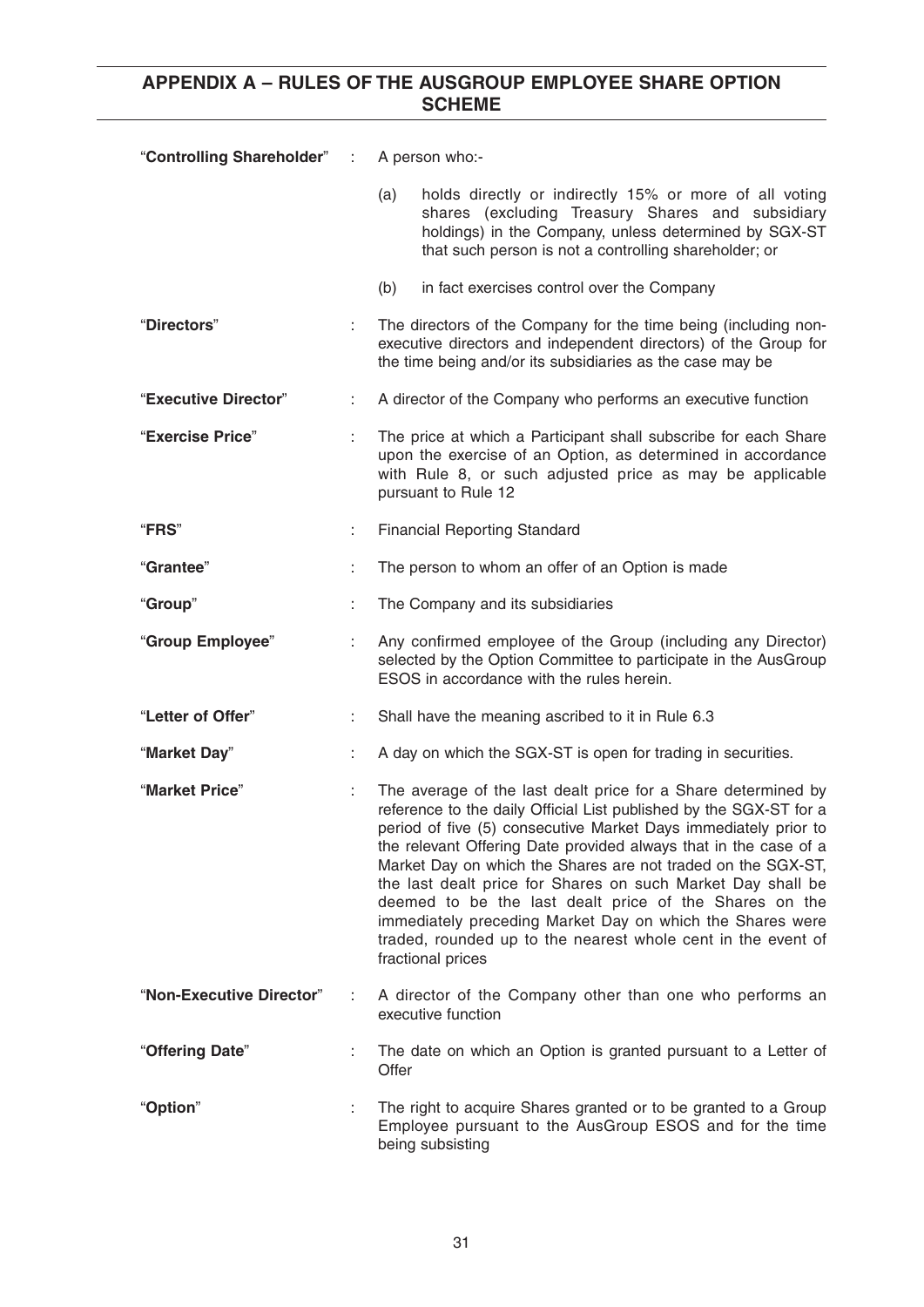| "Option Committee"    | t. | Means the committee comprising all the members of the<br>remuneration & human capital committee of the Company from<br>time to time, as may be duly authorised and appointed by the<br>Board to administer the AusGroup ESOS                                                                                                    |
|-----------------------|----|---------------------------------------------------------------------------------------------------------------------------------------------------------------------------------------------------------------------------------------------------------------------------------------------------------------------------------|
| "Option Period"       |    | The period for the exercise of an Option as set out in Rule 9.1 or<br>9.2 (as the case may be)                                                                                                                                                                                                                                  |
| "Participant"         |    | An eligible person selected by the Option Committee or the Plan<br>Committee to participate in the AusGroup ESOS or the<br>AusGroup PSP in accordance with the rules thereof                                                                                                                                                    |
| "SGX-ST"              |    | Singapore Exchange Securities Trading Limited                                                                                                                                                                                                                                                                                   |
| "Share(s)"            |    | Ordinary share(s) in the issued and paid-up capital of the<br>Company                                                                                                                                                                                                                                                           |
| "Shareholders"        |    | The registered holders of Shares in the register of members of<br>the Company, except where the registered depositor is CDP, the<br>term "Shareholders" shall, in relation to such Shares and where<br>the context so admits, mean the persons to whose securities<br>accounts maintained with CDP are credited with the Shares |
| "subsidiary holdings" |    | Shares referred to in Sections 21(4), 21(4B), 21(6A) and 21(6C)<br>of the Companies Act                                                                                                                                                                                                                                         |
| "%" or "per cent"     |    | Per centum or percentage                                                                                                                                                                                                                                                                                                        |

- 2.2 The terms "**Depositor**", "**Depository**", "**Depository Register**" and "**Depository Agent**" shall have the meanings ascribed to them respectively in Section 81SF of the Securities and Futures Act (Cap. 289). The term "**Treasury Shares**" shall have the meaning ascribed to it in Section 4 of the Companies Act.
- 2.3 Words importing the singular number shall, where applicable, include the plural number and vice versa. Words importing the masculine gender shall, where applicable, include the feminine and neuter gender and vice versa. References to persons shall include corporations.
- 2.4 Any reference to a time of a day in this AusGroup ESOS is a reference to Singapore time.
- 2.5 Any reference in the AusGroup ESOS to any enactment is a reference to that enactment as for the time being amended or re-enacted. Any word defined under the Companies Act or any statutory modification thereof and used in this AusGroup ESOS shall, where applicable, have the same meaning assigned to it under the Companies Act.
- 2.6 Any reference to any agreement or document shall include such agreement or document as amended, modified, varied, novated, supplemented or replaced from time to time.

#### **3. OBJECTIVES**

The objectives of the AusGroup ESOS are as follows:-

- (a) to motivate Participants to optimise performance standards and efficiency and to maintain a high level of contribution to the Group;
- (b) to retain key employees whose contributions are important to the long term growth and prosperity of the Group;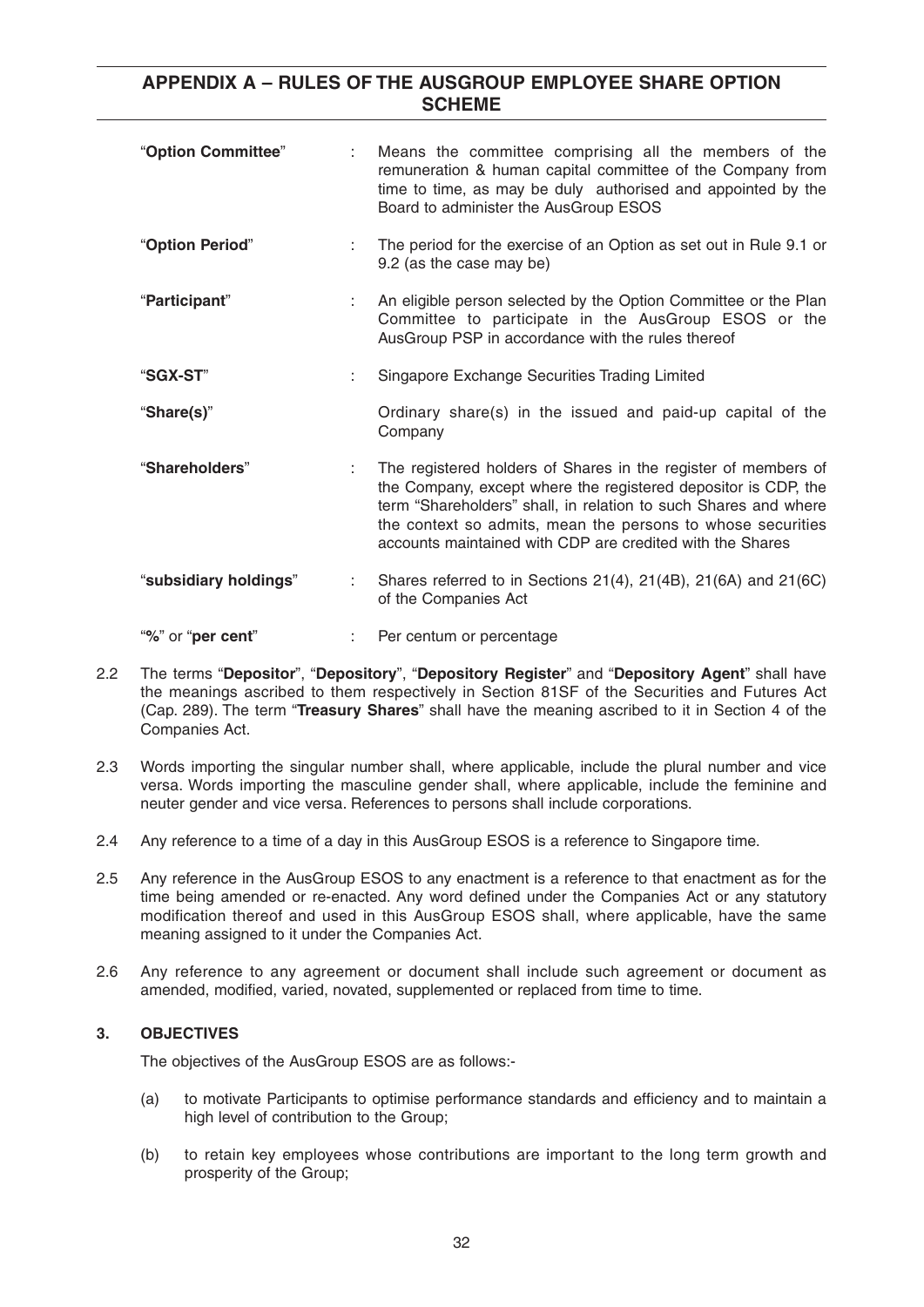- (c) to attain a harmonious employer/employee relations as well as the strengthening of working relationships with the Group's close business associates;
- (d) to attract potential employees with relevant skills to contribute to the Group and to create value for the Shareholders;
- (e) to align the interests of the Participants with the interests of the Shareholders; and
- (f) to develop a participatory style of management which promotes greater commitment and dedication among the employees and instill loyalty and a stronger sense of identification with the long term prosperity of the Group.

#### **4. ELIGIBILITY**

- 4.1. Subject to the absolute discretion of the Option Committee, Group Employees (including any Director) who:-
	- (a) have attained the legal age of 21 years on or before the Offering Date; and
	- (b) are not undischarged bankrupts,

shall be eligible to participate in the AusGroup ESOS. For the avoidance of doubt, Controlling Shareholders and their Associates are not eligible to participate in the AusGroup ESOS.

- 4.2 There shall be no restriction on the eligibility of any Participant to participate in any other share option or share-based incentive scheme implemented by the Company or any other company within the Group (if any).
- 4.3 Subject to the Companies Act and any requirement of the SGX-ST or any other stock exchange on which the Shares may be listed or quoted from time to time (if applicable), the terms of eligibility for participation in the AusGroup ESOS may be amended from time to time at the absolute discretion of the Option Committee.

#### **5. LIMITATIONS UNDER THE AUSGROUP ESOS**

The aggregate number of Shares for which an Option may be granted on any date under the AusGroup ESOS, when added to the number of Shares issued and/or issuable in respect of:-

- (a) all Options granted under the AusGroup ESOS; and
- (b) all Shares, options or awards granted under any other share option or share-based incentive scheme,

shall not exceed 15% of the total number of issued Shares (excluding Treasury Shares and subsidiary holdings) on the day preceding the Offering Date.

#### **6. GRANT OF OPTIONS**

- 6.1 The Option Committee may grant Options at any time during the period when the AusGroup ESOS is in force.
- 6.2 Subject to Rules 4 and 5, the number of Shares which are the subject of each Option to be granted to a Participant under the AusGroup ESOS shall be determined at the absolute discretion of the Option Committee, which shall take into consideration, where applicable, factors such as the seniority of position, performance, length of service and potential for future development of the eligible Group Employee.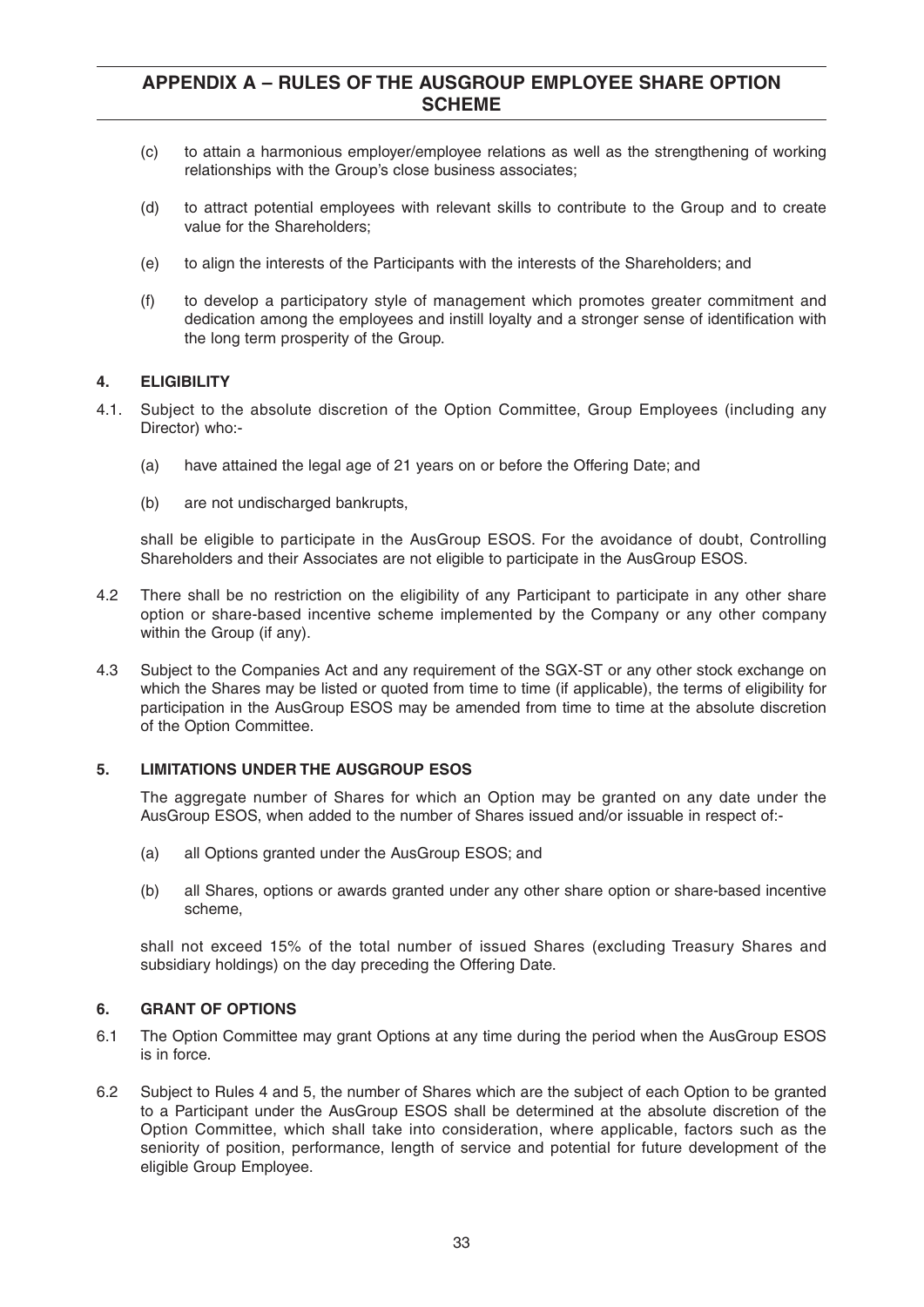6.3 An offer to grant an Option to a Participant shall be made by way of a letter (the "**Letter of Offer**") in the form or substantially in the form set out in Schedule 1 of this AusGroup ESOS, subject to such amendments as the Option Committee may determine from time to time.

#### **7. ACCEPTANCE OF OFFER**

- 7.1 An option is personal to the Participant to whom it is granted and shall not be transferred (other than to a Participant's personal representative on the death of that Participant), charged, assigned, pledged or otherwise disposed of, in whole or in part, unless with the prior approval of the Option Committee.
- 7.2 An Option offered to a Participant pursuant to Rule 6 may only be accepted by the Participant within 30 days after the relevant Offering Date and not later than 5.00 p.m. on the 30th day from such Offering Date. The grant of an Option must be accepted by completing, signing and returning of the Acceptance Form in or substantially in the form set out in Schedule 2 of this AusGroup ESOS, subject to such modification as the Option Committee may from time to time determine, accompanied by payment of S\$1.00 as consideration or such other amount and such other documentation as the Option Committee may require. The Option is deemed not accepted until the Company is in actual receipt of the Acceptance Form.
- 7.3 Unless the Option Committee determines otherwise, an Option shall automatically lapse and become null, void and of no effect and shall not be capable of acceptance if:-
	- (a) a grant of an Option is not accepted strictly in the manner as provided in Rule 7.2 within the Acceptance Period;
	- (b) the Grantee dies prior to his acceptance of the Option;
	- (c) the Grantee is adjudicated a bankrupt or enters into a composition with his creditors prior to his acceptance of the Option;
	- (d) the Grantee being an Executive Director or, as the case may be, a Group Employee ceases to be in the employment of the Group or (being a Non-Executive Director) ceases to be a Director of the Company, in each case, for any reason whatsoever prior to his acceptance of the Option; or
	- (e) the Company is liquidated or wound-up prior to the Grantee's acceptance of the Option.
- 7.4 The Company shall be entitled at its absolute discretion to reject any purported acceptance of a grant of an Option made pursuant to this Rule 7 or Exercise Notice (as defined in Rule 11) given pursuant to Rule 11 which does not strictly comply with the terms of this AusGroup ESOS.
- 7.5 In the event that the grant of an Option results in a contravention of any applicable law or regulation, such grant shall be null and void and of no effect and the relevant Participant shall have no claim whatsoever against the Company.

#### **8. EXERCISE PRICE**

- 8.1 Subject to any adjustment pursuant to Rule 12, the Exercise Price for each Share in respect of which an Option is exercisable shall be determined by the Option Committee at its absolute discretion, and shall be fixed by the Option Committee at:-
	- (a) the Market Price; or
	- (b) a price which is set at a discount to the Market Price, the quantum of such discount to be determined by the Option Committee at its absolute discretion, provided that the maximum discount which may be given in respect of any Option shall not exceed 20% of the Market Price in respect of that Option.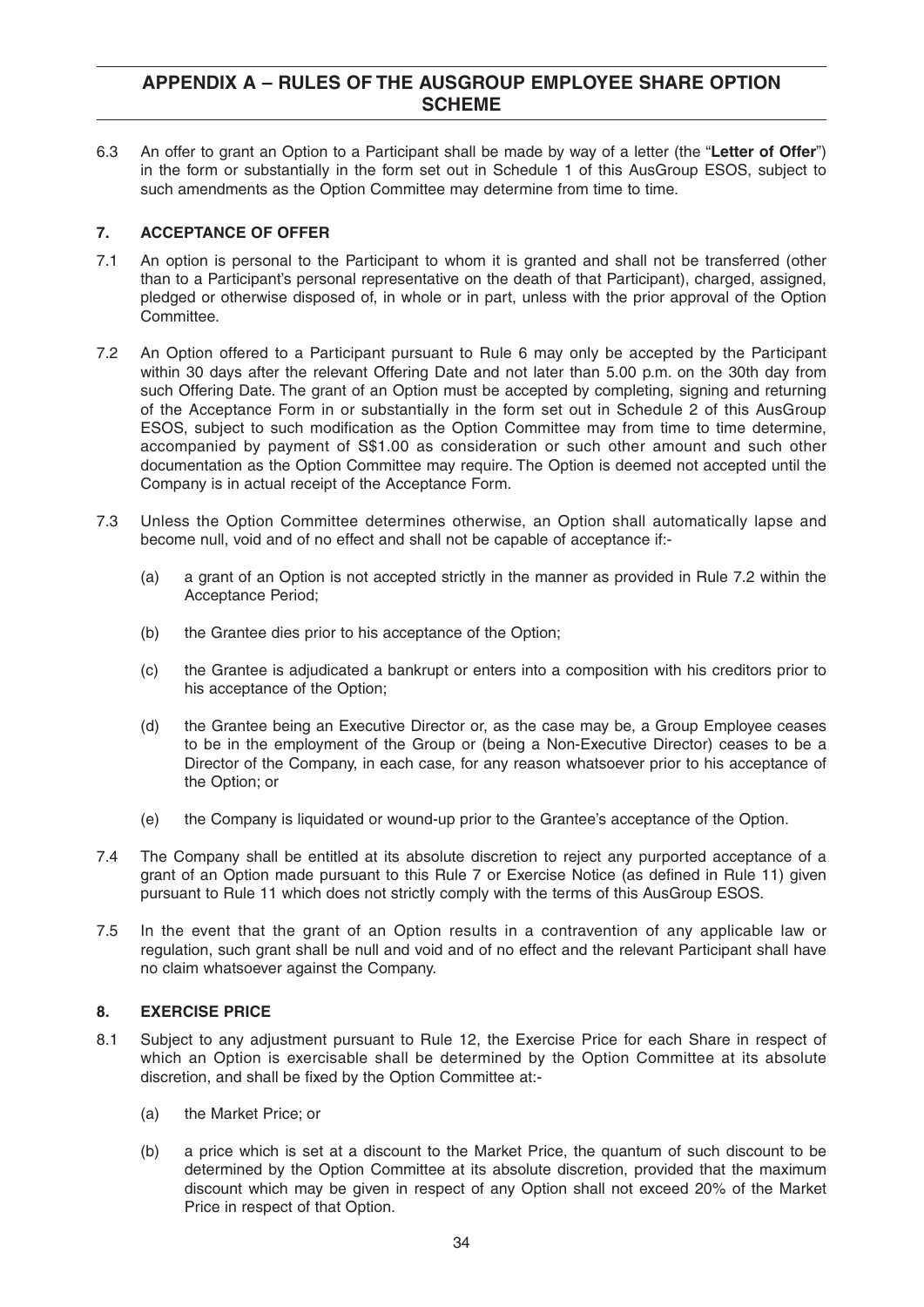- 8.2 In making any determination under Rule 8.1(b) on whether to give a discount and the quantum of such discount, the Option Committee shall be at liberty to take into consideration such criteria as the Option Committee may, at its absolute discretion, deem appropriate, including but not limited to:-
	- (a) the performance of the Company, its subsidiaries and Associated Companies, as the case may be, taking into account financial parameters such as net profit after tax, return on equity and earnings growth;
	- (b) the years of service and individual performance of the eligible Group Employee;
	- (c) the contribution of the eligible Group Employee to the success and development of the Company and/or the Group; and
	- (d) the prevailing market conditions.
- 8.3 In the event that the Company is no longer listed on the SGX-ST or any other relevant stock exchange or trading in the Shares on the SGX-ST or such stock exchange is suspended for any reason for 14 days or more, the Exercise Price for each Share in respect of which an Option is exercisable shall be the fair market value of each such Share as determined by the Option Committee in good faith.

#### **9. EXERCISE OF OPTION**

- 9.1 Options granted with the Exercise Price set at Market Price shall only be exercisable, in whole or in part (provided that an Option may be exercised in part only in respect of 1,000 Shares or any multiple thereof), at any time, by a Participant after the first anniversary of the Offering Date of that Option, provided always that:-
	- (a) in the case of a Participant (except Non-Executive Directors), the Options shall be exercised before the  $10<sup>th</sup>$  anniversary of the relevant Offering Date, or such earlier date as may be determined by the Option Committee, failing which all unexercised Options shall immediately lapse and become null and void and he shall have no claim against the Company; or
	- (b) in the case of a Non-Executive Director, the Options shall be exercised before the  $5<sup>th</sup>$ anniversary of the relevant Offering Date, or such earlier date as may be determined by the Option Committee, failing which all unexercised Options shall immediately lapse and become null and void and he shall have no claim against the Company.
- 9.2 Options granted with the Exercise Price set at a discount to Market Price shall only be exercisable, in whole or in part (provided that an Option may be exercised in part only in respect of 1,000 Shares or any multiple thereof), at any time, by a Participant after the second anniversary from the Offering Date of that Option, provided always that:-
	- (a) in the case of a Participant (except Non-Executive Directors), the Options shall be exercised before the tenth anniversary of the relevant Offering Date, or such earlier date as may be determined by the Option Committee, failing which all unexercised Options shall immediately lapse and become null and void and he shall have no claim against the Company.
	- (b) in the case of a Non-Executive Director, the Options shall be exercised before the fifth anniversary of the relevant Offering Date, or such earlier date as may be determined by the Option Committee, failing which all unexercised Options shall immediately lapse and become null and void and he shall have no claim against the Company.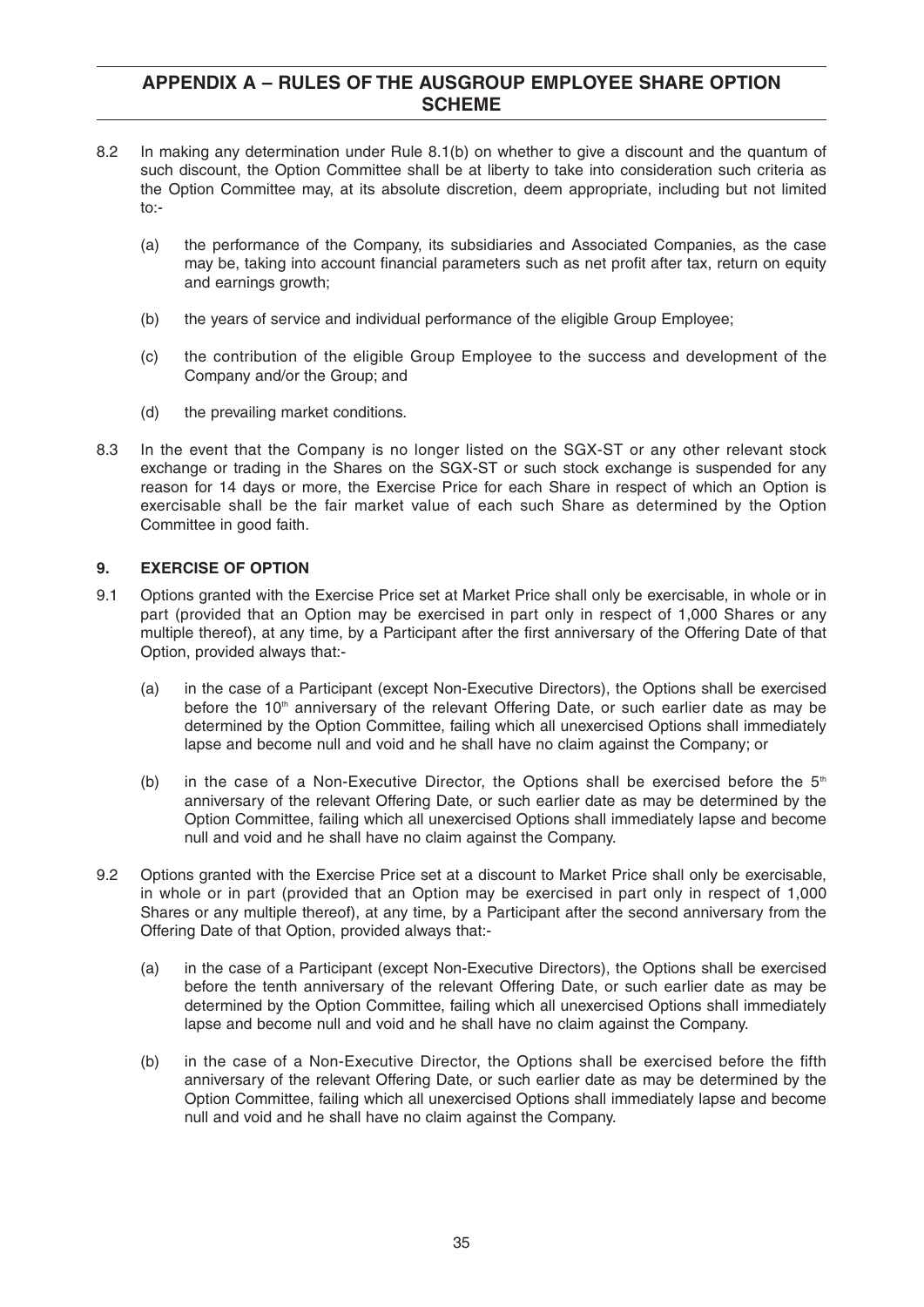- 9.3 An Option shall, to the extent unexercised, immediately lapse and become null and void and a Participant shall have no claim against the Company:-
	- (a) subject to Rules 9.4, 9.5, and 9.6, upon the Participant ceasing to be in the employment of the Company or any of the Companies within the Group for any reason whatsoever; or
	- (b) upon the bankruptcy of the Participant or the happening of any other event which results in his being deprived of the legal or beneficial ownership of such Option; or
	- (c) in the event of misconduct on the part of the Participant, as determined by the Option Committee in its absolute discretion.

For the purpose of Rule 9.3(a), a Participant shall be deemed to have ceased to be so employed as of the date the notice of termination of employment is tendered by or is given to him, unless such notice shall be withdrawn prior to its effective date.

- 9.4 If a Participant ceases to be employed by the Group by reason of his:-
	- (a) ill health, injury or disability, in each case, as certified by a medical practitioner approved by the Option Committee;
	- (b) redundancy;
	- (c) retirement at or after a normal retirement age;
	- (d) retirement before that age with the consent of the Option Committee; or
	- (e) for any other reason approved in writing by the Option Committee,

he may, at the absolute discretion of the Option Committee, exercise any unexercised Option within the relevant Option period and upon the expiry of such period, the Option shall immediately lapse and become null and void.

- 9.5 If a Participant ceases to be employed by a subsidiary:-
	- (a) by reason of the subsidiary, by which he is principally employed ceasing to be a company within the Group or the undertaking or part of the undertaking of such subsidiary, being transferred otherwise than to another company within the Group; or
	- (b) for any other reason, provided the Option Committee gives its consent in writing,

he may, at the absolute discretion of the Option Committee, exercise any unexercised Option within the relevant Option Period and upon the expiry of such period, the Option shall immediately lapse and become null and void.

- 9.6 If a Participant dies and at the date of his death holds any unexercised Option, such Option may, at the absolute discretion of the Option Committee, be exercised by the duly appointed legal personal representatives of the Participant within the relevant Option Period and upon the expiry of such period, the Option shall immediately lapse and become null and void.
- 9.7 If a Participant, who is also an Executive Director or a Non-Executive Director (as the case may be), ceases to be a director for any reason whatsoever, he may, at the absolute discretion of the Option Committee, exercise any unexercised Option within the relevant Option Period and upon the expiry of such period, the Option shall immediately lapse and become null and void.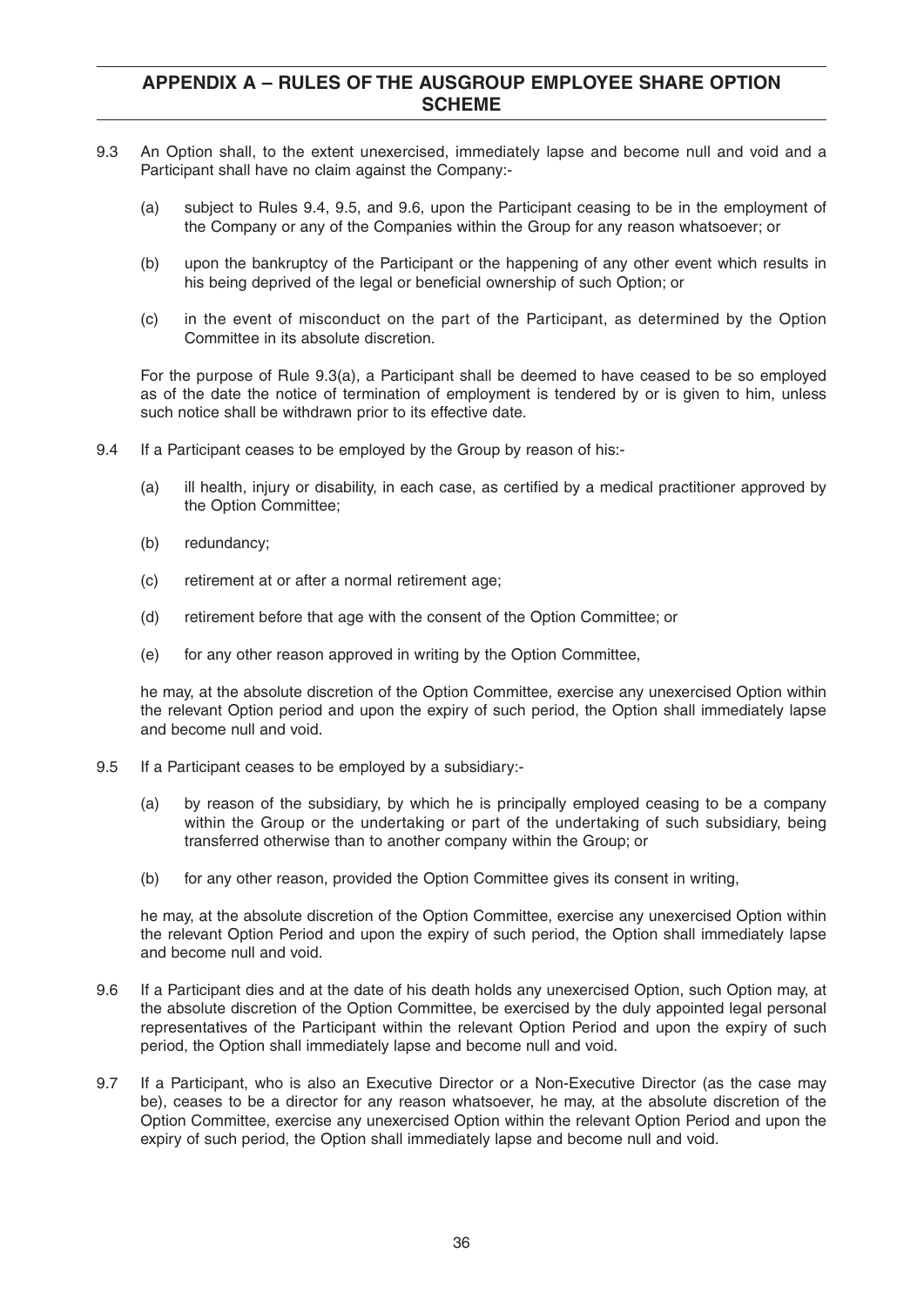#### **10. TAKE-OVER AND WINDING UP OF COMPANY**

- 10.1 Notwithstanding Rule 9 but subject to Rule 10.5, in the event of a take-over being made for the Shares, a Participant shall be entitled to exercise in full or in part any Option held by him and as yet unexercised, in the period commencing on the date on which such offer is made or, if such offer is unconditional, the date on which such offer becomes or is declared unconditional, as the case may be, and ending on the earlier of:-
	- (a) the expiry of six (6) months thereafter, unless prior to the expiry of such six-month period, at the recommendation of the offeror and with the approvals of the Option Committee and the SGX-ST, such expiry date is extended to a later date (being a date falling not later than the date of expiry of the Option Period relating thereto); or
	- (b) the date of the expiry of the Option Period relating thereto,

whereupon any Option then remaining unexercised shall immediately lapse and become null and void.

Provided always that if during such period the offeror becomes entitled or bound to exercise the rights of compulsory acquisition of the Shares under the provisions of the Act and, being entitled to do so, gives notice to the Participants that it intends to exercise such rights on a specified date, the Option shall remain exercisable by the Participants until such specified date or the expiry of the Option Period relating thereto, whichever is earlier. Any Option not so exercised by the specified date shall lapse and become null and void provided that the rights of acquisition or obligation to acquire shall have been exercised or performed, as the case may be. If such rights of acquisition or obligations have not been exercised or performed, all Options shall subject to Rule 9 remain exercisable until the expiry of the Option Period relating thereto.

- 10.2 If under any applicable laws, the court sanctions a compromise or arrangement proposed for the purposes of, or in connection with, a AusGroup ESOS for the reconstruction of the Company or its amalgamation with another company or companies, each Participant (including Participants holding Options which are then not exercisable pursuant to the provisions of Rule 9.1) shall be entitled, notwithstanding the provisions under Rule 9 but subject to Rule 10.5, to exercise any Option then held by him during the period commencing on the date upon which the compromise or arrangement is sanctioned by the court and ending either on the expiry of 60 days thereafter or the date upon which the compromise or arrangement becomes effective, whichever is later (but not after the expiry of the Option period relating thereto), whereupon the Option shall lapse and become null and void.
- 10.3 If an order is made for the winding-up of the Company on the basis of its insolvency, all Options, to the extent that they are unexercised, shall be deemed or become null and void.
- 10.4 In the event of a members' voluntary winding-up (other than for amalgamation or reconstruction), the Participants ((including Participants holding Options which are then not exercisable pursuant to the provisions of Rule 9.1) shall be entitled within 30 days of the passing of the resolution of such winding-up (but not after the expiry of the Option Period relating thereto), to exercise any unexercised Option, after which period such unexercised Option shall lapse and become null and void.
- 10.5 If in connection with the making of a general offer referred to in Rule 10.1 or the AusGroup ESOS referred to in Rule 10.2 or the winding-up referred to in Rule 10.4, arrangements are made (which are confirmed in writing by the Auditors, acting only as experts and not as arbitrators, to be fair and reasonable) for the compensation of Participants, whether by the payment of cash or by any other form of benefit, no exercise of an Option (to the extent not yet exercised) shall be made in such circumstances.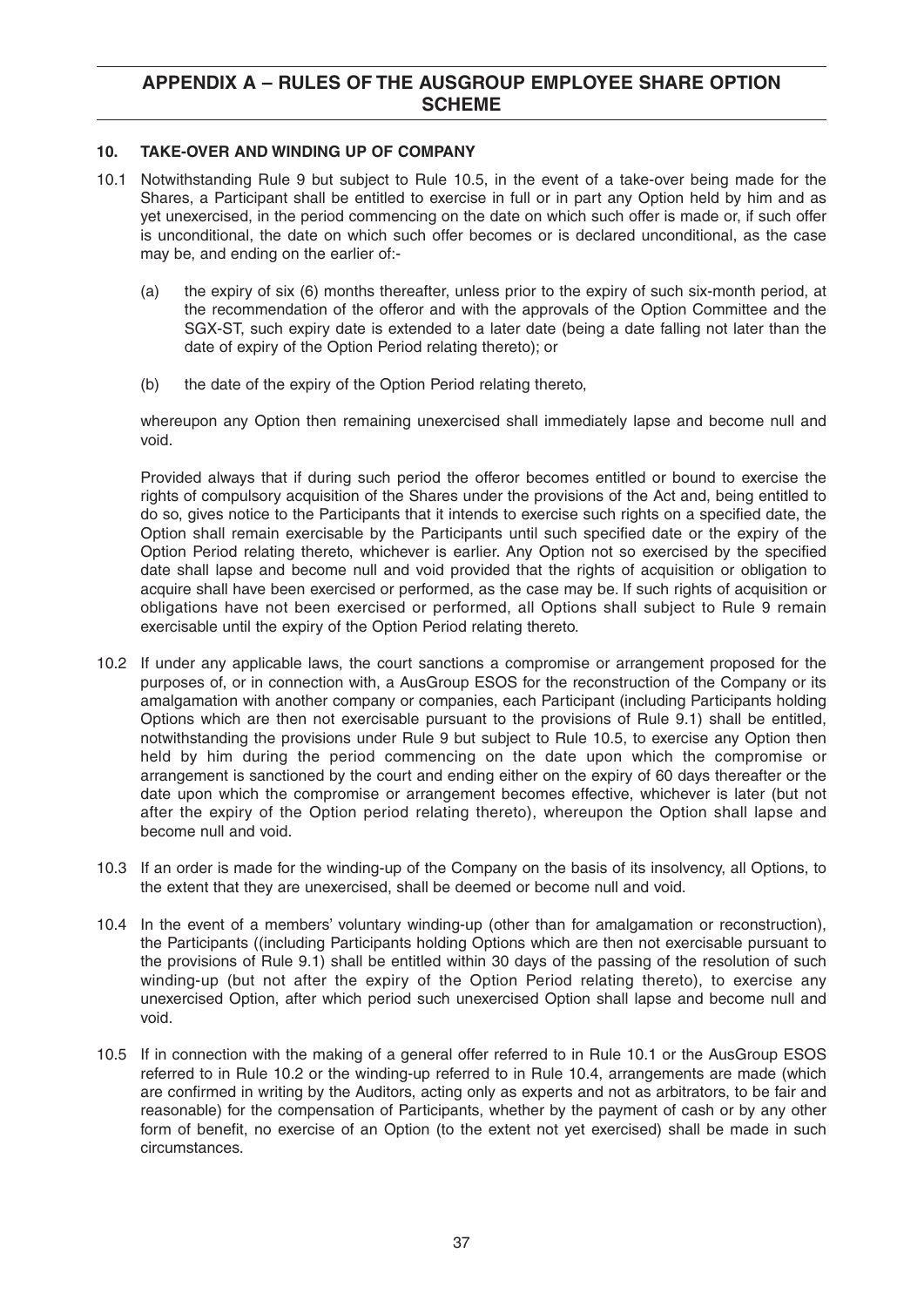10.6 To the extent that an Option is not exercised within the periods referred to in this Rule 10, it shall lapse and become null and void.

#### **11. MANNER OF EXERCISE**

- 11.1 An Option may be exercised during the Option Period, in whole or in part (provided that an Option may be exercised in part only in respect of 1,000 Shares or any multiples thereof), by a Participant giving notice in writing to the Company in or substantially in the form set out in Schedule 3 of this AusGroup ESOS (the "**Exercise Notice**"), subject in each case to such modifications as the Option Committee may from time to time determine. Every Exercise notice must be accompanied by a remittance for the full amount of the aggregate Exercise Price in respect of the Shares which must have been exercised under the Option, the relevant CDP charges (if any) and any other documentation the Option Committee may require. An Option shall be deemed to be exercised upon the receipt by the Company of Exercise Notice duly completed, the relevant documentation required by the Option Committee and the aggregate Exercise price.
- 11.2 All payments shall be made by cheque, cashier's order, bank draft or postal order made out in favour of the Company or such other mode of payment as may be acceptable to the Company.
- 11.3 Subject to the Companies Act and the Listing Manual, the Company shall have the flexibility to deliver Shares to Participants upon the exercise of their Options by way of:-
	- (a) an issue and allotment of new Shares; and/or
	- (b) subject to applicable laws, the transfer of existing Shares, including any Shares acquired by the Company pursuant to a share purchase mandate and/or held by the Company as Treasury Shares.

In determining whether to issue new Shares or to deliver existing Shares to Participants upon the exercise of their Options, the Company will take into account factors such as (but not limited to):-

- (i) the prevailing Market Price of the Shares;
- (ii) the prevailing Market Price of the Shares relative to the financial performance of the Company;
- (iii) the cash position of the Company;
- (iv) the projected cash needs of the Company;
- (v) the dilution impact (if any);
- (vi) the cost to the Company of either issuing new Shares or purchasing existing Shares; and
- (vii) the liquidity of the Shares based on the average daily trading volume of the Shares, and in particular whether the repurchase by the Company of existing Shares to deliver to Participants upon exercise of their Options would materially impact upon the Market Price of the Shares.
- 11.4 Subject to:-
	- (a) such consents or other required actions of any competent authority under any regulations or enactments for the time being in force as may be necessary (including any approvals required from the SGX-ST); and
	- (b) compliance with the Rules of this AusGroup ESOS and the Constitution of the Company,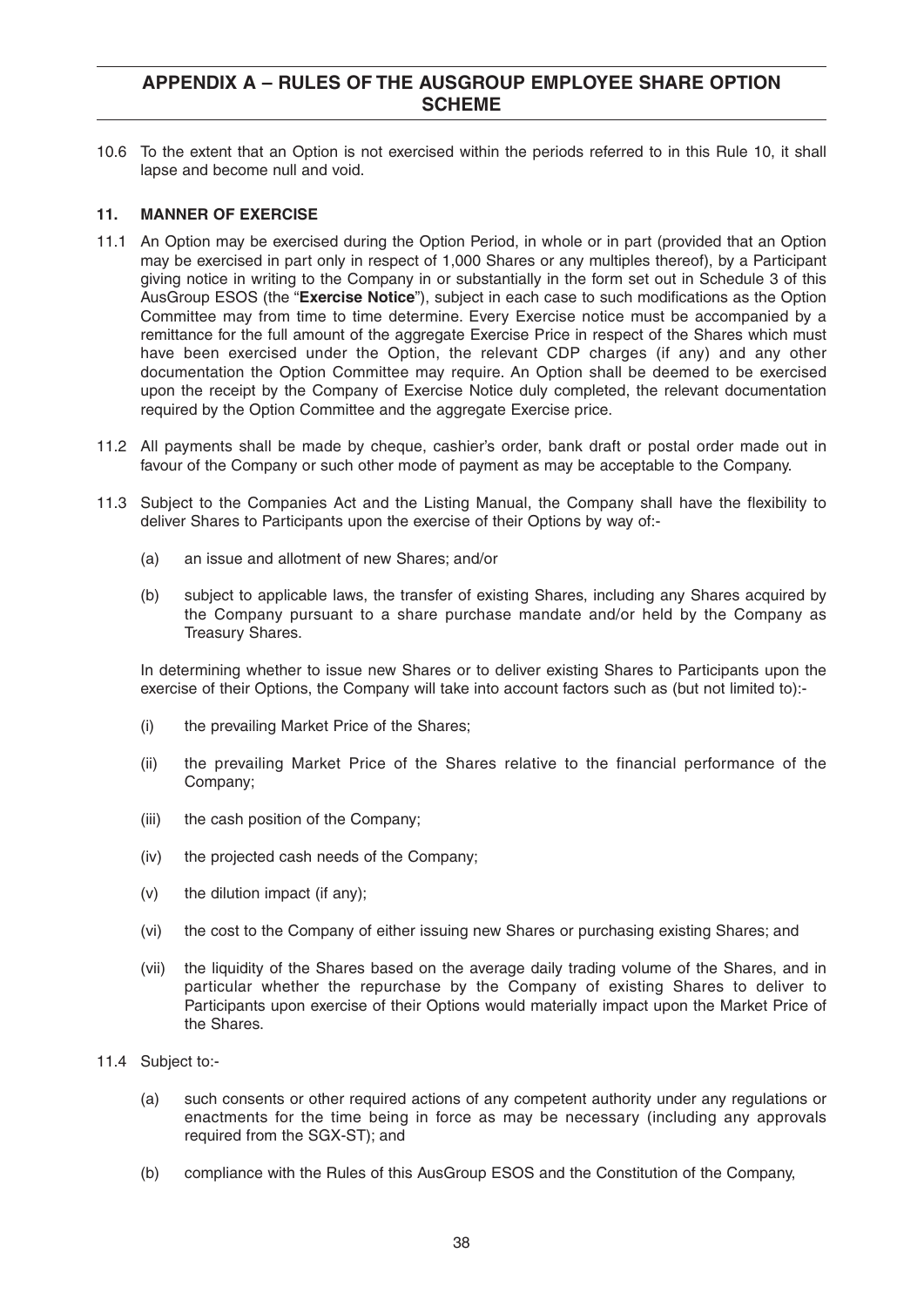the Company shall within 1 month after the exercise of an Option by a Participant in accordance with Rule 11.1, allot or transfer existing Shares to the Participant and despatch to CDP the relevant share certificates by ordinary post or such other mode as the Option Committee may deem fit.

- 11.5 The Company shall, as soon as practicable after such allotment, apply to the SGX-ST for permission to deal in and for quotation of such Shares.
- 11.6 Shares which are allotted or transferred on the exercise of an Option by a Participant shall be issued or transferred to, in the name of CDP to the credit of the securities account of that Participant maintained with CDP, the securities sub-account maintained with a Depository Agent or the CPF investment account maintained with a CPF agent bank.
- 11.7 Shares issued and allotted or transferred upon the exercise of an Option shall be subject to all the provisions of the Constitution of the Company, and shall rank in full for all entitlements, excluding dividends or other distributions declared or recommended in respect of the then existing Shares, the Record Date for which falls on or before the relevant date of the exercise of the Option, and shall in all other respects rank pari passu with other existing Shares then in issue. "Record Date" means the date fixed by the Company for the purposes of determining entitlements to dividends or other distributions to or rights of holders of Shares.

Except as set out in Rule 11 and subject to Rule 12, an Option does not confer on a Participant any right to participant in any new issue of Shares.

#### **12. ADJUSTMENT EVENTS**

- 12.1 If a variation in the issued share capital of the Company (whether by way of a capitalisation of profits, reserves, rights issue, reduction (including any reduction arising by reason of the Company purchasing or acquiring its issued Shares), subdivision, consolidation or distribution, or issues for cash or for shares or otherwise howsoever) shall take place, then:-
	- (a) the Exercise Price in respect of the Shares comprised in the Option to the extent unexercised;
	- (b) the class and/or number of Shares comprised in the Option to the extent unexercised and the rights attached thereto; and/or
	- (c) the class and/or number of Shares in respect of which additional Options may be granted to Participants,

shall be adjusted by the Option Committee in such manner as the Option Committee may determine to be appropriate including retrospective adjustments where such variation occurs after the date of exercise of an Option but the Record Date relating to such variation precedes such date of exercise and, except in relation to a capitalisation issue, upon the written confirmation of the Auditors (acting only as experts and not as arbitrators), that in their opinion, such adjustment is fair and reasonable. For this purpose, "Record Date" means the date as at the close of business on which the Shareholders must be registered in order to participate in any dividends, rights, allotments or other distributors (as the case may be).

- 12.2 The following (whether singly or in combination) shall not be regarded as events requiring adjustments:-
	- (a) the issue of securities as consideration for an acquisition of any assets by the Company or in connection with a private placement of securities;
	- (b) any increase in the number of issued Shares as a consequence of the exercise of options or other convertibles issued from time to time by the Company entitling holders thereof to acquire new Shares in the capital of the Company (including the issue and allotment of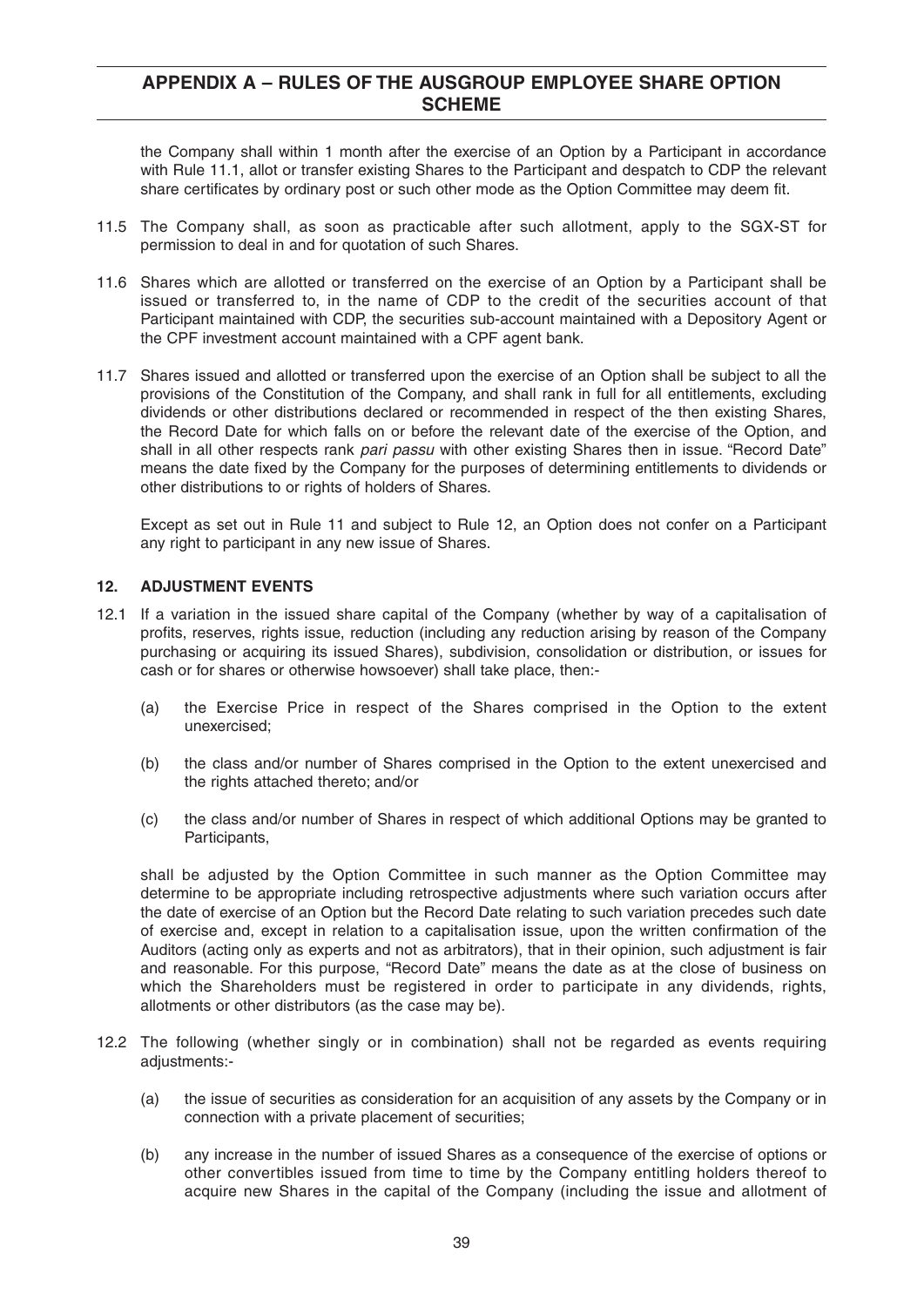Shares pursuant to or any other share-based incentive schemes implemented by the Company); or

- (c) any reduction in the number of issued Shares as a result of the cancellation of issued Shares purchased by the Company by way of market purchase(s) of such Shares undertaken by the Company on the SGX-ST during the period while a share purchase mandate granted by Shareholders (or any renewal thereof) is in force.
- 12.3 Notwithstanding Rule 12.1, no such adjustment shall be made if as a result, the Participant receives a benefit that a Shareholder does not receive.
- 12.4 Upon any adjustment made, the Company shall notify the Participant (or his duly appointed personal representatives where applicable) in writing and deliver to him (or his duly appointed personal representatives where applicable) a statement setting forth the new Exercise Price thereafter in effect and the number of Shares thereafter comprised in the Option insofar as it is unexercised. Any adjustment shall take effect upon such written notice being given.

#### **13. ADMINISTRATION OF THE AUSGROUP ESOS**

- 13.1 The AusGroup ESOS shall be administered by the Option Committee duly authorised and appointed by the Board, in its absolute discretion with such powers and duties as are conferred on it by the Board, provided that no member of the Option Committee shall participate in any deliberation or decision in respect of Options granted or to be granted to him.
- 13.2 The Option Committee shall have the power, from time to time, to make and vary such rules and regulations or impose terms and conditions necessary, desirable or expedient for the implementation and administration of the AusGroup ESOS as it may think fit including, but not limited to, imposing restrictions on the number of Options that may be exercised within particular sections of the relevant Option Period.
- 13.3 Any decision of the Option Committee, made pursuant to any provision of this AusGroup ESOS (other than a matter to be certified or confirmed by the auditors of the Company for the time being, acting as experts and not as arbitrators), shall be final and binding (including any decisions pertaining to disputes as to interpretation of the AusGroup ESOS or any regulation, rule or procedure thereunder or as to any rights under the AusGroup ESOS).

#### **14. MODIFICATIONS AND ALTERATIONS TO THE AUSGROUP ESOS**

- 14.1 The rules of the AusGroup ESOS may be modified or amended by resolution of the Option Committee from time to time subject to any necessary approvals of the SGX-ST (and any other stock exchange on which the Shares may be listed or quoted) and such other regulatory authorities as may be necessary except that:-
	- (a) any proposed modification or amendment, which would be to the advantage of the Participants under the AusGroup ESOS (as confirmed by the auditors of the Company for the time being, acting as experts and not arbitrators) shall be subject to the prior approval of the Shareholders in general meeting;
	- (b) no modification or amendment shall be made which would adversely affect the rights attached to Options granted prior to such modification or alteration except with the prior consent in writing of such number of Participants under the AusGroup ESOS who, if they exercised their Options in full, would thereby become entitled to not less than three-quarters (3/4) in number of all Shares which would be available under the AusGroup ESOS; and
	- (c) no modification or amendment shall be made without due compliance with the Listing Manual and such other regulatory authorities as may be necessary.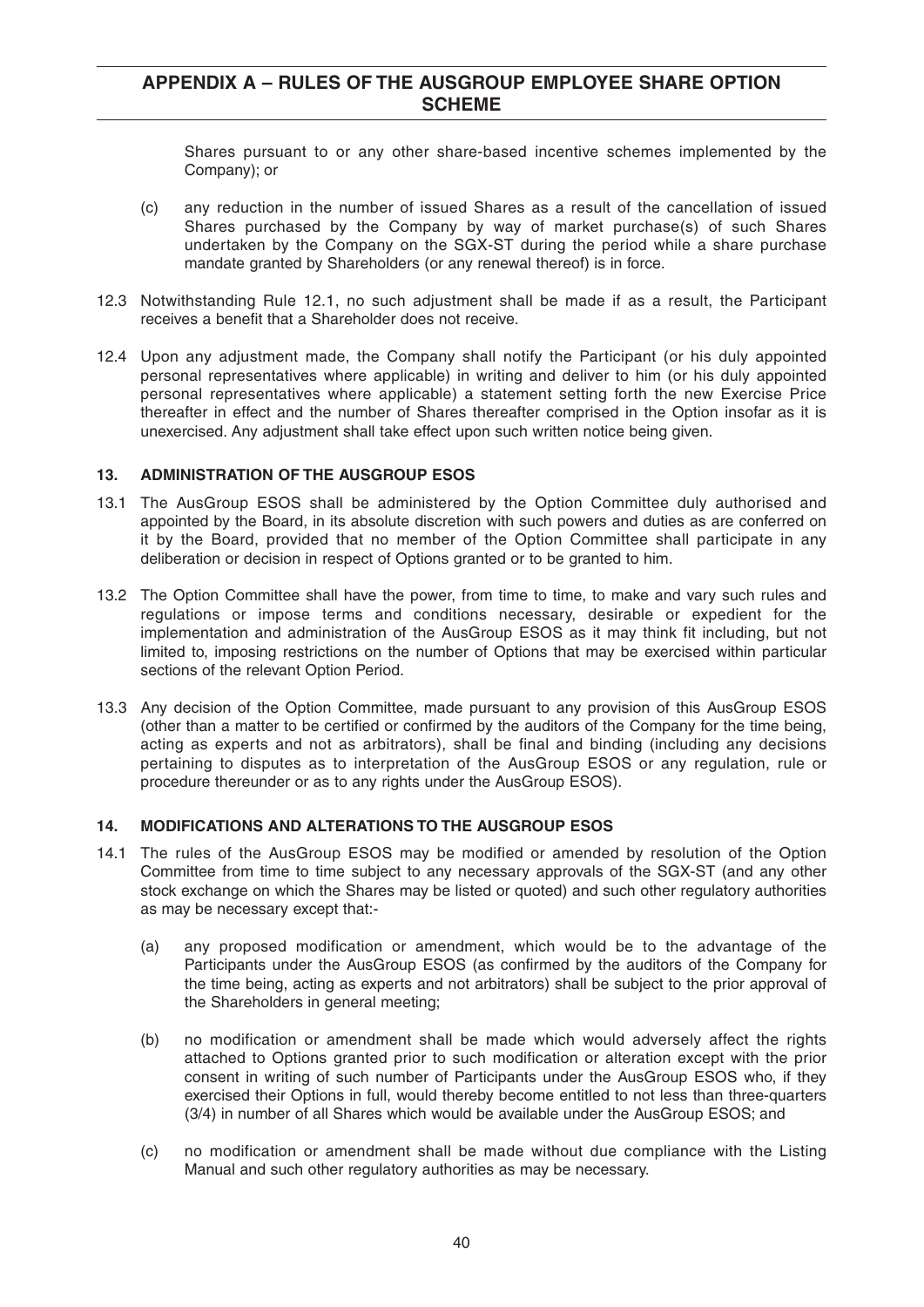- 14.2 Notwithstanding anything to the contrary contained in the paragraph above, the Option Committee may at any time by resolution and without any other formality (save for the prior approval of the SGX-ST when necessary) modify or amend the rules of the AusGroup ESOS in any way to the extent necessary to cause the AusGroup ESOS to comply with any statutory provision or the provision or the regulations of any regulatory or other relevant authority or body (including the SGX-ST).
- 14.3 The Company shall give written notice of any modification or alteration made in accordance with this Rule to be given to all Participants.

#### **15. DURATION OF THE AUSGROUP ESOS**

- 15.1 The AusGroup ESOS shall continue in force at the discretion of the Option Committee, subject to a maximum period of 10 years commencing on the date on which the AusGroup ESOS is adopted by the Company in general meeting, provided always that the AusGroup ESOS may continue beyond the above stipulated period with the approval of Shareholders in general meeting and of any relevant authorities which may then be required.
- 15.2 Upon the termination of the AusGroup ESOS, no additional Options shall be granted by the Company hereunder.
- 15.3 The termination of this AusGroup ESOS shall not affect the rights accrued to Options which have been granted and accepted, whether such Options have been exercised (whether fully or partial) or not.

#### **16. DISCLOSURES IN ANNUAL REPORT**

The Company shall disclose the following in its annual report to Shareholders in compliance with the Listing Manual for so long as the AusGroup ESOS continues in operation:-

- (a) the names and members of the Option Committee;
- (b) in respect of the following Participants of the AusGroup ESOS:-
	- (i) Directors of the Company; and
	- (ii) Participants (other than those in paragraph (i) above) who have received Shares pursuant to the grant of Options granted under the AusGroup ESOS which, in aggregate represent five per cent (5%) or more of the aggregate number of Options under the AusGroup ESOS,

the following information:-

| Name of<br><b>Options</b><br><b>Participant</b><br>granted<br>during the<br>financial year<br>under review<br>(including<br>terms) | Aggregate<br><b>Options</b><br>granted since<br>commenceme<br>nt of the Plan<br>to end of<br>financial year<br>under review | Aggregate<br><b>Options</b><br>exercised<br>since<br>commenceme<br>nt of the Plan<br>to end of<br>financial year<br>under review | Aggregate<br><b>Options</b><br>outstanding<br>as at end of<br>financial year<br>under review |
|------------------------------------------------------------------------------------------------------------------------------------|-----------------------------------------------------------------------------------------------------------------------------|----------------------------------------------------------------------------------------------------------------------------------|----------------------------------------------------------------------------------------------|
|------------------------------------------------------------------------------------------------------------------------------------|-----------------------------------------------------------------------------------------------------------------------------|----------------------------------------------------------------------------------------------------------------------------------|----------------------------------------------------------------------------------------------|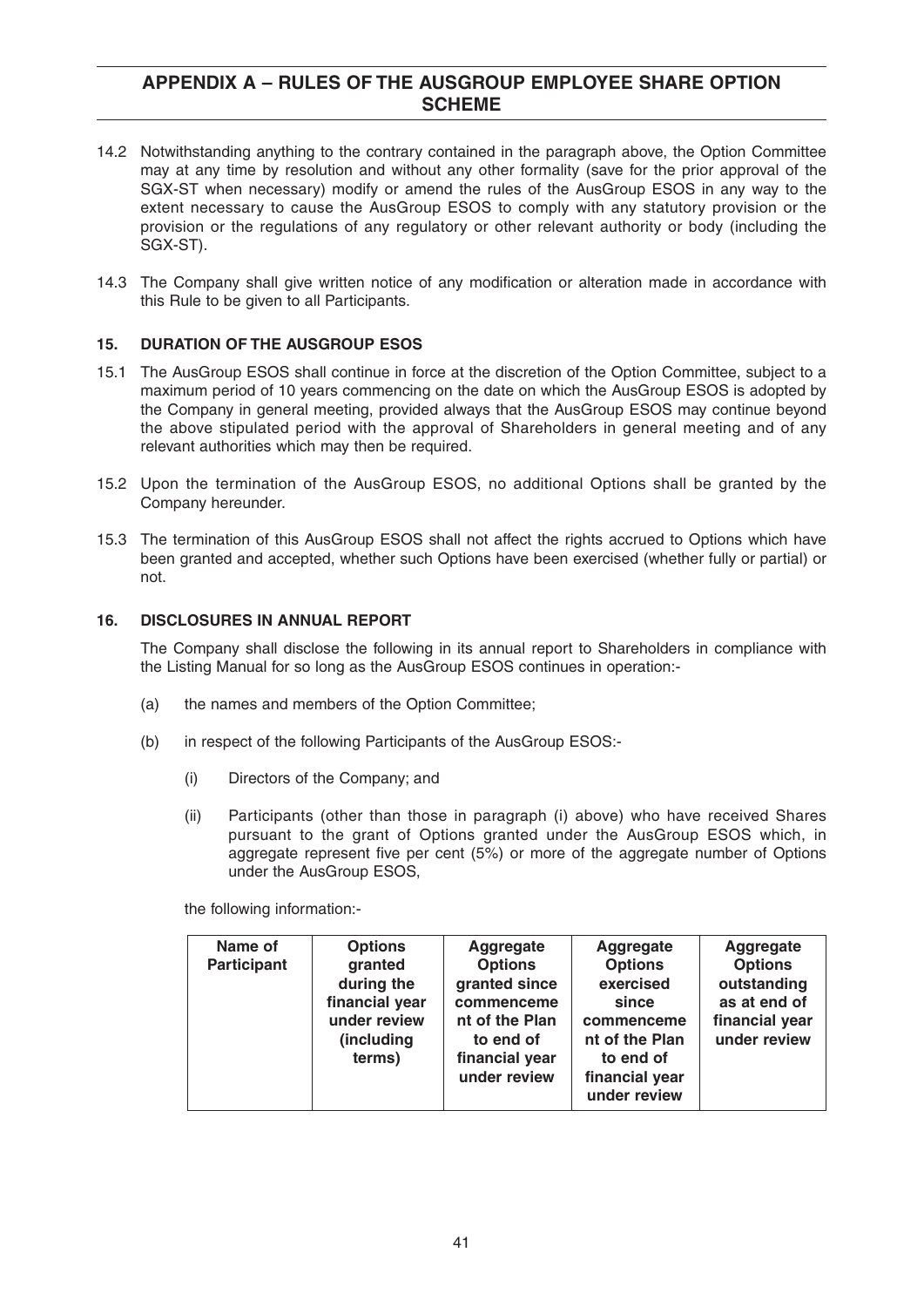- (c) in relation to the AusGroup ESOS, the following particulars:-
	- (i) the number and proportion of Options granted at a discount during the Financial Year in review in respect of every 10% range, up to the maximum quantum of discount granted;
	- (ii) The aggregate number of Options granted to the directors and employees of the parent company and its subsidiaries for the financial year under review, and since the commencement of the scheme to the end of the financial year under review; and
- (d) such other information as may be required by the Listing Manual or the Companies Act.

If any of the above is not applicable, an appropriate negative statement shall be included therein.

#### **17. NOTICES**

- 17.1 Any notice required to be given by a Participant to the Company shall be sent or made to the registered office of the Company or such other addresses as may be notified by the Company to him in writing.
- 17.2 Any notices or documents required to be given to a Participant or any correspondence to be made between the Company and the Participant shall be given or made by the Option Committee (or such person(s) as it may from time to time direct) on behalf of the Company and shall be delivered to him by hand or sent to him at his home address according to the records of the Company or at the last known address of the Participant and if sent by post, shall be deemed to have been given on the day following the date of posting.
- 17.3 Any notice sent by post shall be deemed to have been served on the day following that on which the envelope or wrapper containing the same is posted, and in proving such service by post, it shall be sufficient to prove that the letter or wrapper containing the same was properly addressed and put into the post office as a prepaid letter or wrapper.

#### **18. TERMS OF EMPLOYMENT UNAFFECTED**

- 18.1 The AusGroup ESOS or any Option granted hereunder shall not form part of any contract of employment between the Company or any of its subsidiaries (as the case may be) and any Participant and the rights and obligations of any individual under the terms of office or employment with such company within the Group shall not be affected by his participation in the AusGroup ESOS or any right which he may have to participate in it or any rights to compensation or damages in consequence of the termination of such office or employment for any reason whatsoever.
- 18.2 The AusGroup ESOS shall not confer on any person any legal or equitable rights (other than those constituting the Options themselves) against the Company and/or any of its subsidiaries directly or indirectly or give rise to any cause of action at law or in equity against the Company and/or any of its subsidiaries.

#### **19. TAXES, COSTS AND EXPENSES**

- 19.1 All taxes (including income tax, if applicable) arising from the grant and/or disposal of Shares pursuant to the Options granted to any Participant under the AusGroup ESOS shall be borne by that Participant.
- 19.2 Each Participant shall be responsible for all fees of CDP relating to or in connection with the issue and allotment or transfer of any Shares pursuant to the exercise of any Options in CDP's name, the deposit of share certificate(s) with CDP, the Participant's securities account with CDP, or the subaccount with a CDP Depository Agent or CPF investment account with a CPF agent bank.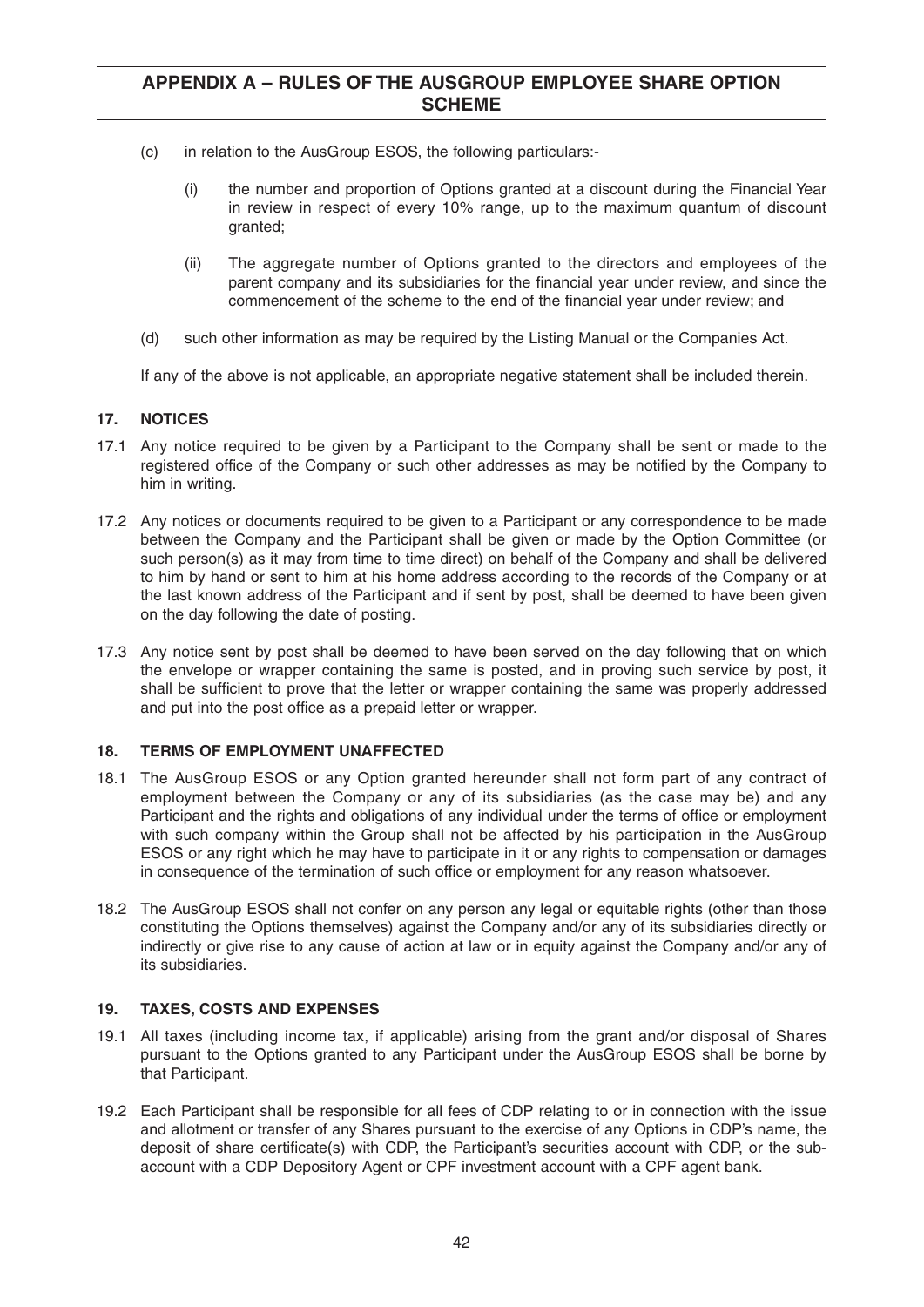19.3 Save for the above, all other fees, costs and expenses incurred by the Company in relation to the AusGroup ESOS shall be borne by the Company.

#### **20. DISCLAIMER OF LIABILITY**

Notwithstanding any provisions herein contained, the Board, the Option Committee and the Company shall not under any circumstances be held liable for any costs, losses, expenses and damages whatsoever and howsoever arising in any event, including but not limited to the Company's delay in issuing the Shares or applying for or procuring the listing of the Shares on the SGX-ST in accordance with Rule 11.5.

#### **21. DISPUTES**

Any disputes or differences of any nature arising hereunder shall be referred to the Option Committee and its decision shall be final and binding in all respects.

#### **22. ISSUE OF SHARES CONTRARY TO LAW**

Every Option shall be subject to the condition that no Shares would be issued pursuant to the exercise of any Option if such issue would be contrary to law or enactment, or any rules or regulations of any legislative or non-legislative governing body for the time being in force in Singapore or any other relevant country having jurisdiction in relation to the issue of Shares hereto.

#### **23. ABSTENTION FROM VOTING**

Shareholders who are eligible to participate in the AusGroup ESOS must abstain from voting on any resolution relating to the AusGroup ESOS.

#### **24. GOVERNING LAW**

The AusGroup ESOS shall be governed by, and construed in accordance with the laws of the Republic of Singapore. The Participants, by accepting the offer of the grant of Options in accordance with the AusGroup ESOS, and the Company irrevocably submits to the exclusive jurisdiction of the courts of the Republic of Singapore.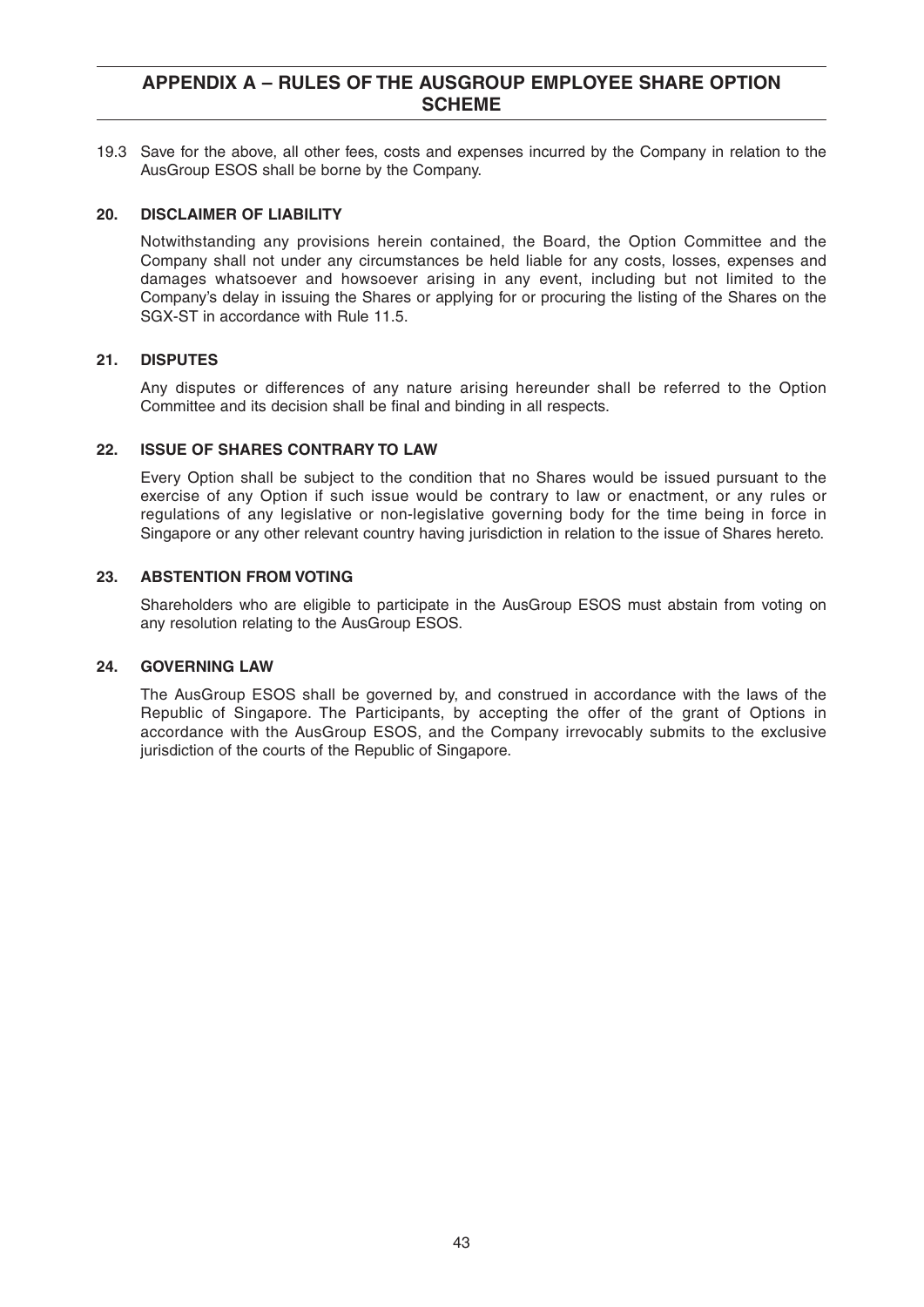### **SCHEDULE 1**

#### **AUSGROUP LIMITED EMPLOYEE SHARE OPTION SCHEME**

#### **LETTER OF OFFER**

#### **PRIVATE AND CONFIDENTIAL**

Date:

To: [Name] [Designation] [Address]

Dear Sir/Madam

We are pleased to inform you that you have been nominated by the Option Committee to participate in the AusGroup Employee Share Option Scheme (the "**AusGroup ESOS**"). Terms as defined in the AusGroup ESOS shall have the same meaning when used in this letter.

Accordingly, an offer is hereby made to grant you an Option, in consideration of the payment of a sum of S\$<sup>o</sup>], to subscribe for and be allotted [<sup>o</sup>] Shares of S\$[<sup>o</sup>] each in the capital of the Company at the price of S\$[<sup>o</sup>] per Share (the "Exercise Price"). The Option shall be subject to the terms of this Letter of Offer and the Rules of the AusGroup ESOS (as the same may be amended from time to time pursuant to the terms and conditions of the AusGroup ESOS). You may obtain a copy of the Rules of the AusGroup ESOS from the Company.

The Option is personal to you and may not be sold, mortgaged, transferred, charged, assigned, pledged or otherwise disposed of or encumbered in whole or in part or in any way whatsoever.

If you wish to accept the offer, please sign and return the enclosed Acceptance Form with a sum of S\$[<sup>o</sup>] not later than [time] on [date] failing which this offer will forthwith lapse.

Yours faithfully For and on behalf of **AusGroup Limited**

Name:

Designation: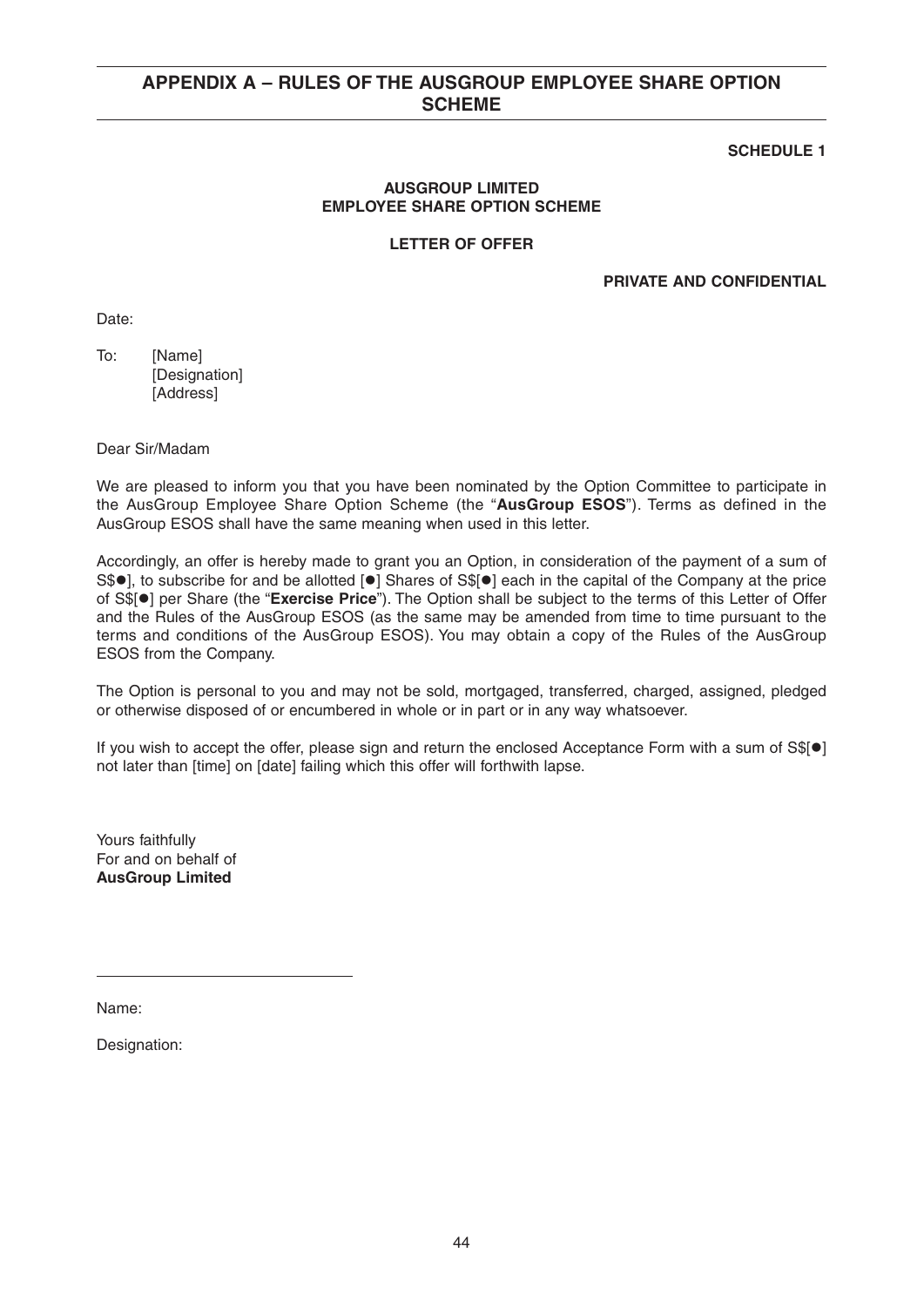#### **SCHEDULE 2**

#### **AUSGROUP LIMITED EMPLOYEE SHARE OPTION SCHEME**

#### **ACCEPTANCE FORM**

Date:

| To:<br>The Option Committee<br>AusGroup Employee Share Option Scheme<br>c/o The Company Secretary<br>50 Raffles Place #32-01<br>Singapore Land Tower<br>Singapore 048623 |  |
|--------------------------------------------------------------------------------------------------------------------------------------------------------------------------|--|
| Closing Date and Time for Acceptance of Option                                                                                                                           |  |
| No. of Shares in respect of which Option is offered                                                                                                                      |  |
| Exercise Price per Share                                                                                                                                                 |  |
| Total Amount Payable on acceptance of Option<br>(exclusive of the relevant CDP charges)                                                                                  |  |

I have read your Letter of Offer dated [<sup>o</sup>] (the "Offering Date") and agree to be bound by the terms hereof and of the AusGroup Employee Share Option Scheme stated therein. I confirm that my acceptance of the Option will not result in the contravention of any applicable law or regulation in relation to the ownership of shares in the Company or options to subscribe for such shares.

I hereby accept the Option to subscribe for [ $\bullet$ ] Shares of S\$[ $\bullet$ ] each in the capital of the Company (the "Shares") at S\$[<sup>o</sup>] per Share and enclose a \*cheque/banker's draft/cashier's order/postal order no. [<sup>o</sup>] for S\$[<sup>o</sup>] being payment for the purchase of the Option.

I understand that I am not obliged to exercise the Option.

I also understand that I shall be responsible for all the fees of CDP relating to or in connection with the issue and allotment of any Shares in CDP's name, the deposit of share certificate(s) with CDP, the Participant's securities account with CDP or the participant's securities sub-account with a CDP Depository Agent or CPF investment account with a CPF agent bank.

I confirm as at the date hereof:

- (a) I am not less than 21 year old, nor an undischarged bankrupt, nor have I entered into a composition with any of my creditors; and
- (b) I satisfy the eligibility requirements to participate in the AusGroup ESOS and such other requirements to participate in the AusGroup ESOS as set out in the Rules of the AusGroup ESOS.

I hereby acknowledge that you have not made any representation or warranty or given me any expectation of employment or continued employment to induce me to accept the offer and that the terms of the Letter of Offer and this Acceptance Form constitute the entire agreement between us relating to the offer. I agree to keep all information pertaining to the grant of the Option to me confidential.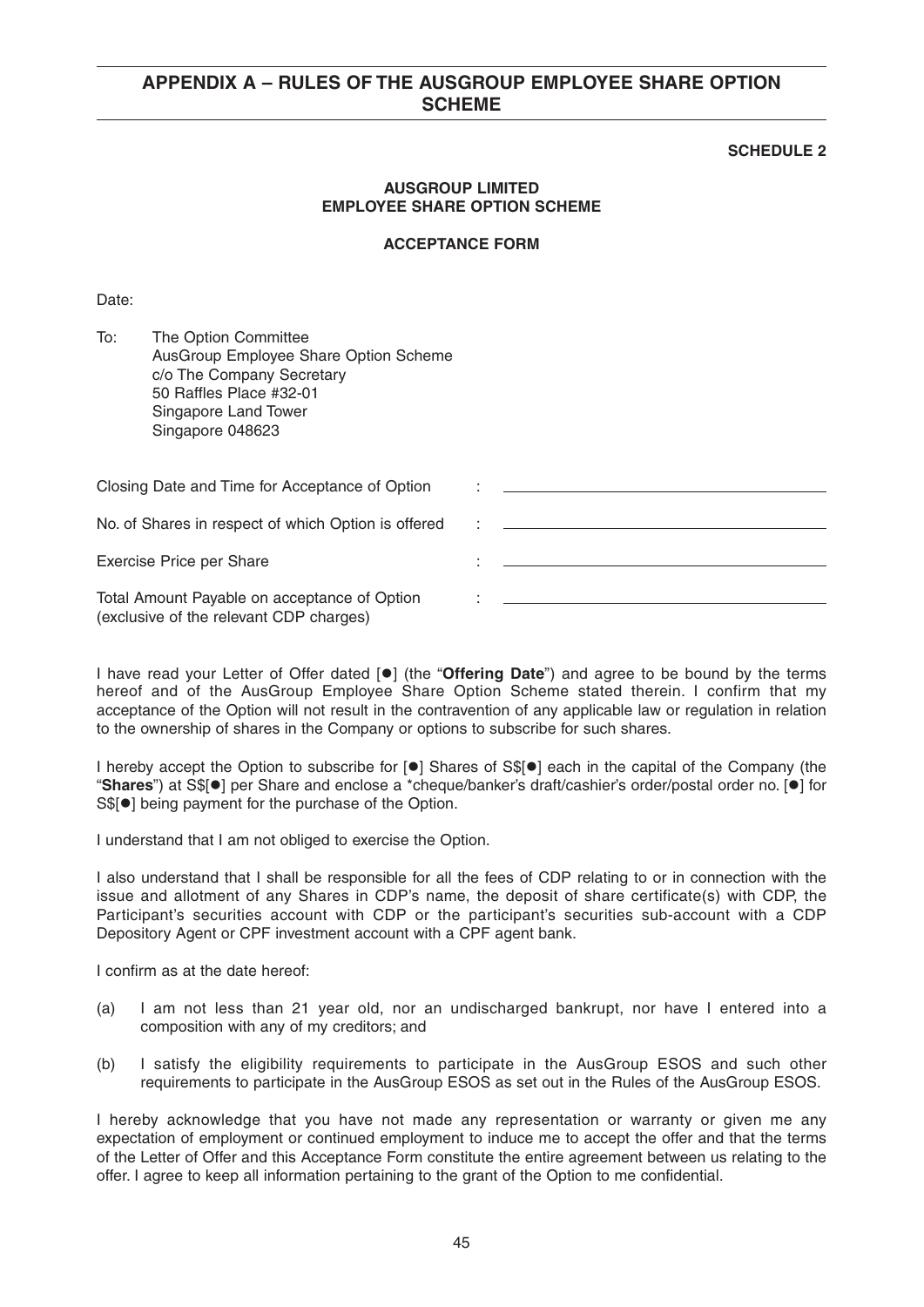#### PLEASE PRINT IN BLOCK LETTERS

| Name in Full       | ٠<br>٠            |                                                                                                                       |
|--------------------|-------------------|-----------------------------------------------------------------------------------------------------------------------|
| Designation        | ٠<br>$\epsilon$   | <u> Alexandria de la contrada de la contrada de la contrada de la contrada de la contrada de la contrada de la c</u>  |
| Address            | ٠                 | <u> 1989 - Jan Sterlinger, skriuwer fan it ferstjer fan de fan it ferstjer fan it ferstjer fan it ferstjer fan it</u> |
| Nationality        | ٠<br>$\mathbf{r}$ | and the control of the control of the control of the control of the control of the control of the control of the      |
| *NRIC/Passport No. | ÷                 |                                                                                                                       |
| Signature          | ٠<br>$\mathbf{r}$ |                                                                                                                       |
| Date               | ٠                 |                                                                                                                       |

#### \* Delete where inapplicable

#### **Notes:**

- 1. Option must be accepted in full or in multiples of 1,000 Shares.
- 2. The Acceptance Form must be forwarded to the Company Secretary in an envelope marked "Private and Confidential".
- 3. The Participant shall be informed by the Company of the relevant CDP charges payable at the time of the exercise of an Option.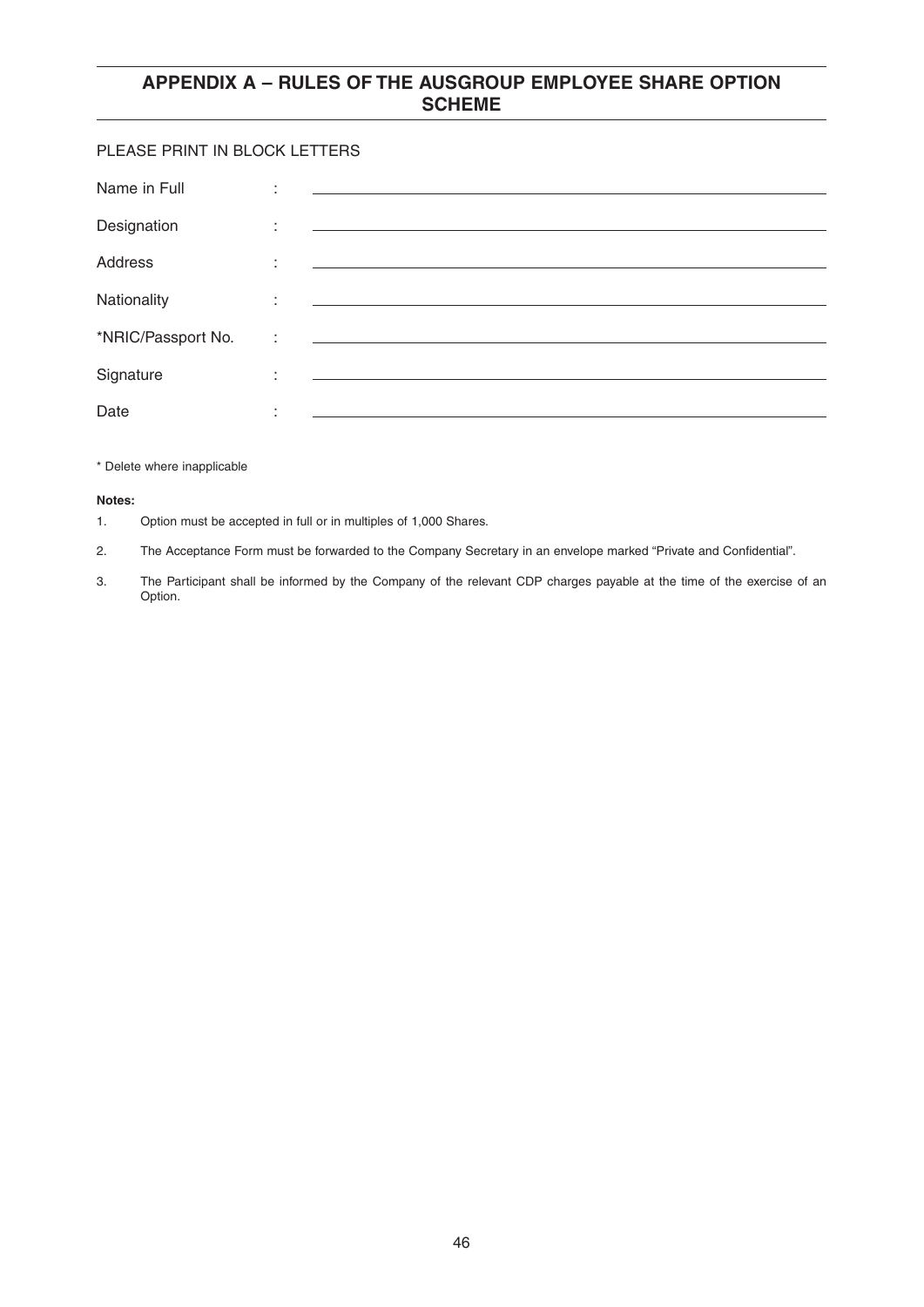#### **SCHEDULE 3**

#### **AUSGROUP LIMITED EMPLOYEE SHARE OPTION SCHEME**

#### **EXERCISE NOTICE**

To: The Committee AusGroup Employee Share Option Scheme c/o The Company Secretary 50 Raffles Place #32-01 Singapore Land Tower Singapore 048623

| Total Number of Shares S\$[●] each (the "Share") at<br>S\$[ <sup>o</sup> ] per Share under an Option granted on [date] |  |
|------------------------------------------------------------------------------------------------------------------------|--|
| No. of Shares previously allotted and issued thereunder :                                                              |  |
| Outstanding balance of Shares which may be allotted<br>and issued thereunder                                           |  |

Number of Shares now to be subscribed  $(in$  multiples of  $1,000$ )

Pursuant to your Letter of Offer dated [<sup>o</sup>] (the "Offering Date") and my acceptance thereof, I hereby exercise the Option to subscribe for Shares in AusGroup Limited (the "Company") at S\$[<sup>o</sup>] per Share.

I hereby request the Company to allot and issue to me the number of Shares specified above in the name of The Central Depository (Pte) Limited ("**CDP**") to the credit of my Securities Account with a CDP/\*Securities Sub-Account with a CDP Depository Agent/\*CPF investment account with a CPF agent bank specified below and to deliver the share certificates relating thereto to CDP at my own risk. I further agree to bear such fees or other charges as may be imposed by CDP/CPF (the "**CDP charges**") and any stamp duties in respect thereof:-

| $*(a)$ | Direct Securities Account Number     |                                                                                                                      |
|--------|--------------------------------------|----------------------------------------------------------------------------------------------------------------------|
| $*(b)$ | Securities Sub-Account Number        |                                                                                                                      |
|        | Name of CDP Depository Agent         | <u> 1989 - Johann Stein, marwolaethau a bhann an t-Amhain an t-Amhain an t-Amhain an t-Amhain an t-Amhain an t-A</u> |
| $*(c)$ | <b>CPF Investment Account Number</b> |                                                                                                                      |
|        | Name of CPF agent bank               |                                                                                                                      |

I enclose a \*cheque/cashier's order/bank draft/postal order no. [<sup>o]</sup> for S\$[<sup>o</sup>] in payment for the subscription of S\$[ $\bullet$ ] for the total number of [ $\bullet$ ] Shares and the CDP charges of S\$[ $\bullet$ ].

I agree to subscribe for the Shares subject to the terms of the Letter of Offer, the AusGroup Employee Share Option Scheme (as the same may be amended pursuant to the terms thereof from time to time) and the Constitution of the Company.

I declare that I am subscribing for the Shares for myself and not as a nominee for any other person.

\*Delete where inapplicable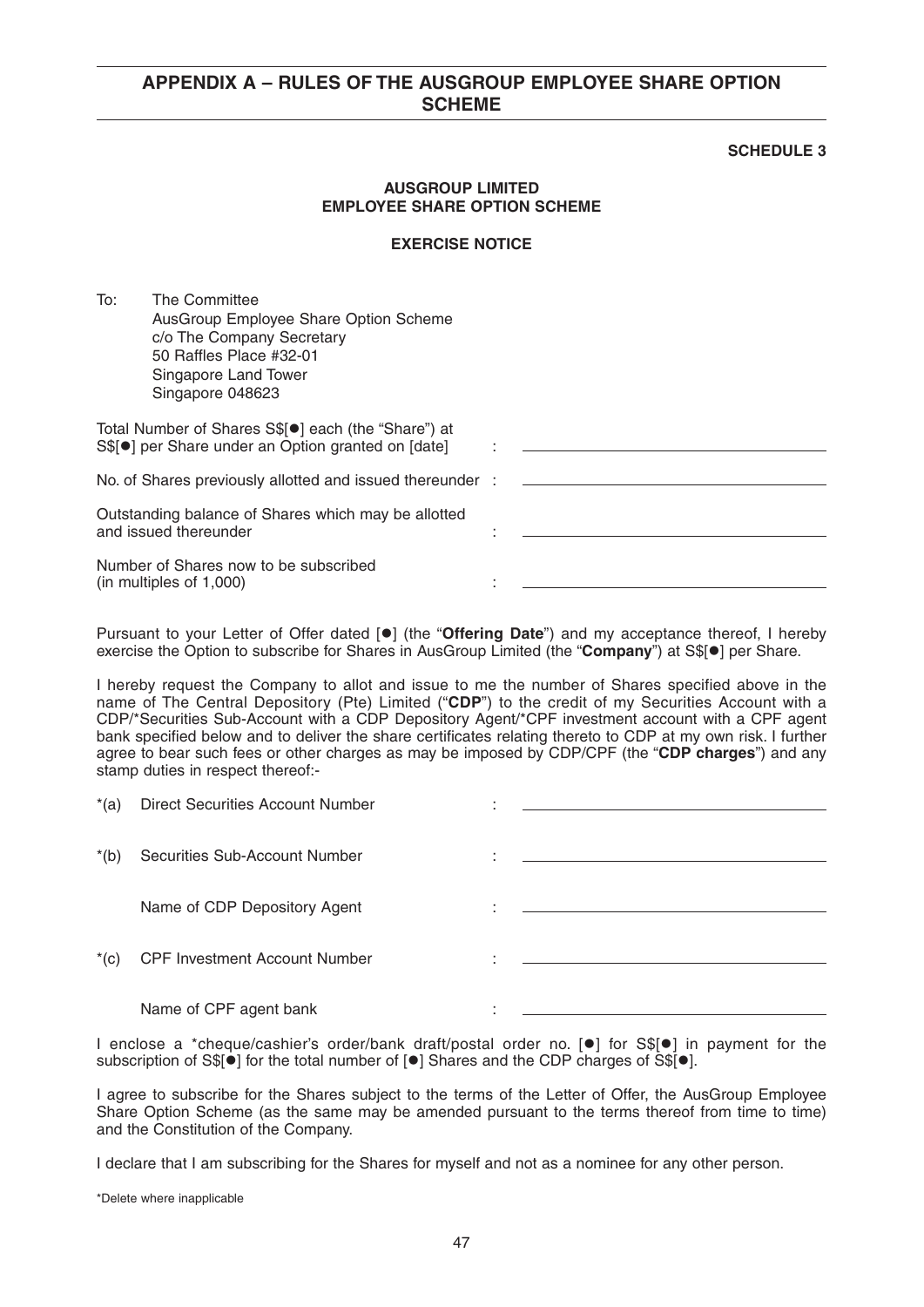### **1. NAME OF THE PLAN**

This Plan shall be called the "AusGroup Performance Share Plan"

#### **2. DEFINITIONS**

2.1 In this Plan, unless the context otherwise requires, the following words and expressions shall have the following meanings:-

| "Act" or "Companies Act"      | ÷  | The Companies Act (Cap. 50) of Singapore, as amended or<br>modified from time to time                                                                                                                                                                                                                                                    |  |
|-------------------------------|----|------------------------------------------------------------------------------------------------------------------------------------------------------------------------------------------------------------------------------------------------------------------------------------------------------------------------------------------|--|
| "Adoption Date"               | ÷. | The date on which the Plan is adopted by resolution of the<br>Shareholders of the Company                                                                                                                                                                                                                                                |  |
| "Associate" or "Associates" : |    | In relation to a Controlling Shareholder (being an individual),<br>means:                                                                                                                                                                                                                                                                |  |
|                               |    | (a)<br>his/her spouse, child, adopted child, step-child, sibling and<br>parent (his "immediate family");                                                                                                                                                                                                                                 |  |
|                               |    | (b)<br>the trustees of any trust of which he/she or his/her<br>immediate family is a beneficiary or, in the case of a<br>discretionary trust, is a discretionary object; and                                                                                                                                                             |  |
|                               |    | (c)<br>any company in immediate family together (directly or<br>indirectly) have an interest of 30%, or more; or                                                                                                                                                                                                                         |  |
|                               |    | In relation to a Controlling Shareholder (being a company)<br>means any other company which is its subsidiary or holding<br>company or is a subsidiary of such holding company or one in<br>the equity of which it and/or such other company or companies<br>taken together (directly or indirectly) have an interest of 30%. or<br>more |  |
| "Auditors"                    | ÷  | The auditors for the time being of the Company                                                                                                                                                                                                                                                                                           |  |
| "Award"                       | t  | A contingent award of Shares under the Plan                                                                                                                                                                                                                                                                                              |  |
| "Award Letter"                |    | A letter in such form as the Committee shall approve confirming<br>an Award granted to a Participant by the Committee                                                                                                                                                                                                                    |  |
| "Board"                       | ÷  | The board of Directors for the time being of the Company                                                                                                                                                                                                                                                                                 |  |
| "CPD"                         |    | The Central Depository (Pte) Limited                                                                                                                                                                                                                                                                                                     |  |
| "Committee"                   |    | The committee comprising all the members of the remuneration<br>& human capital committee of the Company from time to time,<br>as may be duly authorised and appointed by the Board to<br>administer the AusGroup PSP                                                                                                                    |  |
| "Company"                     |    | <b>AusGroup Limited</b>                                                                                                                                                                                                                                                                                                                  |  |
| "Constitution"                |    | The Constitution of the Company as amended or modified from<br>time to time                                                                                                                                                                                                                                                              |  |
| "Control"                     |    | The capacity to dominate decision-making, directly or indirectly,<br>in relation to the financial and operating policies of a company                                                                                                                                                                                                    |  |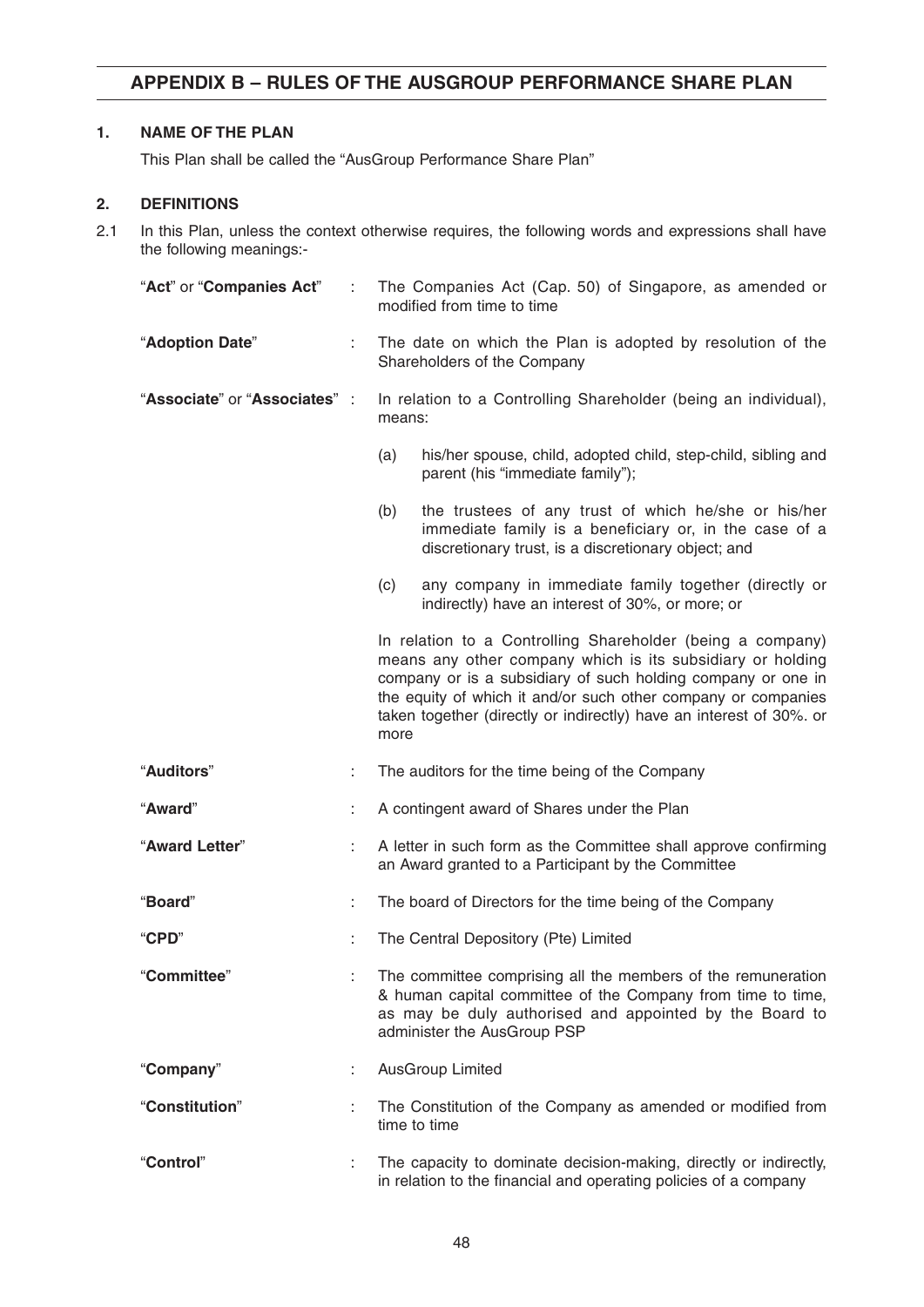| "Controlling Shareholder" :       |   | A person who:-                                                                                                                                                                                                                                                                                        |  |
|-----------------------------------|---|-------------------------------------------------------------------------------------------------------------------------------------------------------------------------------------------------------------------------------------------------------------------------------------------------------|--|
|                                   |   | holds directly or indirectly 15% or more of the value of all<br>(a)<br>voting shares in the Company; or                                                                                                                                                                                               |  |
|                                   |   | (b)<br>in fact exercises control over the Company,                                                                                                                                                                                                                                                    |  |
| "Date of Grant"                   |   | In relation to an Award, the date on which the Award is<br>granted to a Participant                                                                                                                                                                                                                   |  |
| "Director"                        |   | A director of the Company from time to time                                                                                                                                                                                                                                                           |  |
| "Employee" or "Group<br>Employee" |   | Any person who is an employee of the Group                                                                                                                                                                                                                                                            |  |
| "Executive Director"              |   | A director from time to time of the Company, who performs an<br>executive function                                                                                                                                                                                                                    |  |
| "Group"                           | ÷ | The Company and its Subsidiaries                                                                                                                                                                                                                                                                      |  |
| "Market Day"                      |   | A day on which the SGX-ST is open for trading of securities                                                                                                                                                                                                                                           |  |
| "New Shares"                      |   | The new shares which may be allotted and issued from time to<br>time pursuant to the vesting of an Award under the Plan                                                                                                                                                                               |  |
| "Non-Executive Director"          |   | A director (other than an Executive Director) from time to time of<br>the Company                                                                                                                                                                                                                     |  |
| "Participant"                     |   | A person who is eligible and who has been selected by the<br>Committee to participate in the Plan                                                                                                                                                                                                     |  |
| "Performance Target(s)"           |   | The performance target(s) prescribed by the Committee to be<br>fulfilled by a Participant for any particular period determined by<br>the Committee                                                                                                                                                    |  |
| "Plan"                            |   | The AusGroup Performance Share Plan, as the same may be<br>modified or altered from time to time                                                                                                                                                                                                      |  |
| "Record Date"                     |   | The date as at the close of business (or such other time as may<br>have been prescribed by the Company) on which Shareholders<br>of the Company must be registered in order to participate in the<br>dividends, or other distributions or rights of holders of Shares (as<br>the case may be)         |  |
| "Rules"                           |   | Rules of the Plan and any reference to a particular Rule shall be<br>construed accordingly                                                                                                                                                                                                            |  |
| "SGX-ST"                          |   | Singapore Exchange Securities Trading Limited                                                                                                                                                                                                                                                         |  |
| "Share"                           |   | Ordinary shares in the capital of the Company                                                                                                                                                                                                                                                         |  |
| "Shareholders"                    |   | Registered holders of Shares, except that where the registered<br>holder is CDP, the term "Shareholders" in relation to Shares held<br>by CDP shall mean the persons named as Depositors in the<br>Depository Register maintained by CDP and to whose Securities<br>Accounts such Shares are credited |  |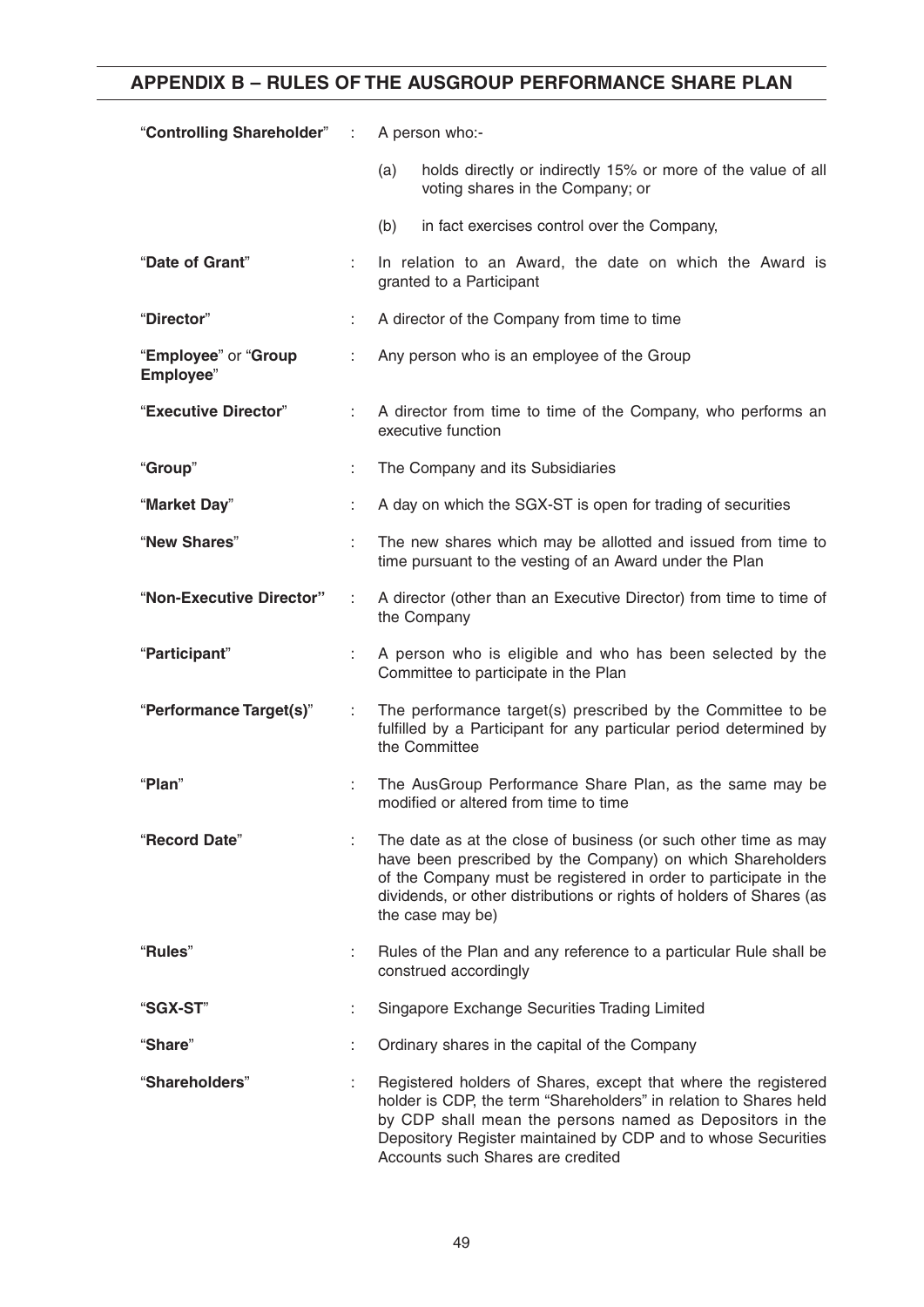| "Subsidiary"                        | A company (whether incorporated within or outside Singapore<br>and wheresoever resident) being a subsidiary for the time being<br>of the Company within the meaning of Section 5 of the<br><b>Companies Act</b> |
|-------------------------------------|-----------------------------------------------------------------------------------------------------------------------------------------------------------------------------------------------------------------|
| "Vesting Period"                    | : In relation to an Award, a period or periods, the duration of<br>which is to be determined by the Committee at the date of the<br>grant of the Award                                                          |
| "S\$", "SGD" or "\$" and<br>"cents" | Singapore dollars                                                                                                                                                                                               |
| "9'                                 | Per centum or percentage                                                                                                                                                                                        |

- 2.2 The terms "**Depositor**", "**Depository**", "**Depository Register**" and "**Depository Agent**" shall have the meanings ascribed to them respectively in Section 81SF of the Securities and Futures Act (Cap. 289). The term "**Treasury Shares**" shall have the meaning ascribed to it in Section 4 of the Companies Act.
- 2.3 Words importing the singular number shall, where applicable, include the plural number and vice versa. Words importing the masculine gender shall, where applicable, include the feminine and neuter gender.
- 2.4 Any reference to a time of a day in the Plan is a reference to Singapore time.
- 2.5 Any reference in the Plan to any enactment is a reference to that enactment as for the time being amended or re-enacted. Any word defined under the Companies Act or any statutory modification thereof and used in the Plan shall have the meaning assigned to it under the Companies Act.

#### **3. OBJECTIVE OF THE PLAN**

The Plan is a performance incentive scheme which will form an integral part of the Group's incentive compensation program.

The objectives of the Plan are as follows:-

- (a) foster a culture of ownership within the Group which aligns the interests of Group Employees with the interests of Shareholders;
- (b) to motivate Participants to optimise their performance standards and efficiency and to maintain a high level of contribution to the Group;
- (c) to retain key employees whose contributions are essential to the long-term growth and profitability of the Group;
- (d) to instill loyalty to, and reinforce a stronger identification by Participants with the long-term prosperity of, the Group;
- (e) to align the interests of Participants with the interests of Shareholders; and
- (f) to attract potential employees with relevant skills to contribute to the Group and to create value for Shareholders.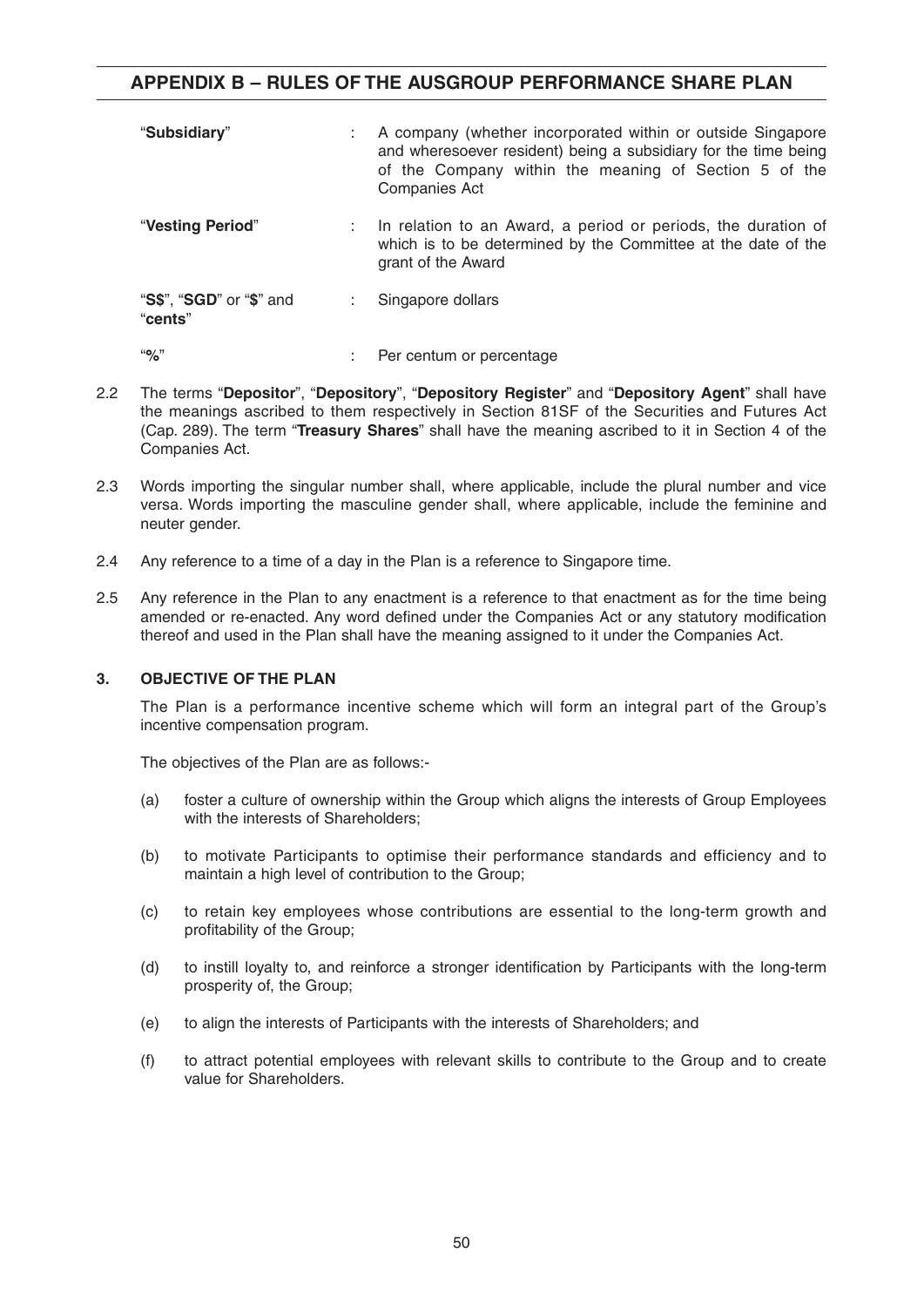#### **4. ELIGIBILITY OF PARTICIPANTS**

- 4.1 Any person shall be eligible to participate in the Plan at the absolute discretion of the Committee if at the Date of Grant:-
	- (a) he shall be:-
		- (i) a confirmed Group Employee; or
		- (ii) an Executive Director or Non-Executive Director (including independent directors);
	- (b) he shall have attained the age of 21 years and above; and
	- (c) he shall not be an undischarged bankrupt.

Persons who are Controlling Shareholders of the Company or their Associates are not eligible to participate in the AusGroup PSP.

- 4.2 The eligibility of Participants to participate in the Plan, and the number of Shares which are the subject of each Award to be granted to a Participant in accordance with the Plan and the Performance Period shall be determined at the absolute discretion of the Committee, which shall take into account:-
	- (a) the financial performance of the Group;
	- (b) in respect of a Participant being an Employee or Executive Director, criteria such as his rank, job performance, years of service, potential for future development and his contribution to the success and development of the Group;
	- (c) in respect of a Participant being a Non-Executive Director, criteria such as his extent of involvement, responsibilities within the Board, contribution to the success and development of the Group; and
	- (d) the extent of effort required to achieve the performance target(s) within the Performance Period shall also be considered.

#### **5. GRANT OF AWARDS**

- 5.1 Subject to Rule 4 and Rule 8, the Committee may grant Awards to Employees as the Committee may select in its absolute discretion, at any time during the period when the Plan is in force.
- 5.2 The Committee shall decide, in its absolute discretion, in relation to each Award:-
	- (a) the Participant;
	- (b) the Date of Grant;
	- (c) the number of Shares which are the subject of the Award;
	- (d) the performance target(s);
	- (e) the performance period;
	- (f) the Vesting Period(s);
	- (g) the extent to which Shares which are the subject of that Award shall be released at the end of each prescribed Vesting Period (if any);;
	- (h) such other conditions that the Committee may determine in relation to the Award.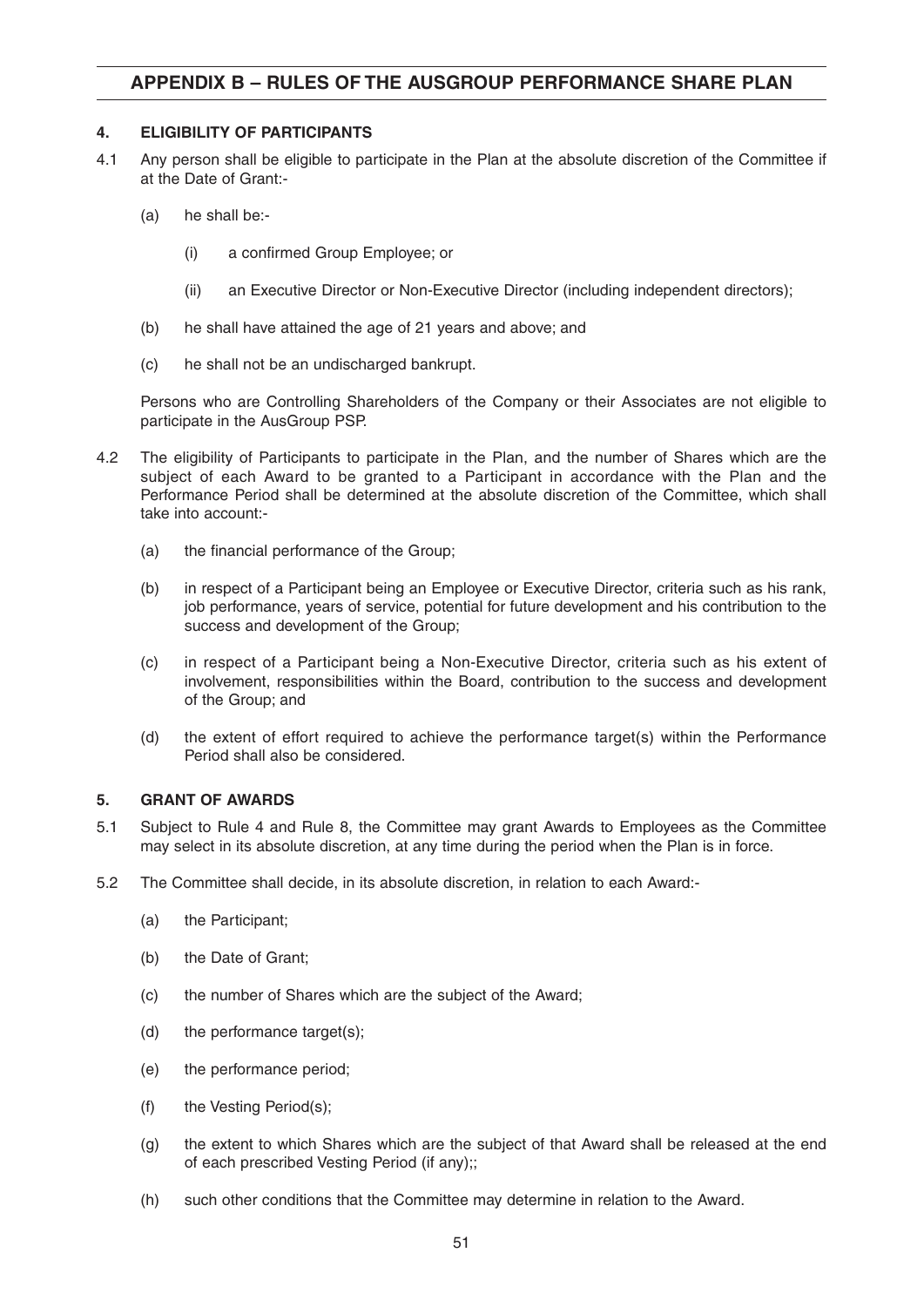- 5.3 The Committee may amend or waive the Vesting Period(s), the performance period and/or the performance target(s) in respect of any Award:-
	- (a) in the event of a general offer (whether conditional or unconditional) being made for all or any part of the Shares, or a scheme of arrangement or compromise between the Company and its Shareholders being sanctioned by the Court under the Companies Act, or a proposal to liquidate or sell all or substantially all of the assets of the Company; or
	- (b) if anything happens which causes the Committee to conclude that:-
		- (i) an amended Vesting Period, performance target or performance period would be a fairer measure of performance and would be no less difficult to satisfy;
		- (ii) the Vesting Period, performance target or performance period should be waived,

and the Committee shall notify the Participants of such change or waiver (but accidental omission to give notice to any Participant(s) shall not invalidate any such change or waiver).

- 5.4 As soon as reasonably practicable after making an Award, the Committee shall send to each Participant an Award Letter confirming the Award and specifying in relation to the Award:-
	- (a) the date of Grant;
	- (b) the number of Shares which are the subject of the Award;
	- (c) the performance target(s) and the performance period; and
	- (d) the extent to which Shares which are the subject of that Award shall be released on the prescribed performance target(s) being satisfied (whether fully or partially) or exceeded, as the case may be, at the end of the performance period.
- 5.5 Participants are not required to pay for the grant of Awards.
- 5.6 An Award is personal to the Participant to whom it is granted and it may not be transferred, charged, assigned, pledged or otherwise disposed of, in whole or in part, except with the prior approval of the Committee and if a Participant shall do, suffer or permit any such act or thing as a result of which he would or might be deprived of any such rights under an Award, that Award shall immediately lapse. However the Shares granted to a Participant pursuant to a grant of the award may be transferred, charged, assigned, pledged or otherwise disposed of, in whole or in part.

#### **6. EVENTS PRIOR TO THE VESTING DATE**

- 6.1 An Award, to the extent not yet released, shall forthwith become void and cease to have effect on the occurrence of any of the following events (and in such an event, the Participant shall have no claim whatsoever against the Company, its Directors or employees):-
	- (a) a Participant, being an Employee, ceasing for any reason whatsoever, to be in the employment of the Company and/or the relevant Subsidiary or in the event the company by which the Employee is employed ceases to be a company in the Group;
	- (b) a Participant, being a Director, ceasing to be director of the Company or any reason whatsoever;
	- (c) a Participant commits any breach of any of the terms of his Award; and/or
	- (d) misconduct or breach of term of employment contract on the part of a Participant as determined by the Committee in its absolute discretion.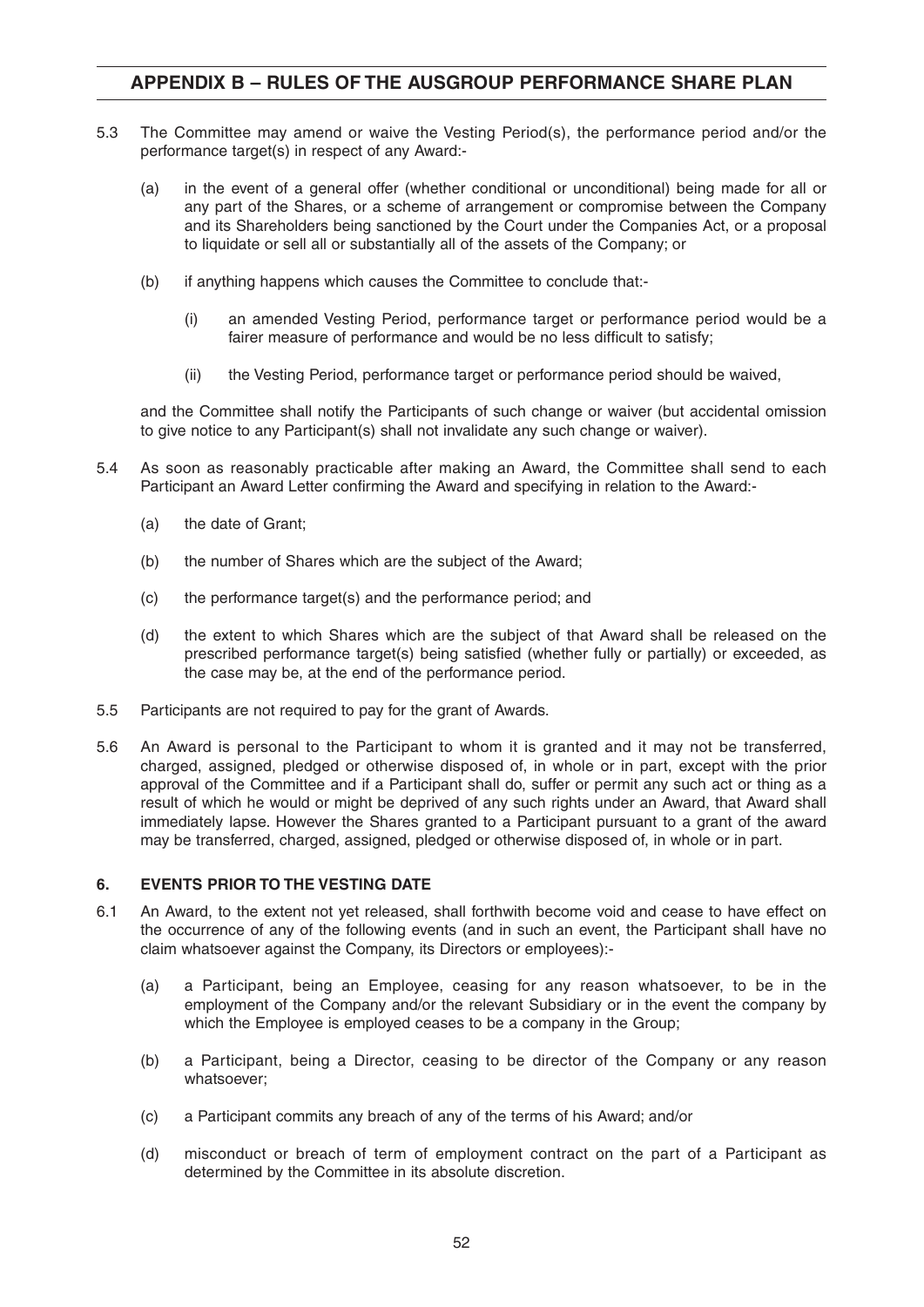For the purpose of Rules 6.1 (a) above, an Employee shall be deemed to have ceased to be in the employment of the Company or the Subsidiary (as the case may be) on the date on which he gives notice of termination of employment, unless prior to the date on which termination takes effect, the Employee has (with the consent of the Company or the Subsidiary (as the case may be)) withdrawn such notice.

For the purpose of Rule 6.1(b), a Participant shall be deemed to have ceased to be a Director as of the date the notice of resignation of or termination of directorship, as the case may be, is tendered by or is given to him, unless such notice shall be withdrawn prior to its effective date.

- 6.2 The Committee may in its absolute discretion and on such terms and conditions as it deems fit, preserve all or any part of any Award notwithstanding the provisions of any other Rules including Rules 6.1. Further to such exercise of discretion, the Awards shall be deemed not to have become void nor cease to have effect in accordance with the relevant provisions in Rule 6.1.
- 6.3 The Awards shall not be deemed to have become void nor cease to have effect in accordance with the Plan if a Participant ceases to be employed before the release of the Award by reason of:-
	- (a) death of the Participant;
	- (b) redundancy of the Participant;
	- (c) ill-health, injury, disability or accident (in each case evidenced to the satisfaction of the Committee); or
	- (d) any other ground where the release of the Award has been approved by the Committee in writing,

the Committee may waive the Vesting Period for all or any of the Awards not yet released to the Participant or his duly appointed representative(s) under any of the above stated circumstances.

- 6.4 Without prejudice to the provisions of Rule 5.3, to the extent of an Award yet to be released, if any of the following occurs:-
	- (a) a Participant does or suffers any act or thing whereby he would or might be deprived of the legal or beneficial ownership of the Award;
	- (b) a Participant commits an act of bankruptcy or is subject to a petition for bankruptcy;
	- (c) a scheme of an arrangement or compromise between the Company and the Shareholders being sanctioned by the Court under the Companies Act;
	- (d) an order for the compulsory winding-up of the Company is made; or
	- (e) a resolution for a voluntary winding-up (other than for amalgamation or reconstruction) of the Company being made,

the Committee may consider, at its discretion, whether or not to release such Award. If the Committee decides to release such Award, then in determining the number of Share to be vested in respect of such Award, the Committee will have regard to the proportion of the performance period(s) which has elapsed and the extent to which the performance targets have been satisfied. Where such Award is released, the Committee will, as soon as practicable after such release, procure the allotment or transfer to each Participants of the number of Shares so determined in accordance with such Award, such allotment or transfer to be made in accordance with the Rules of the Plan.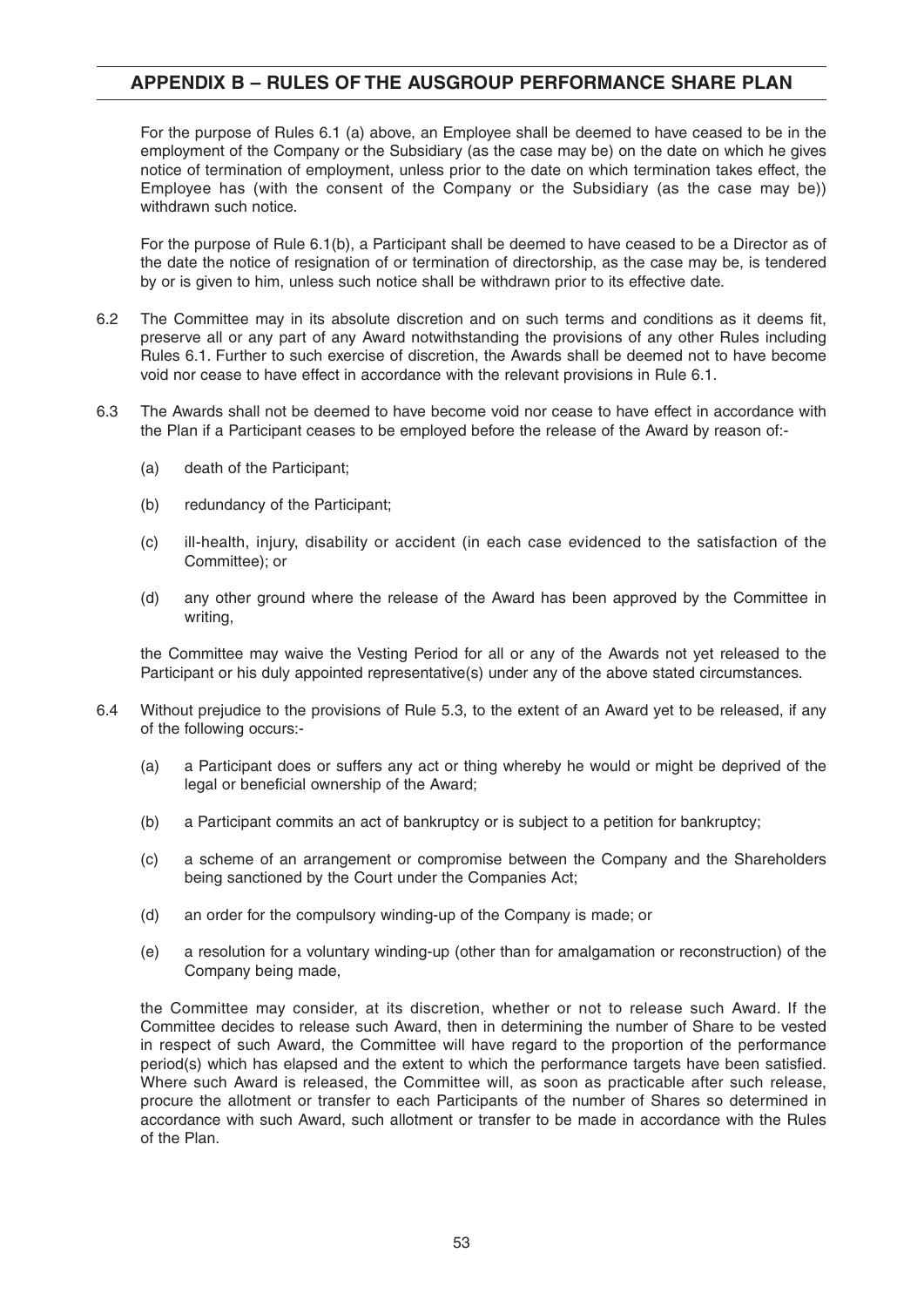6.5 In the event of a take-over offer (whether conditional or unconditional) being made for all or any part of the Shares, all Awards to the extent not yet released shall be released to all Participants and the Vesting Period waived so that they be entitled to exercise their rights under the take-over offer, on the date on which such take-over offer becomes or is declared unconditional, as the case may be.

#### **7. ACCEPTANCE AND RELEASE OF AWARDS**

- 7.1 Acceptance of Awards
- 7.1.1 The grant of an Award to a Participant shall be accepted by the Participant within 15 Market Days from the Date of Grant. The Participant may accept or refuse the whole but not part of the offer.
- 7.2 The Committee shall within 15 Market Days of receipt of the acceptance form acknowledge receipt thereof. If the grant of the Award is not accepted by the Participant within 15 Market Days from the Date of Grant, such offer shall upon the expiry of the aforementioned period automatically lapse and shall be null and void.
- 7.3 Release of Awards
- 7.3.1 As soon as reasonably practicable after the end of the relevant performance period(s), the Committee shall review the performance target(s) specified in respect of that Award and determine whether it has been satisfied and, if so, the extent to which it has been satisfied.

If the Committee determines in its sole discretion that the performance target(s) has/have not been satisfied, that Award shall lapse and be of no value and the provisions of Rule 7 (save for this Rule 7.3.1) shall be of no effect.

The Committee shall have the discretion whether the performance target(s) has/have been satisfied (whether fully or partially) or exceeded and, in making any such determination, the Committee shall have the right to make reference to the audited results of the Company or the Group, as the case may be, to take into account such factors as the Committee may determine to be relevant, including changes in accounting methods, taxes and extraordinary events.

Subject to:-

- (i) the Committee having determined that the performance target(s) has/have been satisfied;
- (ii) the relevant Participant (being an Employee) having continued to be an Employee from the Date of Grant up to the end of the relevant performance period, or as the case may be, the relevant Participant (being a Director) having continued to be a Director from the Date of Grant up to the end of the relevant performance period;
- (iii) the Committee being of the opinion that the performance of the relevant Participant has been satisfactory;
- (iv) such consents (including any approvals required by the SGX-ST) as may be necessary;
- (v) compliance with the terms of the Award, the Plan, the Constitution of the Company;
- (vi) where Shares are to be allotted or transferred on the release of an Award, the Participant having a securities account with CDP and compliance with the applicable requirements of CDP; and
- (vii) where new Shares are to be allotted on the release of an Award, the Company being satisfied that the Shares which are the subject of the released Award will be listed for quotation on the SGX-ST,

upon the expiry of each performance period in relation to an Award, the Company shall release to the relevant Participant the Shares to which his Award relates on the vesting date.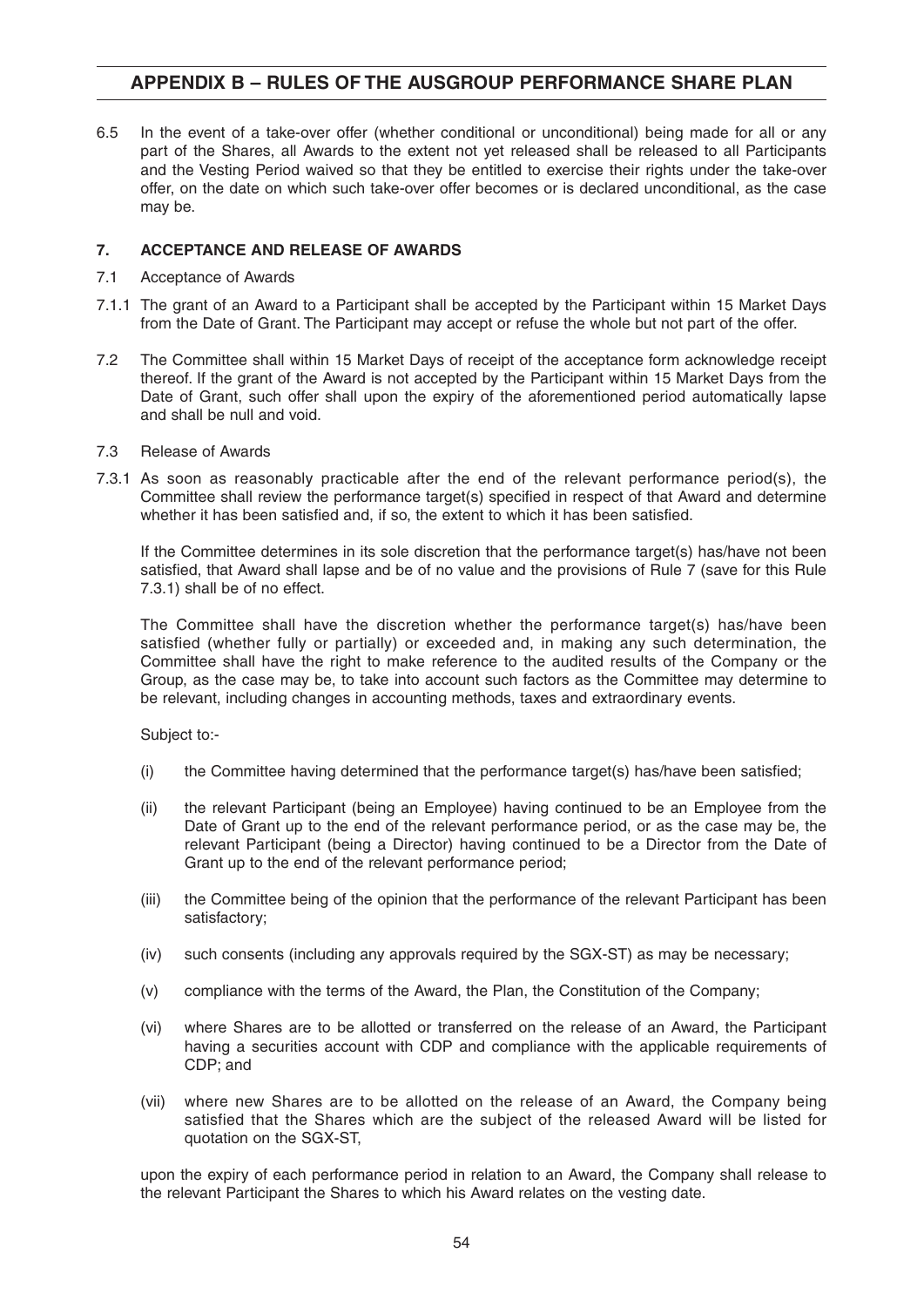- 7.3.2 Shares which are the subject of a released Award shall be vested to a Participant on the vesting date, which shall be a Market Day falling as soon as practicable after the Release of such Award in accordance with Rule 7.3.1 and, the Company shall within 10 Market Days after the vesting date, allot the relevant Shares and dispatch to CDP the relevant share certificates by ordinary post or such other mode as the Committee may deem fit, or in the case of a transfer of Treasury Shares, do such acts or things which are necessary for the transfer to be effective.
- 7.3.3 Where new Shares are allotted upon the vesting of any Award, the Company shall, as soon as practicable after such allotment, apply to the SGX-ST for the listing and quotation of such Shares.
- 7.4 Shares which are allotted or transferred on the release of an Award to a Participant shall be registered in the name of, or transferred to, CDP to the credit of the securities account of that Participant maintained with CDP or the securities sub-account of that Participant maintained with a Depository Agent.
- 7.5 New Shares allotted and issued and/or Treasury Shares transferred, upon the release of an Award shall:-
	- (i) be subject to all the provisions of the Constitution of the Company; and
	- (ii) rank for any dividend, right, allotment or other distribution on the Record Date of which is on or after the relevant vesting date and (subject as aforesaid) will rank pari passu in all respects with the Shares then existing.

#### **8. LIMITATION ON THE SIZE OF THE PLAN**

The aggregate number of Shares available under the Plan, when added to all Shares, options or awards granted under any other share option scheme, share award scheme or share incentive scheme of the Company then in force, shall not exceed 15% of the total number of issued Shares (excluding Treasury Shares and subsidiary holdings) of the Company from time to time.

#### **9. ADJUSTMENT EVENTS**

- 9.1 If a variation in the issued share capital of the Company (whether by way of a capitalisation of profits or reserves, rights issue, capital reduction, subdivision, consolidation, distribution or otherwise) shall take place, then:-
	- (a) the class and/or the number of Shares which are the subject of an Award to the extent not yet vested and the rights attached thereto; and/or
	- (b) the class and/or the number of Shares in respect of which future Awards may be granted under the Plan,

may, at the option of the Committee, be adjusted in such manner as the Committee may, acting reasonably, determine to be appropriate. No adjustment shall be made if, as a result the Participant receives a benefit that a Shareholder does not receive.

- 9.2 Unless the Committee considers an adjustment to be appropriate, the issue of securities as consideration for a private placement of Shares or as consideration for or in connection with an acquisition of any assets or upon the exercise of any options or conversion of any loan stock or any other securities convertible into Shares or subscription rights of any warrants or the cancellation of issued Shares purchased or acquired by the Company by way of a market purchase of such Shares undertaken by the Company on the Main Board of the SGX-ST during the period when a share buyback mandate granted by Shareholders (including any renewal of such mandate) is in force will not be regarded as circumstances requiring adjustment.
- 9.3 Any adjustment (except in relation to a capitalisation issue) must be confirmed in writing by the Auditors (acting only as experts and not as arbitrators) to be in their opinion, fair and reasonable.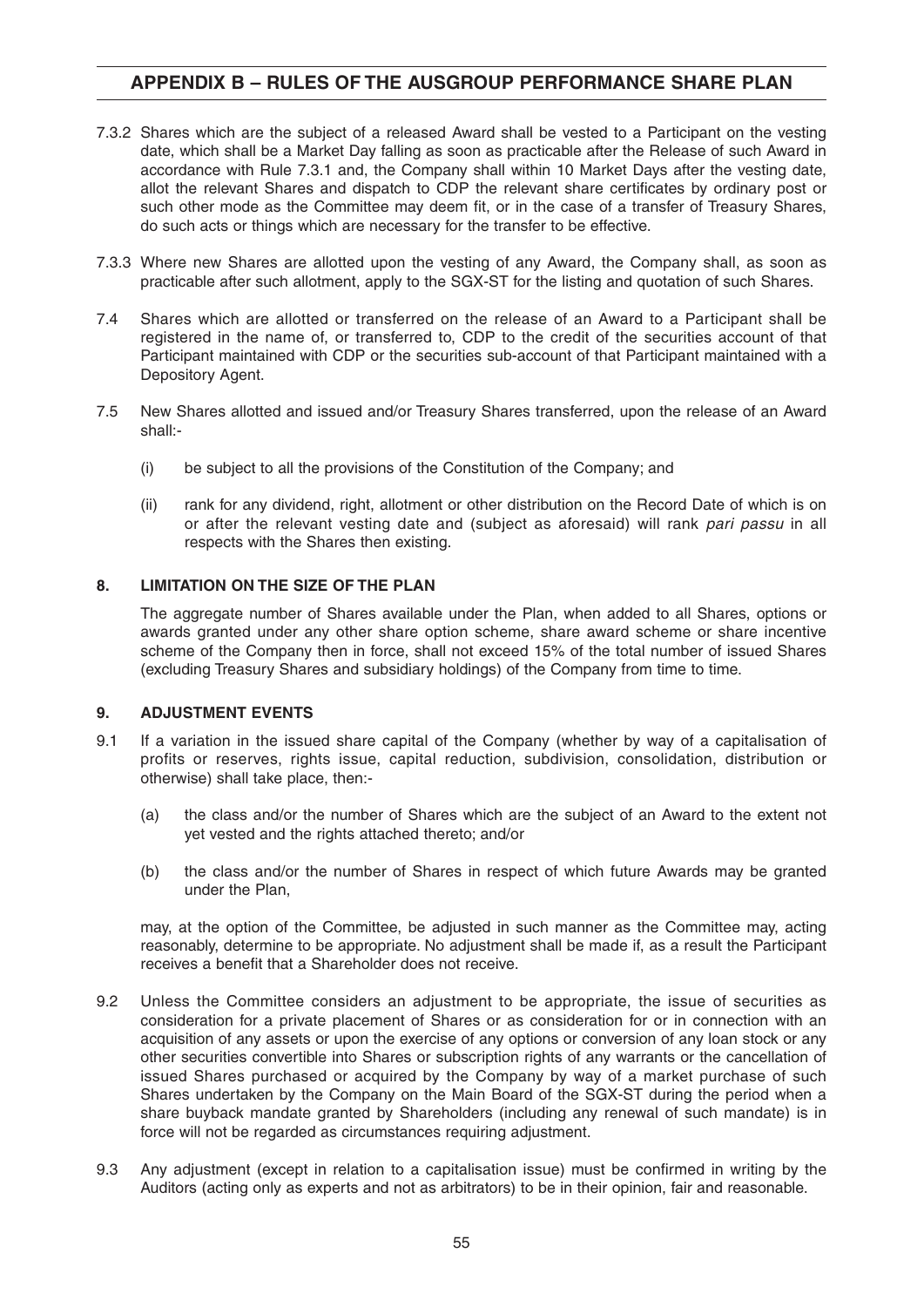- 9.4 Upon any adjustment being made pursuant to this Rule 9, the Company shall notify the Participant (or his duly appointed personal representatives where applicable) in writing and deliver to him (or his duly appointed personal representatives where applicable) a statement setting forth the class and number of Shares thereafter to be issued or transferred on the vesting of an Award and the date on which such adjustment shall take effect.
- 9.5 The Committee may, in any circumstances where it considers that no adjustment should be made or that it should take effect on a different date or that an adjustment should be made notwithstanding that no adjustment is required under the said provisions (as the case may be), request the Auditors to consider whether for any reasons whatsoever the adjustment or the absence of an adjustment is appropriate or inappropriate as the case may be, and, after such consideration, no adjustment shall take place or the adjustment shall be modified or nullified or an adjustment made (instead of no adjustment made) in such manner and on such date as shall be considered by such Auditors (acting only as experts and not as arbitrators) to be in their opinion appropriate.

#### **10. ADMINISTRATION OF THE PLAN**

- 10.1 The Plan shall be administered by the Committee in its absolute discretion, with such powers and duties as are conferred on it by Board, provided that no member of the Committee shall participate in any deliberation or decision in respect of Awards granted or to granted to him or held by him. The Committee shall refer any matter not falling within the scope of its terms of reference to the Board of Directors.
- 10.2 The Committee shall have the power, from time to time, to make and vary such arrangements, guidelines and/or regulations (not being inconsistent with the Plan) for the implementation and administration of the Plan, to give effect to the provisions of the Plan and/or to enhance the benefit of the Awards and the released Awards to the Participants, as it may, in its absolute discretion, think fit.
- 10.3 The Company shall bear the costs of establishing and administering the Plan.
- 10.4 Any decision of the Committee, made pursuant to any provision of the Plan (other than a matter to be certified by the Auditors), shall be final and binding (including any decisions pertaining to disputes as to the interpretation of the Plan or any rule, regulations, or procedure thereunder or as to any rights under the Plan.
- 10.5 Shareholders who are eligible to participate in the Plan shall abstain from voting on any resolution relating to the Plan.

#### **11. NOTICES**

- 11.1 A Participant shall not by virtue of being granted any Award be entitled to receive copies of any notices or other documents sent by the Company to the holders of Shares.
- 11.2 Any notice or other communication between the Company and Participant many be given by sending the same by prepaid post or by personal delivery to, in the case of the Company, its registered office and, in the case of the Participant, his address as notified by him to the Company from time to time.
- 11.3 Any notices or other communication sent by post:-
	- (a) by the Company shall be deemed to have been received 24 hours after the same was put in the post properly addressed and stamped;
	- (b) by the Participant shall be deemed to have been received when the same is received by the Company at the registered office of the Company.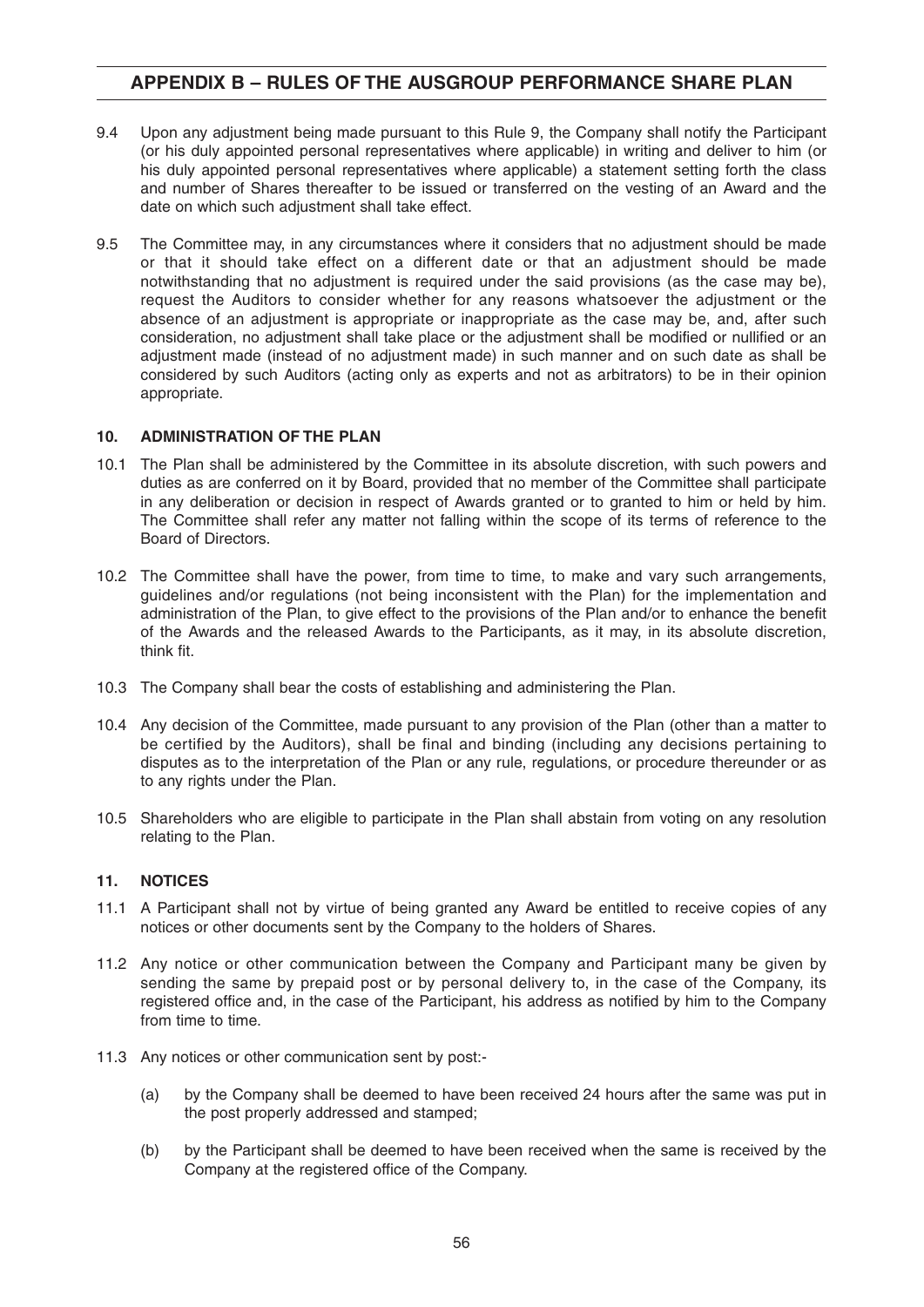#### **12. MODIFICATION TO THE PLAN**

- 12.1 Any or all the provisions of the Plan may be modified and/or altered at any time and from time to time by resolution of the Board on the recommendation of the Committee, except that:-
	- (a) any modification or alteration which materialIy and adversely alters the rights attaching to any Award granted prior to such modification or alteration may only be made with the consent in writing of such number of Participants who, if the Awards were released to them upon the expiry of all the Vesting Periods applicable to the Awards, would together hold not less than three-quarters (3/4) in aggregate such number of Shares which would fall to be vested upon the release of all outstanding Awards held by all Participants who respond to the Company's request for such consent within 21 days of the Company's despatch of the request; and
	- (b) any modification or alteration which would be to the advantage of the Participants under the Plan shall be subject to the prior approval of Shareholders in general meeting.
- 12.2 The opinion of the Committee as to whether any modification or alteration would materially and adversely alter the rights attaching to any Award or be to the advantage of Participants shall be final and conclusive.
- 12.3 Notwithstanding anything to the contrary contained in Rule 12.1, the Committee may at any time by resolution (and without other formality, save for the prior approval of the SGX-ST) amend or alter the Plan in any way to the extent necessary to cause the Plan to comply with any statutory provision or the provision or the regulations of any regulations of any regulatory or other relevant authority or body (including the SGX-ST).
- 12.4 Written notice of any modification or alteration made in accordance with this Rule 12 shall be given to all Participants but accidental omission to give notice to any Participant(s) shall not invalidate any such modifications or alterations.

#### **13. TERMS OF EMPLOYMENT UNAFFECTED**

Notwithstanding the provisions of any other Rule:-

- (a) the Plan or any Award shall not form part of any contract of employment between the Company and/or any Subsidiary and/or any Employee and the rights and obligations of any individual under the terms of the office or employment with any such company shall not be affected by his participation in the Plan or any right which he may have to participate in it or any Award which he may be granted and the Plan or any Award shall afford such an individual no additional rights to compensation or damages in consequence of the termination of such office or employment for any reason whatsoever (whether lawful or not); and
- (b) the Plan shall not confer on any person any legal or equitable rights (other than those constituting the Awards themselves) against the Company and/or any Subsidiary directly or indirectly or give rise to any cause of action at law or in equity against any such company, its directors or employees.

#### **14. DURATION OF THE PLAN**

- 14.1 The Plan shall continue to be in operation at the discretion of the Committee for a maximum period of 10 years commencing on the Adoption Date, provided always that the Plan may, subject to applicable laws and regulations, continue beyond the above stipulated period with the approval of the Shareholders by ordinary resolution in general meeting and of any relevant authorities which may then be required.
- 14.2 The termination of the Plan shall not affect Awards which have been granted and accepted as provided in the Plan, whether such Award have been released (whether fully or partially) or not.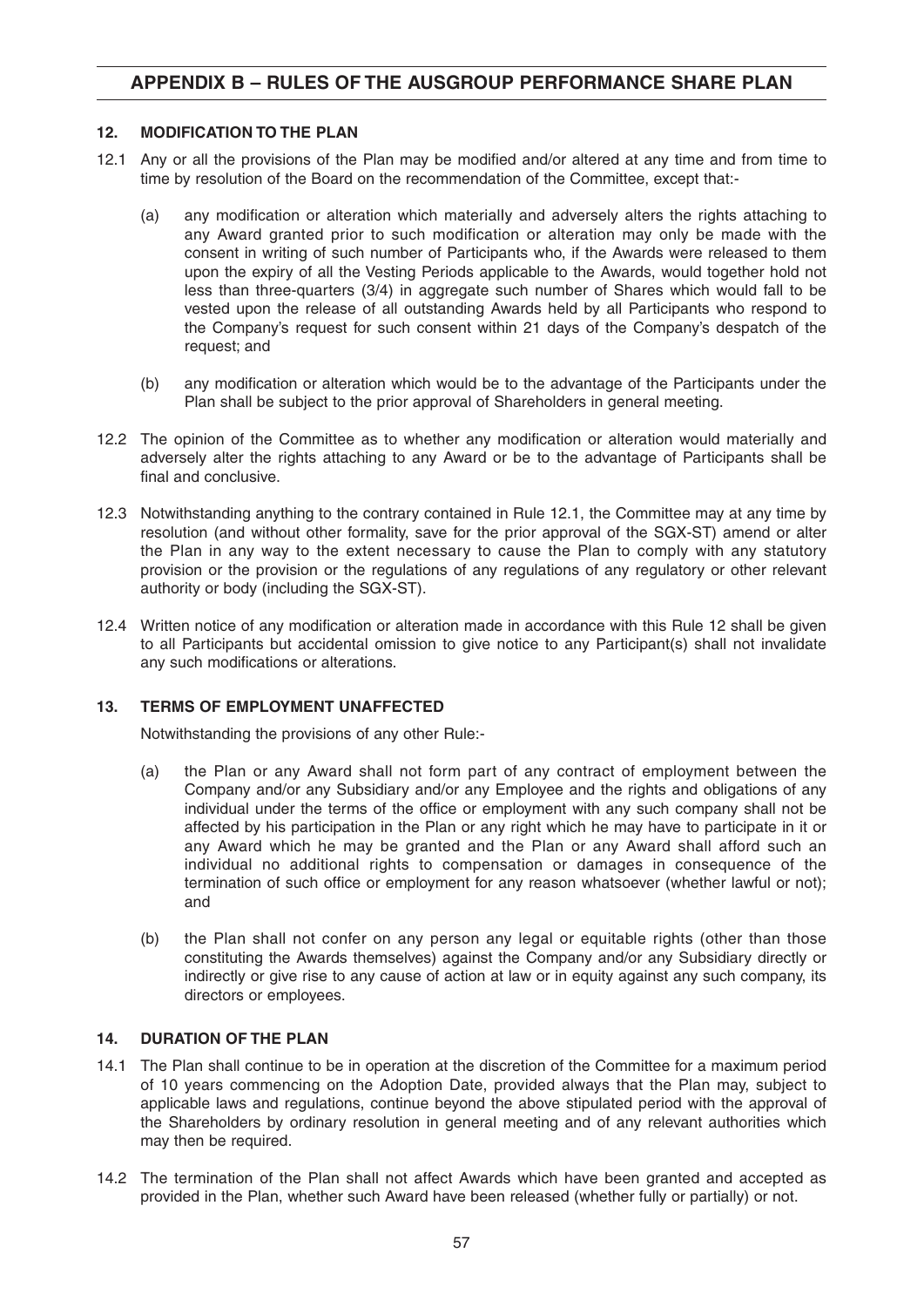#### **15. ANNUAL REPORT DISCLOSURE**

The Company shall make the following disclosures in its annual report to Shareholders for the duration of the Plan:-

- 15.1 the names of the members of the Committee;
- 15.2 information as required in the table below for the following Participants:-
	- (a) Participants who are Directors;
	- (b) Participants, other than those in (a) above, who receive Awards comprising Shares representing five per cent (5%). or more of the aggregate of the total number of Shares available under the Plan,

| Name of<br><b>Participant</b> | <b>Awards granted</b><br>during the<br>financial year<br>under review<br>(including<br>terms) | Aggregate<br><b>Awards granted</b><br>since<br>commencement<br>of the Plan to<br>end of financial<br>year under<br>review | Aggregate<br><b>Awards</b><br>released since<br>commencement<br>of the Plan to<br>end of financial<br>year under<br>review | <b>Aggregate</b><br>Awards not yet<br>released as at<br>end of financial<br>year under<br>review |
|-------------------------------|-----------------------------------------------------------------------------------------------|---------------------------------------------------------------------------------------------------------------------------|----------------------------------------------------------------------------------------------------------------------------|--------------------------------------------------------------------------------------------------|
|-------------------------------|-----------------------------------------------------------------------------------------------|---------------------------------------------------------------------------------------------------------------------------|----------------------------------------------------------------------------------------------------------------------------|--------------------------------------------------------------------------------------------------|

- 15.3 in relation to the Plan, the following particulars:-
	- (a) the names of and number and terms of Awards granted to each director and employee of the parent company and its subsidiaries who receives five per cent (5%) or more of the total number of Awards available to all directors and employees of the parent company and its subsidiaries under the Plan, during the financial year under review;
	- (b) the aggregate number of Awards granted to the directors and employees of the parent company and its subsidiaries for the financial year under review, and since the commencement of the Plan to the end of the financial year under review
- 15.4 if any of the disclosure above in the foregoing of this Rule 15 is not applicable, an appropriate negative statement will be included in the annual report.

#### **16. TAXES, COSTS AND EXPENSES OF THE PLAN**

- 16.1 Notwithstanding anything herein, each Participant shall be responsible for all fees of CDP relating to or in connection with the issue and allotment of any Shares or transfer of Treasury Shares pursuant to the release of any Award in CDP's name, the deposit of share certificate(s) with CDP, the Participant's securities account with CDP, or the Participant's securities sub-account with a CDP Depository Agent.
- 16.2 The Participants shall be responsible for obtaining any governmental or other official consent that may be required by any country or jurisdiction in order to permit the grant or vesting of the relevant Award. All taxes (including income tax) arising from the grant or vesting of any Award under the Plan shall be borne by that Participant. The Company shall not be responsible for any failure by the Participant to obtain any such consent or for any tax or other liability to which the Participant may become subject as a result of his participation in the Plan.